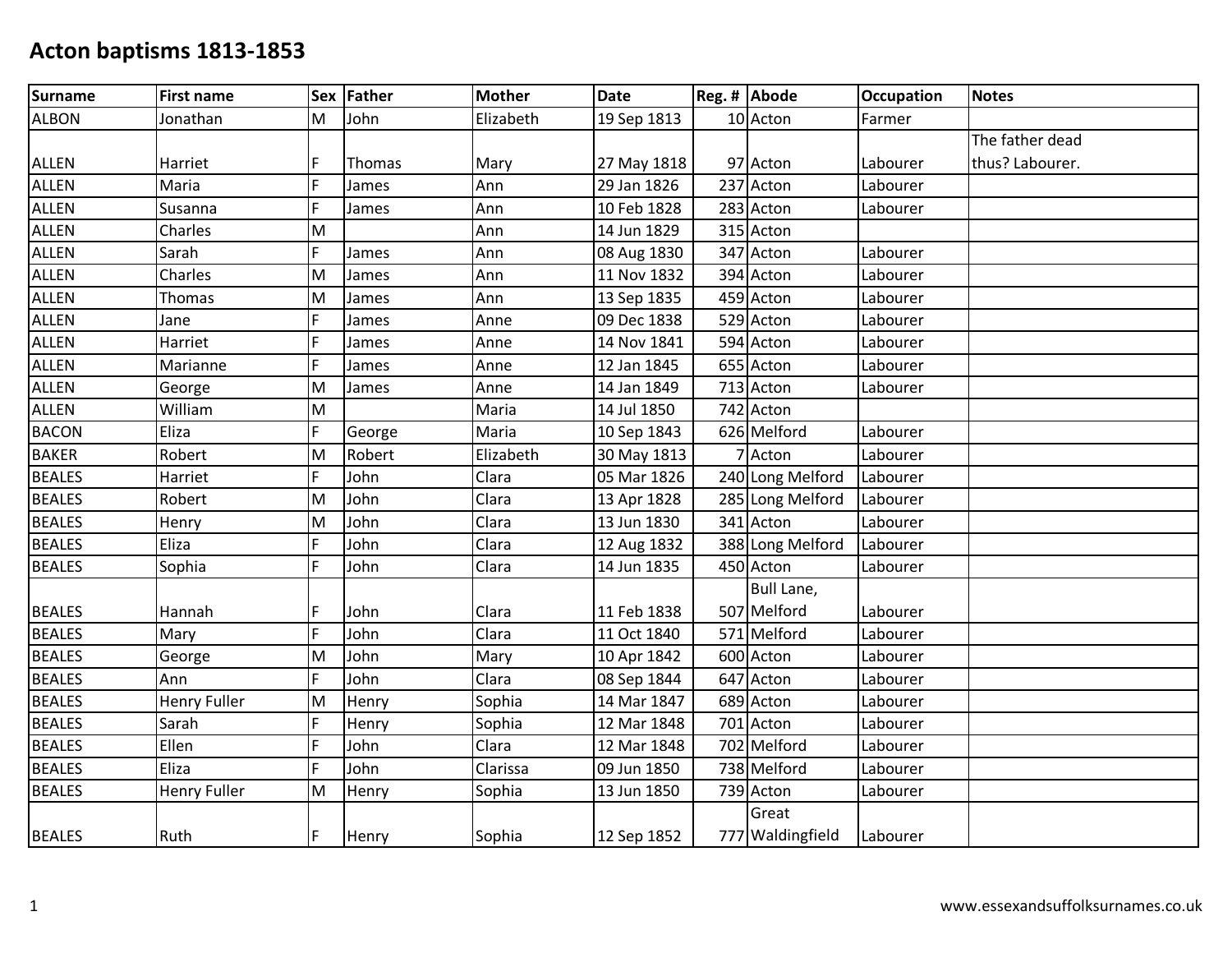| 52 Acton<br>F<br>William<br>90 Acton<br><b>BEAN</b><br>Elizabeth<br>26 Oct 1817<br>Labourer<br>Mary<br>F<br>William<br>123 Melford<br><b>BEAN</b><br>Elizabeth<br>22 Aug 1819<br>Hannah<br>Labourer<br><b>BEAN</b><br>William<br>160 Melford<br>M<br>Elizabeth<br>23 Sep 1821<br>Labourer<br>George<br><b>BEAN</b><br>William<br>Elizabeth<br>15 Feb 1824<br>M<br>201 Acton<br>Samuel<br>Labourer<br>William<br>11 Jun 1826<br>248 Acton<br>David<br>M<br>Elizabeth<br>Labourer<br>Rachel Willis<br>F<br>William<br>Elizabeth<br>06 Jul 1828<br>293 Acton<br>Labourer<br>M<br>William<br>Elizabeth<br>357 Acton<br>Stephen<br>08 May 1831<br>Labourer<br>F<br>William<br>13 Oct 1833<br>Emma<br>Elizabeth<br>418 Acton<br>Labourer<br>William<br>14 Feb 1836<br>471 Acton<br>M<br>Harriet<br>Labourer<br>George<br>William<br>523 Acton<br>Samuel<br>M<br>Harriet<br>16 Sep 1838<br>Labourer<br><b>Edmund George</b><br>M<br>535 Acton<br>Hannah<br>01 Apr 1839<br><b>Base born</b><br>Richard<br>14 Feb 1841<br>575 Acton<br>Frederic<br>M<br>Hannah<br>Labourer<br>F<br>Rachel<br>William<br>09 May 1841<br>585 Acton<br>Harriet<br>Labourer<br>William<br>14 Jan 1844<br>637 Acton<br>Benjamin<br>M<br>Harriet<br>Labourer<br>William<br>F<br>14 Jun 1846<br>680 Acton<br>Marianne<br>Harriet<br>Labourer<br>F<br>William<br>08 Apr 1849<br>719 Acton<br>Labourer<br>Hannah<br>Hannah<br>David<br>Samuel<br>10 Feb 1850<br>731 Acton<br>M<br>Susannah<br>Labourer<br>F<br>10 Feb 1850<br>Rachel<br>733 Acton<br>Susannah<br>William<br>William<br>M<br>Sarah<br>15 Jun 1850<br>740 Acton<br>Farmer<br>Bull Lane,<br>751 Melford<br>Charles<br>09 Feb 1851<br>M<br>George<br>Maria<br>Labourer<br>F<br>763 Acton<br>William<br>Harriet<br>09 Nov 1851<br>Labourer<br>Emma<br>Morice<br>M<br>13 Feb 1853<br>783 Acton<br>Samuel<br>Susannah<br>Labourer<br>Sarah<br>183 Acton<br>Robert<br>M<br>Robert<br>06 Jan 1823<br>Farmer<br>Robert<br>193 Acton<br>John Deacon<br>Sarah<br>28 Sep 1823<br>M<br>Farmer<br>F<br>William<br>707 Acton<br>Anna Sarah<br>Sarah<br>13 Aug 1848<br>Farmer<br>M<br>John<br>Henrietta<br>09 May 1813<br>5 Acton<br>Clerk<br>Henry<br>M<br>John<br>[PD]*illa<br>20 Nov 1814<br>32 Acton<br>Clerk<br>Edward<br>John<br>Clerk<br>John Alan<br>M<br>22 Oct 1815<br>53 Acton<br>Henrietta<br>Robert<br>John<br>75 Acton<br>Clerk<br>M<br>Henrietta<br>13 Oct 1816<br>F<br>John<br>87 Acton<br>Elizabeth<br>Clerk<br>Henrietta<br>07 Sep 1817<br>M<br>John<br>107 Acton<br>Edmund<br>Henrietta<br>27 Sep 1818<br>Clerk<br>F<br>John<br>130 Acton<br><b>Clerk</b><br>Henrietta<br>Henrietta<br>19 Mar 1820 | <b>BEAN</b>        | William | M | William | Elizabeth | 08 Oct 1815 |  | Labourer |  |
|------------------------------------------------------------------------------------------------------------------------------------------------------------------------------------------------------------------------------------------------------------------------------------------------------------------------------------------------------------------------------------------------------------------------------------------------------------------------------------------------------------------------------------------------------------------------------------------------------------------------------------------------------------------------------------------------------------------------------------------------------------------------------------------------------------------------------------------------------------------------------------------------------------------------------------------------------------------------------------------------------------------------------------------------------------------------------------------------------------------------------------------------------------------------------------------------------------------------------------------------------------------------------------------------------------------------------------------------------------------------------------------------------------------------------------------------------------------------------------------------------------------------------------------------------------------------------------------------------------------------------------------------------------------------------------------------------------------------------------------------------------------------------------------------------------------------------------------------------------------------------------------------------------------------------------------------------------------------------------------------------------------------------------------------------------------------------------------------------------------------------------------------------------------------------------------------------------------------------------------------------------------------------------------------------------------------------------------------------------------------------------------------------------------------------------------------------------------------------------------------------------------------------------------------------------------------------------------------------------------------------------|--------------------|---------|---|---------|-----------|-------------|--|----------|--|
|                                                                                                                                                                                                                                                                                                                                                                                                                                                                                                                                                                                                                                                                                                                                                                                                                                                                                                                                                                                                                                                                                                                                                                                                                                                                                                                                                                                                                                                                                                                                                                                                                                                                                                                                                                                                                                                                                                                                                                                                                                                                                                                                                                                                                                                                                                                                                                                                                                                                                                                                                                                                                                    |                    |         |   |         |           |             |  |          |  |
|                                                                                                                                                                                                                                                                                                                                                                                                                                                                                                                                                                                                                                                                                                                                                                                                                                                                                                                                                                                                                                                                                                                                                                                                                                                                                                                                                                                                                                                                                                                                                                                                                                                                                                                                                                                                                                                                                                                                                                                                                                                                                                                                                                                                                                                                                                                                                                                                                                                                                                                                                                                                                                    |                    |         |   |         |           |             |  |          |  |
|                                                                                                                                                                                                                                                                                                                                                                                                                                                                                                                                                                                                                                                                                                                                                                                                                                                                                                                                                                                                                                                                                                                                                                                                                                                                                                                                                                                                                                                                                                                                                                                                                                                                                                                                                                                                                                                                                                                                                                                                                                                                                                                                                                                                                                                                                                                                                                                                                                                                                                                                                                                                                                    |                    |         |   |         |           |             |  |          |  |
|                                                                                                                                                                                                                                                                                                                                                                                                                                                                                                                                                                                                                                                                                                                                                                                                                                                                                                                                                                                                                                                                                                                                                                                                                                                                                                                                                                                                                                                                                                                                                                                                                                                                                                                                                                                                                                                                                                                                                                                                                                                                                                                                                                                                                                                                                                                                                                                                                                                                                                                                                                                                                                    |                    |         |   |         |           |             |  |          |  |
|                                                                                                                                                                                                                                                                                                                                                                                                                                                                                                                                                                                                                                                                                                                                                                                                                                                                                                                                                                                                                                                                                                                                                                                                                                                                                                                                                                                                                                                                                                                                                                                                                                                                                                                                                                                                                                                                                                                                                                                                                                                                                                                                                                                                                                                                                                                                                                                                                                                                                                                                                                                                                                    |                    |         |   |         |           |             |  |          |  |
|                                                                                                                                                                                                                                                                                                                                                                                                                                                                                                                                                                                                                                                                                                                                                                                                                                                                                                                                                                                                                                                                                                                                                                                                                                                                                                                                                                                                                                                                                                                                                                                                                                                                                                                                                                                                                                                                                                                                                                                                                                                                                                                                                                                                                                                                                                                                                                                                                                                                                                                                                                                                                                    | <b>BEAN</b>        |         |   |         |           |             |  |          |  |
|                                                                                                                                                                                                                                                                                                                                                                                                                                                                                                                                                                                                                                                                                                                                                                                                                                                                                                                                                                                                                                                                                                                                                                                                                                                                                                                                                                                                                                                                                                                                                                                                                                                                                                                                                                                                                                                                                                                                                                                                                                                                                                                                                                                                                                                                                                                                                                                                                                                                                                                                                                                                                                    | <b>BEAN</b>        |         |   |         |           |             |  |          |  |
|                                                                                                                                                                                                                                                                                                                                                                                                                                                                                                                                                                                                                                                                                                                                                                                                                                                                                                                                                                                                                                                                                                                                                                                                                                                                                                                                                                                                                                                                                                                                                                                                                                                                                                                                                                                                                                                                                                                                                                                                                                                                                                                                                                                                                                                                                                                                                                                                                                                                                                                                                                                                                                    | <b>BEAN</b>        |         |   |         |           |             |  |          |  |
|                                                                                                                                                                                                                                                                                                                                                                                                                                                                                                                                                                                                                                                                                                                                                                                                                                                                                                                                                                                                                                                                                                                                                                                                                                                                                                                                                                                                                                                                                                                                                                                                                                                                                                                                                                                                                                                                                                                                                                                                                                                                                                                                                                                                                                                                                                                                                                                                                                                                                                                                                                                                                                    | <b>BEAN</b>        |         |   |         |           |             |  |          |  |
|                                                                                                                                                                                                                                                                                                                                                                                                                                                                                                                                                                                                                                                                                                                                                                                                                                                                                                                                                                                                                                                                                                                                                                                                                                                                                                                                                                                                                                                                                                                                                                                                                                                                                                                                                                                                                                                                                                                                                                                                                                                                                                                                                                                                                                                                                                                                                                                                                                                                                                                                                                                                                                    | <b>BEAN</b>        |         |   |         |           |             |  |          |  |
|                                                                                                                                                                                                                                                                                                                                                                                                                                                                                                                                                                                                                                                                                                                                                                                                                                                                                                                                                                                                                                                                                                                                                                                                                                                                                                                                                                                                                                                                                                                                                                                                                                                                                                                                                                                                                                                                                                                                                                                                                                                                                                                                                                                                                                                                                                                                                                                                                                                                                                                                                                                                                                    | <b>BEAN</b>        |         |   |         |           |             |  |          |  |
|                                                                                                                                                                                                                                                                                                                                                                                                                                                                                                                                                                                                                                                                                                                                                                                                                                                                                                                                                                                                                                                                                                                                                                                                                                                                                                                                                                                                                                                                                                                                                                                                                                                                                                                                                                                                                                                                                                                                                                                                                                                                                                                                                                                                                                                                                                                                                                                                                                                                                                                                                                                                                                    | <b>BEAN</b>        |         |   |         |           |             |  |          |  |
|                                                                                                                                                                                                                                                                                                                                                                                                                                                                                                                                                                                                                                                                                                                                                                                                                                                                                                                                                                                                                                                                                                                                                                                                                                                                                                                                                                                                                                                                                                                                                                                                                                                                                                                                                                                                                                                                                                                                                                                                                                                                                                                                                                                                                                                                                                                                                                                                                                                                                                                                                                                                                                    | <b>BEAN</b>        |         |   |         |           |             |  |          |  |
|                                                                                                                                                                                                                                                                                                                                                                                                                                                                                                                                                                                                                                                                                                                                                                                                                                                                                                                                                                                                                                                                                                                                                                                                                                                                                                                                                                                                                                                                                                                                                                                                                                                                                                                                                                                                                                                                                                                                                                                                                                                                                                                                                                                                                                                                                                                                                                                                                                                                                                                                                                                                                                    | <b>BEAN</b>        |         |   |         |           |             |  |          |  |
|                                                                                                                                                                                                                                                                                                                                                                                                                                                                                                                                                                                                                                                                                                                                                                                                                                                                                                                                                                                                                                                                                                                                                                                                                                                                                                                                                                                                                                                                                                                                                                                                                                                                                                                                                                                                                                                                                                                                                                                                                                                                                                                                                                                                                                                                                                                                                                                                                                                                                                                                                                                                                                    | <b>BEAN</b>        |         |   |         |           |             |  |          |  |
|                                                                                                                                                                                                                                                                                                                                                                                                                                                                                                                                                                                                                                                                                                                                                                                                                                                                                                                                                                                                                                                                                                                                                                                                                                                                                                                                                                                                                                                                                                                                                                                                                                                                                                                                                                                                                                                                                                                                                                                                                                                                                                                                                                                                                                                                                                                                                                                                                                                                                                                                                                                                                                    | <b>BEAN</b>        |         |   |         |           |             |  |          |  |
|                                                                                                                                                                                                                                                                                                                                                                                                                                                                                                                                                                                                                                                                                                                                                                                                                                                                                                                                                                                                                                                                                                                                                                                                                                                                                                                                                                                                                                                                                                                                                                                                                                                                                                                                                                                                                                                                                                                                                                                                                                                                                                                                                                                                                                                                                                                                                                                                                                                                                                                                                                                                                                    | <b>BEAN</b>        |         |   |         |           |             |  |          |  |
|                                                                                                                                                                                                                                                                                                                                                                                                                                                                                                                                                                                                                                                                                                                                                                                                                                                                                                                                                                                                                                                                                                                                                                                                                                                                                                                                                                                                                                                                                                                                                                                                                                                                                                                                                                                                                                                                                                                                                                                                                                                                                                                                                                                                                                                                                                                                                                                                                                                                                                                                                                                                                                    | <b>BEAN</b>        |         |   |         |           |             |  |          |  |
|                                                                                                                                                                                                                                                                                                                                                                                                                                                                                                                                                                                                                                                                                                                                                                                                                                                                                                                                                                                                                                                                                                                                                                                                                                                                                                                                                                                                                                                                                                                                                                                                                                                                                                                                                                                                                                                                                                                                                                                                                                                                                                                                                                                                                                                                                                                                                                                                                                                                                                                                                                                                                                    | <b>BEAN</b>        |         |   |         |           |             |  |          |  |
|                                                                                                                                                                                                                                                                                                                                                                                                                                                                                                                                                                                                                                                                                                                                                                                                                                                                                                                                                                                                                                                                                                                                                                                                                                                                                                                                                                                                                                                                                                                                                                                                                                                                                                                                                                                                                                                                                                                                                                                                                                                                                                                                                                                                                                                                                                                                                                                                                                                                                                                                                                                                                                    | <b>BEAN</b>        |         |   |         |           |             |  |          |  |
|                                                                                                                                                                                                                                                                                                                                                                                                                                                                                                                                                                                                                                                                                                                                                                                                                                                                                                                                                                                                                                                                                                                                                                                                                                                                                                                                                                                                                                                                                                                                                                                                                                                                                                                                                                                                                                                                                                                                                                                                                                                                                                                                                                                                                                                                                                                                                                                                                                                                                                                                                                                                                                    |                    |         |   |         |           |             |  |          |  |
|                                                                                                                                                                                                                                                                                                                                                                                                                                                                                                                                                                                                                                                                                                                                                                                                                                                                                                                                                                                                                                                                                                                                                                                                                                                                                                                                                                                                                                                                                                                                                                                                                                                                                                                                                                                                                                                                                                                                                                                                                                                                                                                                                                                                                                                                                                                                                                                                                                                                                                                                                                                                                                    | <b>BEAN</b>        |         |   |         |           |             |  |          |  |
|                                                                                                                                                                                                                                                                                                                                                                                                                                                                                                                                                                                                                                                                                                                                                                                                                                                                                                                                                                                                                                                                                                                                                                                                                                                                                                                                                                                                                                                                                                                                                                                                                                                                                                                                                                                                                                                                                                                                                                                                                                                                                                                                                                                                                                                                                                                                                                                                                                                                                                                                                                                                                                    | <b>BEAN</b>        |         |   |         |           |             |  |          |  |
|                                                                                                                                                                                                                                                                                                                                                                                                                                                                                                                                                                                                                                                                                                                                                                                                                                                                                                                                                                                                                                                                                                                                                                                                                                                                                                                                                                                                                                                                                                                                                                                                                                                                                                                                                                                                                                                                                                                                                                                                                                                                                                                                                                                                                                                                                                                                                                                                                                                                                                                                                                                                                                    | <b>BEAN</b>        |         |   |         |           |             |  |          |  |
|                                                                                                                                                                                                                                                                                                                                                                                                                                                                                                                                                                                                                                                                                                                                                                                                                                                                                                                                                                                                                                                                                                                                                                                                                                                                                                                                                                                                                                                                                                                                                                                                                                                                                                                                                                                                                                                                                                                                                                                                                                                                                                                                                                                                                                                                                                                                                                                                                                                                                                                                                                                                                                    | <b>BEAR</b>        |         |   |         |           |             |  |          |  |
|                                                                                                                                                                                                                                                                                                                                                                                                                                                                                                                                                                                                                                                                                                                                                                                                                                                                                                                                                                                                                                                                                                                                                                                                                                                                                                                                                                                                                                                                                                                                                                                                                                                                                                                                                                                                                                                                                                                                                                                                                                                                                                                                                                                                                                                                                                                                                                                                                                                                                                                                                                                                                                    | <b>BEAR</b>        |         |   |         |           |             |  |          |  |
|                                                                                                                                                                                                                                                                                                                                                                                                                                                                                                                                                                                                                                                                                                                                                                                                                                                                                                                                                                                                                                                                                                                                                                                                                                                                                                                                                                                                                                                                                                                                                                                                                                                                                                                                                                                                                                                                                                                                                                                                                                                                                                                                                                                                                                                                                                                                                                                                                                                                                                                                                                                                                                    | <b>BEAR</b>        |         |   |         |           |             |  |          |  |
|                                                                                                                                                                                                                                                                                                                                                                                                                                                                                                                                                                                                                                                                                                                                                                                                                                                                                                                                                                                                                                                                                                                                                                                                                                                                                                                                                                                                                                                                                                                                                                                                                                                                                                                                                                                                                                                                                                                                                                                                                                                                                                                                                                                                                                                                                                                                                                                                                                                                                                                                                                                                                                    | <b>BICKERSTETH</b> |         |   |         |           |             |  |          |  |
|                                                                                                                                                                                                                                                                                                                                                                                                                                                                                                                                                                                                                                                                                                                                                                                                                                                                                                                                                                                                                                                                                                                                                                                                                                                                                                                                                                                                                                                                                                                                                                                                                                                                                                                                                                                                                                                                                                                                                                                                                                                                                                                                                                                                                                                                                                                                                                                                                                                                                                                                                                                                                                    | <b>BICKERSTETH</b> |         |   |         |           |             |  |          |  |
|                                                                                                                                                                                                                                                                                                                                                                                                                                                                                                                                                                                                                                                                                                                                                                                                                                                                                                                                                                                                                                                                                                                                                                                                                                                                                                                                                                                                                                                                                                                                                                                                                                                                                                                                                                                                                                                                                                                                                                                                                                                                                                                                                                                                                                                                                                                                                                                                                                                                                                                                                                                                                                    | <b>BICKERSTETH</b> |         |   |         |           |             |  |          |  |
|                                                                                                                                                                                                                                                                                                                                                                                                                                                                                                                                                                                                                                                                                                                                                                                                                                                                                                                                                                                                                                                                                                                                                                                                                                                                                                                                                                                                                                                                                                                                                                                                                                                                                                                                                                                                                                                                                                                                                                                                                                                                                                                                                                                                                                                                                                                                                                                                                                                                                                                                                                                                                                    | <b>BICKERSTETH</b> |         |   |         |           |             |  |          |  |
|                                                                                                                                                                                                                                                                                                                                                                                                                                                                                                                                                                                                                                                                                                                                                                                                                                                                                                                                                                                                                                                                                                                                                                                                                                                                                                                                                                                                                                                                                                                                                                                                                                                                                                                                                                                                                                                                                                                                                                                                                                                                                                                                                                                                                                                                                                                                                                                                                                                                                                                                                                                                                                    | <b>BICKERSTETH</b> |         |   |         |           |             |  |          |  |
|                                                                                                                                                                                                                                                                                                                                                                                                                                                                                                                                                                                                                                                                                                                                                                                                                                                                                                                                                                                                                                                                                                                                                                                                                                                                                                                                                                                                                                                                                                                                                                                                                                                                                                                                                                                                                                                                                                                                                                                                                                                                                                                                                                                                                                                                                                                                                                                                                                                                                                                                                                                                                                    | <b>BICKERSTETH</b> |         |   |         |           |             |  |          |  |
|                                                                                                                                                                                                                                                                                                                                                                                                                                                                                                                                                                                                                                                                                                                                                                                                                                                                                                                                                                                                                                                                                                                                                                                                                                                                                                                                                                                                                                                                                                                                                                                                                                                                                                                                                                                                                                                                                                                                                                                                                                                                                                                                                                                                                                                                                                                                                                                                                                                                                                                                                                                                                                    | <b>BICKERSTETH</b> |         |   |         |           |             |  |          |  |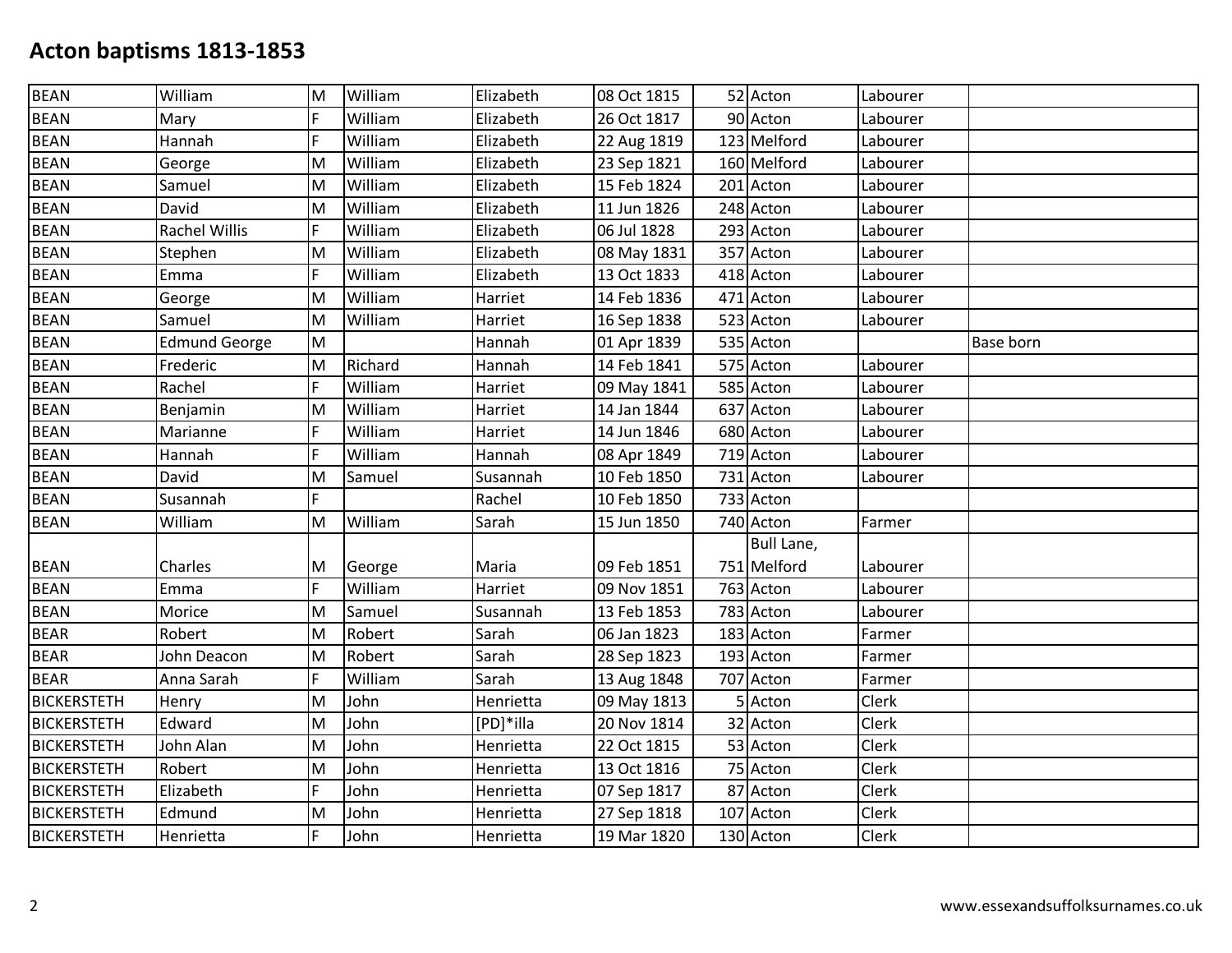| <b>BICKERSTETH</b> | Anne                    | F   | John                  | Henrietta | 03 Jun 1821 | 151 Acton        | Clerk      |           |
|--------------------|-------------------------|-----|-----------------------|-----------|-------------|------------------|------------|-----------|
| <b>BIDWELL</b>     | Leonard                 | M   | Leonard               | Anne      | 27 Apr 1817 | 82 Acton         | Farmer     |           |
| <b>BIDWELL</b>     | Anna                    | F   | Leonard               | Anna      | 23 Dec 1822 | 181 Acton        | Farmer     |           |
| <b>BIRD</b>        | Susanna                 | F   | James                 | Elizabeth | 25 Dec 1825 | 235 Acton        | Gamekeeper |           |
| <b>BIRD</b>        | James                   | M   | James                 | Elizabeth | 10 Aug 1828 | 299 Acton        | Gamekeeper |           |
| <b>BIRD</b>        | Isaac                   | M   | James                 | Elizabeth | 11 Apr 1830 | 335 Acton        | Gamekeeper |           |
| <b>BIRD</b>        | <b>Thomas Bird</b>      | M   | John                  | Sophia    | 13 Jul 1845 | 668 Melford      | Labourer   |           |
| <b>BORLEY</b>      | Anna Maria              | F   | Joseph                | Susan     | 09 Oct 1836 | 483 Long Melford | Labourer   |           |
| <b>BOWERS</b>      | Henry                   | M   | William               | Frances   | 30 Jul 1820 | 135 Acton        | Labourer   |           |
| <b>BOWERS</b>      | Cornelius               | M   | William               | Susan     | 12 Jun 1831 | 360 Acton        | Labourer   |           |
| <b>BOWERS</b>      | Henry                   | M   | William               | Sophia    | 12 May 1835 | 447 Acton        | Labourer   |           |
| <b>BOWERS</b>      | Emma                    | F.  |                       | Sarah     | 11 Oct 1835 | 460 Acton        |            |           |
| <b>BOWERS</b>      | James                   | M   | William               | Sophia    | 09 Jul 1837 | 499 Acton        | Labourer   |           |
| <b>BOWERS</b>      | William                 | M   | William               | Sophia    | 16 Apr 1841 | 582 Acton        | Labourer   |           |
| <b>BOWERS</b>      | Harriet Renson          | F   |                       | Eliza     | 24 May 1853 | 791 Acton        |            |           |
| <b>BOWERS?</b>     | James                   | M   |                       | Martha    | 13 Dec 1829 | 328 Acton        |            |           |
| <b>BRAND</b>       | <b>Henry Cook</b>       | M   |                       | Esther    | 31 May 1818 | 98 Acton         |            | Base born |
| <b>BRAND</b>       | Oliver George           | M   | Oliver                | Maria     | 11 Sep 1836 | 482 Acton        | Farmer     |           |
| <b>BREWSTER</b>    | Samuel                  | M   | Samuel                | Elizabeth | 30 Apr 1826 | 245 Acton        | Labourer   |           |
| <b>BREWSTER</b>    | George                  | M   | Samuel                | Elizabeth | 12 Feb 1832 | 380 Acton        | Labourer   |           |
| <b>BREWSTER</b>    | Ann                     | F   | Samuel                | Elizabeth | 14 Jun 1839 | 541 Acton        | Labourer   |           |
| <b>BREWSTER</b>    | Sarah                   | F   | Samuel                | Mary      | 13 Jan 1850 | 729 Acton        | Labourer   |           |
| <b>BREWSTER</b>    | George                  | M   | Samuel                | Mary      | 14 Dec 1851 | 764 Acton        | Labourer   |           |
|                    |                         |     |                       |           |             | Rawreth,         |            |           |
| <b>BRIDGE</b>      | James                   | M   | Benjamin              | Sarah     | 10 Jul 1825 | 228 Essex        | Labourer   |           |
| <b>BROOM</b>       | <b>Bowyer Edward</b>    | M   | <b>Thomas Stearns</b> | Sophia    | 23 Jan 1838 | 504 Acton        | Innkeeper  |           |
| <b>BROOM</b>       | Sophia Sarah Anne       | IF. | Thomas Stearns        | Sophia    | 14 Apr 1839 | 538 Acton        | Innkeeper  |           |
| <b>BROOM</b>       | <b>Frederick Walter</b> | M   | <b>Thomas Stearn</b>  | Marianne  | 10 Nov 1844 | 648 Acton        | Publican   |           |
| <b>BROOM</b>       | Ellen Maria             | F   | <b>Thomas Stearns</b> | Marianne  | 09 May 1847 | 696 Acton        | Innkeeper  |           |
| <b>BROWN</b>       | Milly                   | F   | John                  | Ann       | 06 Mar 1815 | 39 Acton         | Labourer   |           |
| <b>BROWN</b>       | George                  | M   | Robert                | Mary      | 11 Jun 1815 | 44 Acton         | Labourer   |           |
| <b>BROWN</b>       | John                    | M   | John                  | Ann       | 29 Jun 1817 | 85 Acton         | Labourer   |           |
| <b>BROWN</b>       | Mary                    | F   | Robt                  | Mary      | 24 Aug 1817 | 86 Acton         | Labourer   |           |
| <b>BROWN</b>       | William                 | M   | John                  | Ann       | 25 Jul 1819 | 121 Melford      | Labourer   |           |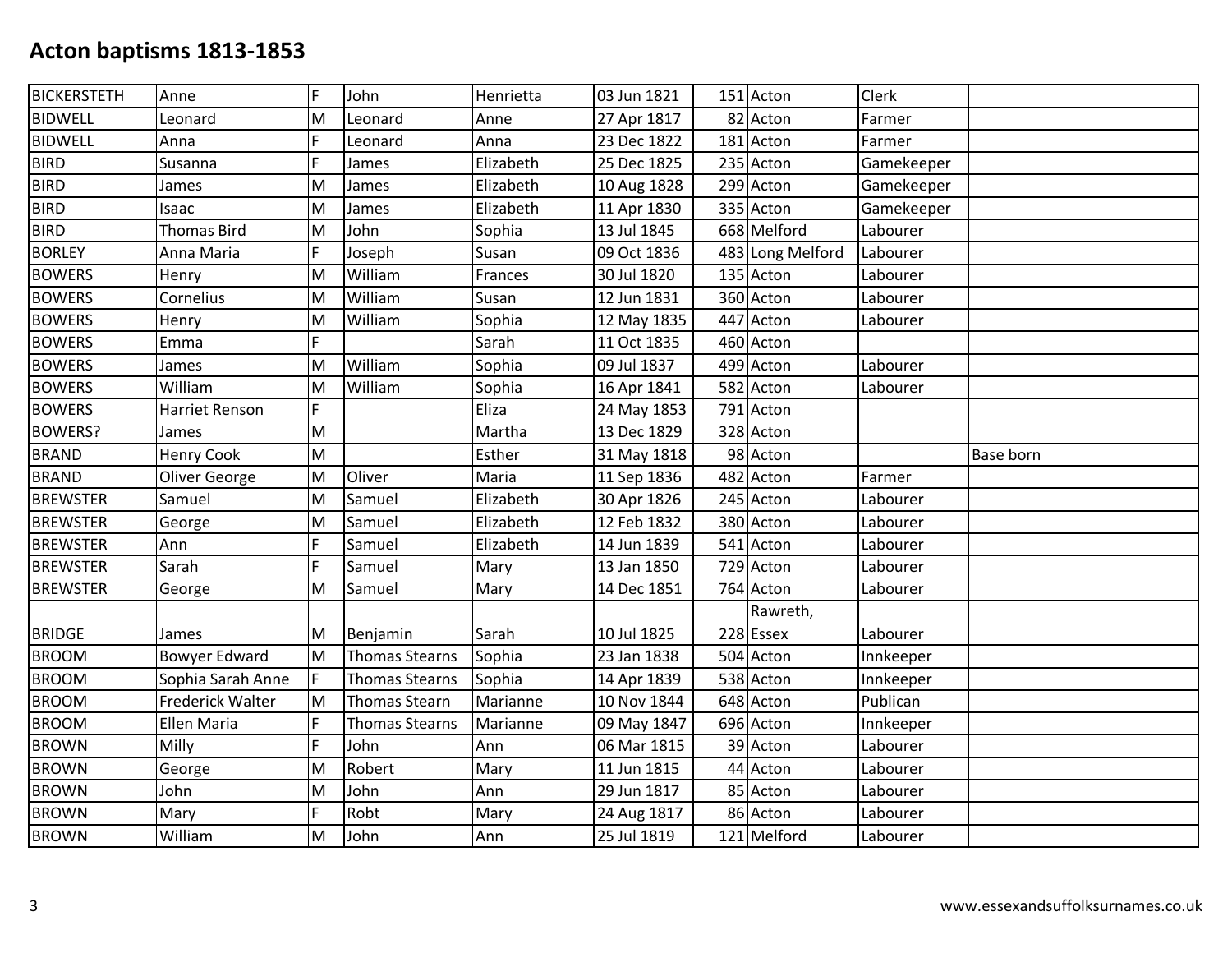| <b>BROWN</b>   | Ann           | F | Robert    | Mary         | 10 May 1820 | 133 Melford       | Labourer  |  |
|----------------|---------------|---|-----------|--------------|-------------|-------------------|-----------|--|
| <b>BROWN</b>   | Henry         | M | Robert    | Mary         | 26 May 1822 | 170 Melford       | Labourer  |  |
| <b>BROWN</b>   | Robert        | M | John      | Ann          | 19 Oct 1823 | 194 Acton         | Labourer  |  |
| <b>BROWN</b>   | Robert        | M | Samuel    | Mary         | 22 Mar 1826 | 241 Acton         | Labourer  |  |
| <b>BROWN</b>   | Henry         | M | Samuel    | Mary         | 09 May 1830 | 337 Acton         | Labourer  |  |
| <b>BROWN</b>   | James         | M | Samuel    | Mary         | 09 Sep 1832 | 392 Acton         | Labourer  |  |
| <b>BROWN</b>   | Eliza         | F | Samuel    | Mary         | 13 Sep 1835 | 458 Acton         | Labourer  |  |
|                |               |   |           |              |             | <b>Bull Lane,</b> |           |  |
| <b>BROWN</b>   | Matilda       | F | George    | Maria        | 11 Feb 1838 | 506 Melford       | Labourer  |  |
| <b>BROWN</b>   | Ellen         | F | George    | Maria        | 11 Oct 1840 | 573 Melford       | Labourer  |  |
| <b>BROWN</b>   | Henry         | M | George    | Maria        | 08 Nov 1846 | 685 Acton         | Labourer  |  |
| <b>BROWN</b>   | Charles       | M | George    | Maria        | 14 Oct 1849 | 725 Acton         | Labourer  |  |
| <b>BRUCE</b>   | James         | M | James     | Alice        | 08 Sep 1818 | 105 Acton         | Shoemaker |  |
| <b>BUCKLE</b>  | Elizabeth     | F | Israel    | <b>Betsy</b> | 05 Sep 1841 | 593 Acton         | Servant   |  |
| <b>BUTCHER</b> | Sarah Maria   | F | Henry?    | Anne         | 10 Nov 1839 | 542 Sudbury       | Hostler   |  |
| <b>BUTCHER</b> | Henry         | M | Henry     | Anne         | 08 Jan 1843 | 617 Acton         | Servant   |  |
| <b>BUTCHER</b> | Maria         | F | Henry     | Ann          | 10 Aug 1845 | 669 Acton         | Labourer  |  |
| <b>BYAM</b>    | Sarah Anne    | F |           | Hannah       | 16 Sep 1838 | 522 Acton         |           |  |
| <b>BYHAM</b>   | Frederic      | M | Thomas    | Phebe        | 11 Mar 1814 | 20 Acton          | Labourer  |  |
| <b>BYHAM</b>   | Hannah        | F | Thomas    | Phebe        | 10 Dec 1815 | 57 Acton          | Labourer  |  |
| <b>BYHAM</b>   | Phebe         | F | Thomas    | Phebe        | 27 Jul 1817 | 84 Acton          | Labourer  |  |
| <b>BYHAM</b>   | Amos          | M | Thomas    | Phebe        | 16 May 1819 | 116 Acton         | Labourer  |  |
| <b>BYHAM</b>   | Edward        | M | Thomas    | Phebe        | 11 Mar 1821 | 145 Acton         | Labourer  |  |
| <b>BYHAM</b>   | Mary          | F | Nathanael | Susan        | 29 Apr 1821 | 147 Acton         | Labourer  |  |
| <b>BYHAM</b>   | George        | M | John      | Elizabeth    | 11 Oct 1829 | 321 Acton         | Labourer  |  |
| <b>BYHAM</b>   | William       | M | Nathanael | Sarah        | 21 Oct 1829 | 323 Acton         | Labourer  |  |
| <b>BYHAM</b>   | George        | M | Thomas    | Mary         | 14 Feb 1830 | 332 Acton         | Labourer  |  |
| <b>BYHAM</b>   | James Everett | M | John      | Elizabeth    | 11 Dec 1831 | 375 Acton         | Labourer  |  |
| <b>BYHAM</b>   | Thomas        | M | Thomas    | Mary         | 31 Jan 1832 | 377 Acton         | Labourer  |  |
| <b>BYHAM</b>   | William       | M | Charles   | Ursula       | 10 Mar 1833 | 401 Acton         | Labourer  |  |
| <b>BYHAM</b>   | Mary Ann      | F | Thomas    | Mary Ann     | 13 Oct 1833 | 416 Acton         | Labourer  |  |
| <b>BYHAM</b>   | Elizabeth     | F | John      | Elizabeth    | 13 Jul 1834 | 429 Acton         | Labourer  |  |
| <b>BYHAM</b>   | Henry         | M |           | Hannah       | 12 Oct 1834 | 431 Acton         |           |  |
| <b>BYHAM</b>   | Alfred        | M | Charles   | Ursula       | 08 Feb 1835 | 440 Acton         | Labourer  |  |
|                |               |   |           |              |             |                   |           |  |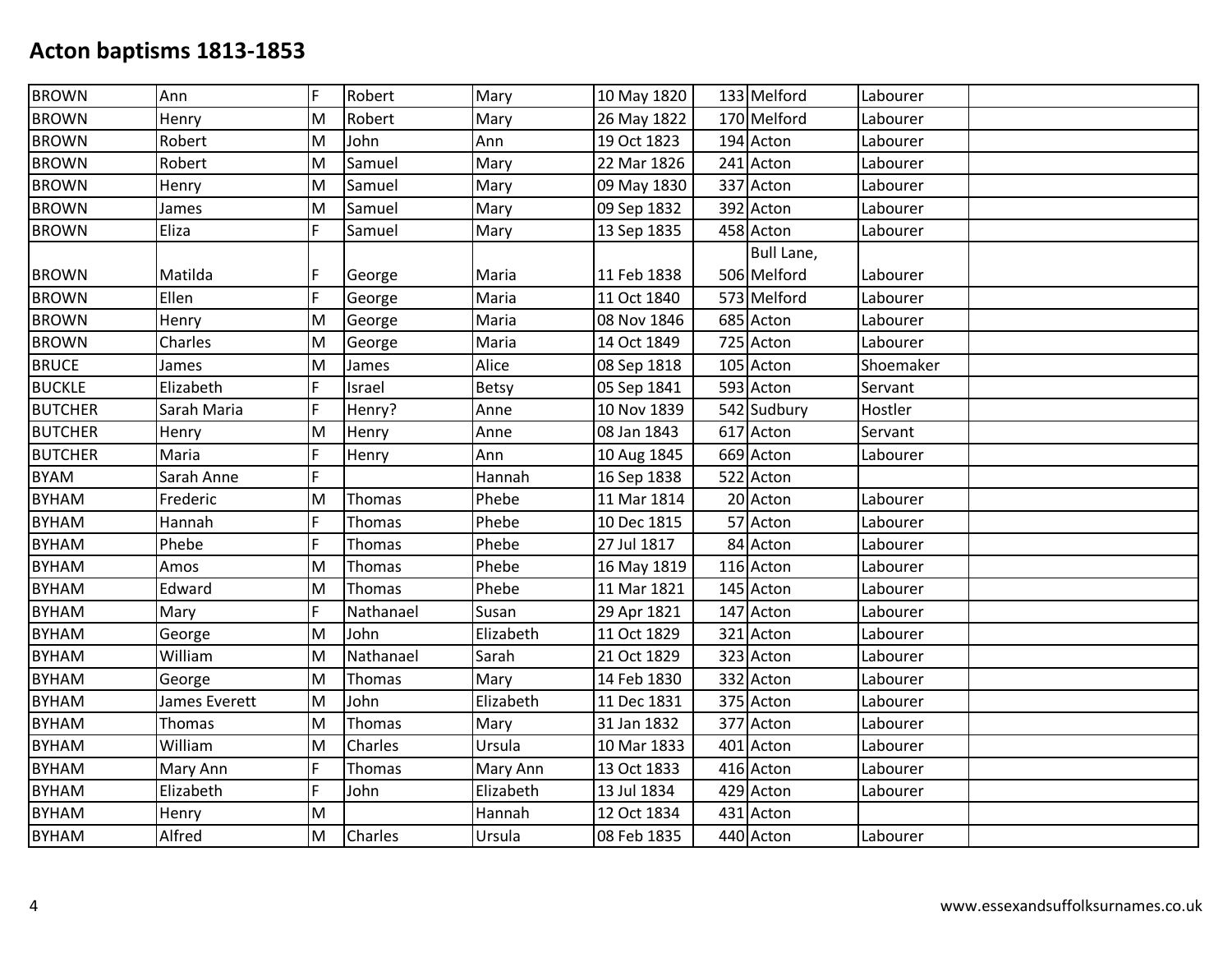| <b>BYHAM</b>     | Eliza               | F | Thomas   | Mary      | 13 Dec 1835 | 467 Acton        | Labourer   |    |
|------------------|---------------------|---|----------|-----------|-------------|------------------|------------|----|
| <b>BYHAM</b>     | Mary Ann            | F | John     | Elizabeth | 12 Jun 1836 | 479 Acton        | Labourer   |    |
| <b>BYHAM</b>     | Elizabeth           | F | Charles  | Ursula    | 09 Oct 1836 | 484 Acton        | Labourer   |    |
| <b>BYHAM</b>     | Alfred              | M | Thomas   | Marianne  | 09 Jul 1837 | 496 Ovens Green  | Labourer   |    |
| <b>BYHAM</b>     | Jane                | F | John     | Elizabeth | 10 Jun 1838 | 516 Acton        | Labourer   |    |
| <b>BYHAM</b>     | Harriet             | F | Charles  | Ursula    | 10 Nov 1839 | 547 Acton        | Labourer   |    |
| <b>BYHAM</b>     | Fanny               | F | Thomas   | Mary      | 08 Mar 1840 | 554 Acton        | Labourer   |    |
| <b>BYHAM</b>     | Susannah            | F | Thomas   | Marianne  | 09 May 1841 | 587 Acton        | Labourer   |    |
| <b>BYHAM</b>     | <b>Harriet Anne</b> | F | Charles  | Hester    | 10 Apr 1842 | 601 Acton        | Labourer   |    |
| <b>BYHAM</b>     | Henry               | M | Thomas   | Mary      | 13 Aug 1843 | 624 Acton        | Labourer   |    |
| <b>BYHAM</b>     | Emily               | F | Charles  | Ursula    | 08 Dec 1844 | 653 Acton        | Labourer   |    |
| <b>BYHAM</b>     | Edmund              | M | Thomas   | Marianne  | 09 Mar 1845 | 660 Acton        | Labourer   |    |
| <b>BYHAM</b>     | Ellen               | F | Robert   | Elizabeth | 14 Sep 1845 | 671 Acton        | Labourer   |    |
| <b>BYHAM</b>     | Charles             | M | Thomas   | Mary      | 11 Oct 1846 | 684 Acton        | Labourer   |    |
| <b>BYHAM</b>     | Caroline            | F | Charles  | Hesther   | 08 Jul 1849 | 721 Acton        | Labourer   |    |
| <b>BYHAM</b>     | Charles             | M | Thomas   | Mary      | 11 Sep 1849 | 724 Acton        | Labourer   |    |
| <b>BYHAM</b>     | Susannah            | F | Frederic | Marianne  | 09 Mar 1850 | 734 Acton        | Labourer   |    |
| <b>BYHAM</b>     | Ann Maria           | F | Frederic | Mary Ann  | 01 Mar 1852 | 769 Acton        | Labourer   | P. |
| <b>BYHAM</b>     | Charles             | M | Thomas   | Eliza     | 14 Aug 1853 | 795 Acton        | Shoemaker  |    |
| <b>BYHAM</b>     | Ann Maria           | F | George   | Mary Ann  | 13 Nov 1853 | 799 Acton        | Labourer   |    |
| CADY             | Frederic Todd       | M | George   | Clarissa  | 23 Sep 1838 | 524 Acton        | Farmer     |    |
| CADY             | James George        | M | George   | Clarissa  | 28 Jun 1840 | 562 Acton        | Farmer     |    |
|                  |                     |   |          |           |             | Great            |            |    |
| <b>CHARTERIS</b> | Henry               | M | William  | Mary      | 29 Sep 1822 | 176 Waldingfield | Labourer   |    |
| <b>CHARTRES</b>  | William             | M | William  | Mary      | 06 Feb 1820 | 127 Melford      | Labourer   |    |
| <b>CHATTERIS</b> | Mary Ann            | F | William  | Mary      | 12 Jul 1835 | 452 Acton        | Labourer   |    |
| <b>CHATTERS</b>  | Eliza               | F | George   | Sarah     | 11 Jun 1843 | 621 Acton        | Labourer   |    |
| <b>CHATTERS</b>  | Emma                | F | Henry    | Elizabeth | 12 May 1844 | 642 Melford      | Labourer   |    |
| <b>CHATTERS</b>  | Jane                | F | Henry    | Elizabeth | 12 Apr 1846 | 677 Melford      | Labourer   |    |
| <b>CHATTERS</b>  | George              | M | George   | Sarah     | 10 May 1846 | 679 Acton        | Labourer   |    |
| <b>CHATTERS</b>  | Susannah            | F | Henry    | Elizabeth | 14 May 1848 | 705 Melford      | Labourer   |    |
| <b>CHATTERS</b>  | Ellen               | F | George   | Sarah     | 01 Sep 1850 | 747 Acton        | Labourer   |    |
| <b>CHATTERS</b>  | Caroline            | F | William  | Hannah    | 21 Dec 1850 | 749 Acton        | Gamekeeper |    |
| <b>CHATTERS</b>  | Rebecca             | F | William  | Anna      | 08 Feb 1852 | 766 Acton        | Gamekeeper |    |
|                  |                     |   |          |           |             |                  |            |    |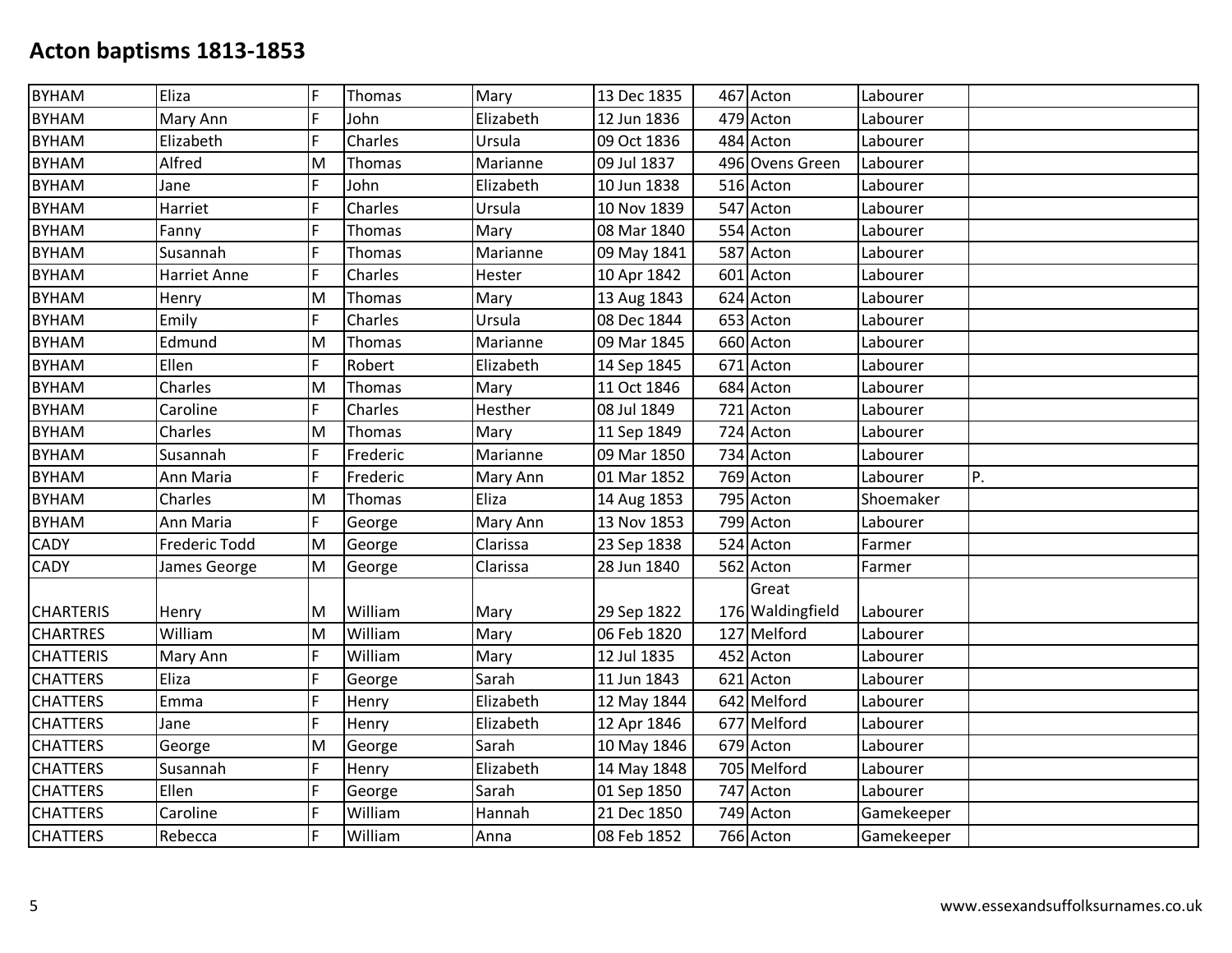| <b>CHATTERS</b> | Martha               | F  | Henry   | Elizabeth | 10 Oct 1852 | 779 Long Melford | Labourer  |                  |
|-----------------|----------------------|----|---------|-----------|-------------|------------------|-----------|------------------|
| <b>CHINERY</b>  | David                | M  | John    | Elizabeth | 29 Aug 1813 | 9 Acton          | Labourer  |                  |
| <b>CHINERY</b>  | John                 | M  | William | Margaret  | 20 Mar 1814 | 22 Acton         | Labourer  |                  |
| <b>CHINERY</b>  | William              | M  | James   | Hannah    | 22 May 1814 | 26 Acton         | Labourer  |                  |
| <b>CHINERY</b>  | William              | M  | William | Margaret  | 28 Apr 1816 | 67 Acton         | Labourer  |                  |
| <b>CHINERY</b>  | Ann                  | F  | James   | Hannah    | 30 Jun 1816 | 69 Acton         | Labourer  |                  |
| <b>CHINERY</b>  | Harriet              | F  | James   | Hannah    | 14 Dec 1817 | 92 Acton         | Labourer  |                  |
| <b>CHINERY</b>  | Eliza                | F  | William | Margaret  | 23 Dec 1818 | 110 Acton        | Labourer  |                  |
| <b>CHINERY</b>  | Sarah Maria          | F  | William | Margaret  | 06 May 1821 | 148 Acton        | Labourer  |                  |
| <b>CHINERY</b>  | Nathan               | M  | John    | Elizabeth | 05 Aug 1821 | 157 Acton        | Labourer  |                  |
| <b>CHINERY</b>  | Joseph               | M  | John    | Elizabeth | 29 Jun 1824 | 210 Acton        | Labourer  |                  |
| <b>CHINERY</b>  | Hannah               | F  | George  | Mary      | 13 Nov 1836 | 486 Acton        | Labourer  |                  |
| <b>CHINERY</b>  | Sarah                | F  | David   | Mary      | 14 Nov 1841 | 595 Acton        | Labourer  |                  |
| <b>CHINERY</b>  | <b>Arthur Thomas</b> | M  | Nathan  | Susan     | 08 Aug 1852 | 776 Acton        | Shoemaker |                  |
| <b>CHRYSEL</b>  | Nathan               | M  |         | Harriet   | 16 Oct 1821 | 164 Melford      |           | <b>Base born</b> |
| COE             | James                | M  | James   | Elizabeth | 29 May 1814 | 27 Acton         | Farmer    |                  |
| COE             | George               | M  | James   | Elizabeth | 02 Feb 1817 | 79 Acton         | Farmer    |                  |
| COE             | <b>William Mills</b> | M  | James   | Elizabeth | 09 May 1819 | 115 Acton        |           | Late farmer.     |
| <b>COKER</b>    | Sophia               | F. |         | Mary      | 18 Dec 1814 | 33 Lavenham      |           | Base born        |
| <b>COKER</b>    | Harriet              | F  | Thomas  | Milly     | 14 Apr 1833 | 404 Acton        | Labourer  |                  |
| <b>COPSEY</b>   | Mary                 | F  | Isaac   | Martha    | 05 Feb 1815 | 35 Acton         | Labourer  |                  |
| <b>COPSEY</b>   | James                | M  | Isaac   | Martha    | 22 Dec 1816 | 78 Acton         | Labourer  |                  |
| <b>COPSEY</b>   | George               | M  | Isaac   | Martha    | 16 May 1819 | 117 Acton        | Labourer  |                  |
| <b>COPSEY</b>   | Henry                | M  | Isaac   | Martha    | 04 Mar 1821 | 143 Acton        | Labourer  |                  |
| <b>COPSEY</b>   | David                | M  | Isaac   | Martha    | 25 Dec 1822 | 182 Acton        | Labourer  |                  |
| <b>COPSEY</b>   | John                 | M  | Isaac   | Martha    | 08 Apr 1825 | 225 Long Melford | Labourer  |                  |
| <b>COPSEY</b>   | Amos                 | M  | Isaac   | Martha    | 11 Nov 1827 | 280 Long Melford | Labourer  |                  |
| <b>COPSEY</b>   | William              | M  | Isaac   | Martha    | 14 Aug 1831 | 364 Long Melford | Labourer  |                  |
| <b>CURTIS</b>   | Harriet              | F  | Philip  | Sarah     | 20 Feb 1814 | 19 Acton         | Labourer  |                  |
| <b>CURTIS</b>   | John                 | M  | Samuel  | Elizabeth | 14 Feb 1830 | 331 Acton        | Labourer  |                  |
| <b>CURTIS</b>   | Susan                | F  | Samuel  | Elizabeth | 10 Jul 1831 | 362 Acton        | Labourer  |                  |
| <b>CURTIS</b>   | John                 | M  | Edward  | Jane      | 13 May 1832 | 383 Acton        | Labourer  |                  |
| <b>CURTIS</b>   | Sarah                | F  | Samuel  | Elizabeth | 09 Jun 1833 | 407 Acton        | Labourer  |                  |
| <b>CURTIS</b>   | William              | M  | Thomas  | Sarah     | 13 Jul 1834 | 428 Acton        | Labourer  |                  |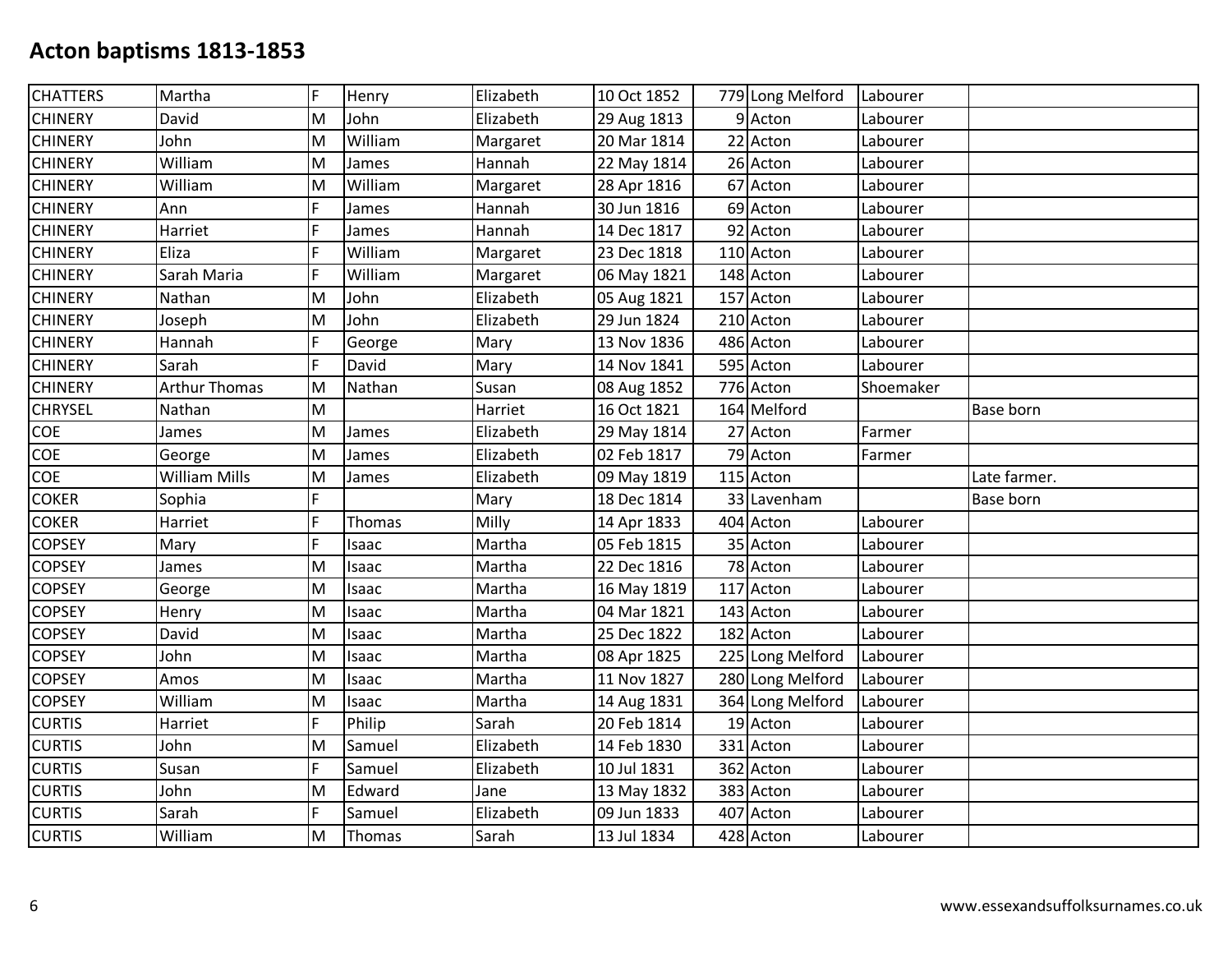| <b>CURTIS</b>  | Harriet                 | F  | Samuel        | Elizabeth | 10 May 1835 | 446 Acton        | Labourer   |                               |
|----------------|-------------------------|----|---------------|-----------|-------------|------------------|------------|-------------------------------|
| <b>CURTIS</b>  | Anne                    | F  | Samuel        | Elizabeth | 09 Jul 1837 | 495 Acton        | Labourer   |                               |
| <b>CURTIS</b>  | Philip                  | M  | Edward        | Jane      | 09 Oct 1842 | 611 Acton        | Labourer   |                               |
| <b>CURTIS</b>  | Elizth                  | F  | Edward        | Jane      | 11 May 1845 | 665 Acton        | Labourer   |                               |
| <b>CURTIS</b>  | Samuel                  | M  | Samuel        | Eliza     | 12 Apr 1846 | 676 Acton        | Labourer   |                               |
| <b>CURTIS</b>  | Susannah                | F  | Edward        | Jane      | 09 May 1847 | 693 Acton        | Labourer   |                               |
| <b>CURTIS</b>  | William                 | M  | Edward        | Jane      | 11 Nov 1849 | 726 Acton        | Labourer   |                               |
| <b>CURTIS</b>  | Elizabeth               | F  | Samuel        | Eliza     | 09 Dec 1849 | 728 Acton        | Labourer   |                               |
| <b>CURTIS</b>  | Henry                   | M  | Samuel        | Eliza     | 09 May 1852 | 771 Acton        | Labourer   |                               |
| <b>DAKIN</b>   | Harry                   | M  | George        | Mary      | 09 Sep 1838 | 521 Acton        | Bricklayer |                               |
| <b>DAY</b>     | John                    | M  |               | Mary      | 31 Oct 1824 | 215 Acton        |            |                               |
| <b>DAY</b>     | John                    | M  | John          | Eliza     | 03 Mar 1851 | 752 Acton        | Servant    |                               |
| DAY            | Ellen                   | F  | John          | Eliza     | 08 Aug 1852 | 775 Acton        | Labourer   |                               |
| <b>DEACON</b>  | George Turner           | M  | George Turner | Mary      | 08 Aug 1836 | 480 Acton        | Bricklayer |                               |
| <b>DEACON</b>  | Aurea Emily             | F  | George        | Mary      | 11 Apr 1841 | 580 Acton        | Bricklayer |                               |
| <b>DEATH</b>   | John                    | M  |               | Mary      | 30 Apr 1815 | 42 Acton         |            | Base born                     |
| <b>DEWES</b>   | William                 | M  | Thomas        | Alice     | 30 Jun 1822 | 172 Acton        | Labourer   |                               |
| <b>DEWES</b>   | Susan                   | F  | Thomas        | Alice     | 09 Jan 1825 | 219 Acton        | Labourer   |                               |
| <b>DEWES</b>   | Milly                   | F  | Thomas        | Alice     | 24 Dec 1826 | 259 Acton        | Labourer   |                               |
| <b>DEWES</b>   | Charles                 | M  | Thomas        | Alice     | 23 Nov 1828 | 302 Acton        | Labourer   |                               |
| <b>DEWES</b>   | Hannah                  | F  | Thomas        | Alice     | 14 Aug 1831 | 363 Acton        | Labourer   |                               |
| <b>DEWES</b>   | John                    | M  | Thomas        | Alice     | 09 Jun 1833 | 405 Acton        | Labourer   |                               |
| <b>DEWES</b>   | Elizabeth               | F  | Thomas        | Alice     | 12 Jun 1836 | 476 Acton        | Labourer   |                               |
|                |                         |    |               |           |             |                  |            | Actual date not give, only    |
| <b>DEWES</b>   | Sarah                   | F  | Thomas        | Alice     | * Apr 1839  | 539 Acton        | Labourer   | says "April" in the register. |
| <b>DEWES</b>   | <b>Robert Parmenter</b> | F  |               | Amelia    | 14 May 1848 | 706 Acton        |            |                               |
| <b>DEWS</b>    | Marianne                | F. |               | Susan     | 08 Dec 1850 | 748 Acton        |            |                               |
|                |                         |    |               |           |             | Great            |            |                               |
| <b>DIGGONS</b> | Emma                    | F  | James         | Susan     | 08 Jan 1832 | 376 Waldingfield | Labourer   |                               |
| <b>DISNEY</b>  | Mary Ann                | Ë  | Edward        | Susan     | 12 Jan 1823 | 184 Chellesworth | Shoemaker  |                               |
| <b>EADY</b>    | John                    | M  | Abraham       | Susanna   | 19 May 1838 | 513 Acton        | Labourer   |                               |
| EADY           | Charles                 | M  | Abraham       | Sarah     | 10 Nov 1839 | 546 Acton        | Labourer   |                               |
| EADY           | Mary                    | F  | Abraham       | Susan     | 11 Apr 1841 | 581 Acton        | Labourer   |                               |
| <b>EADY</b>    | Harriet                 | F  | Abraham       | Susan     | 11 Dec 1842 | 616 Acton        | Labourer   |                               |
|                |                         |    |               |           |             |                  |            |                               |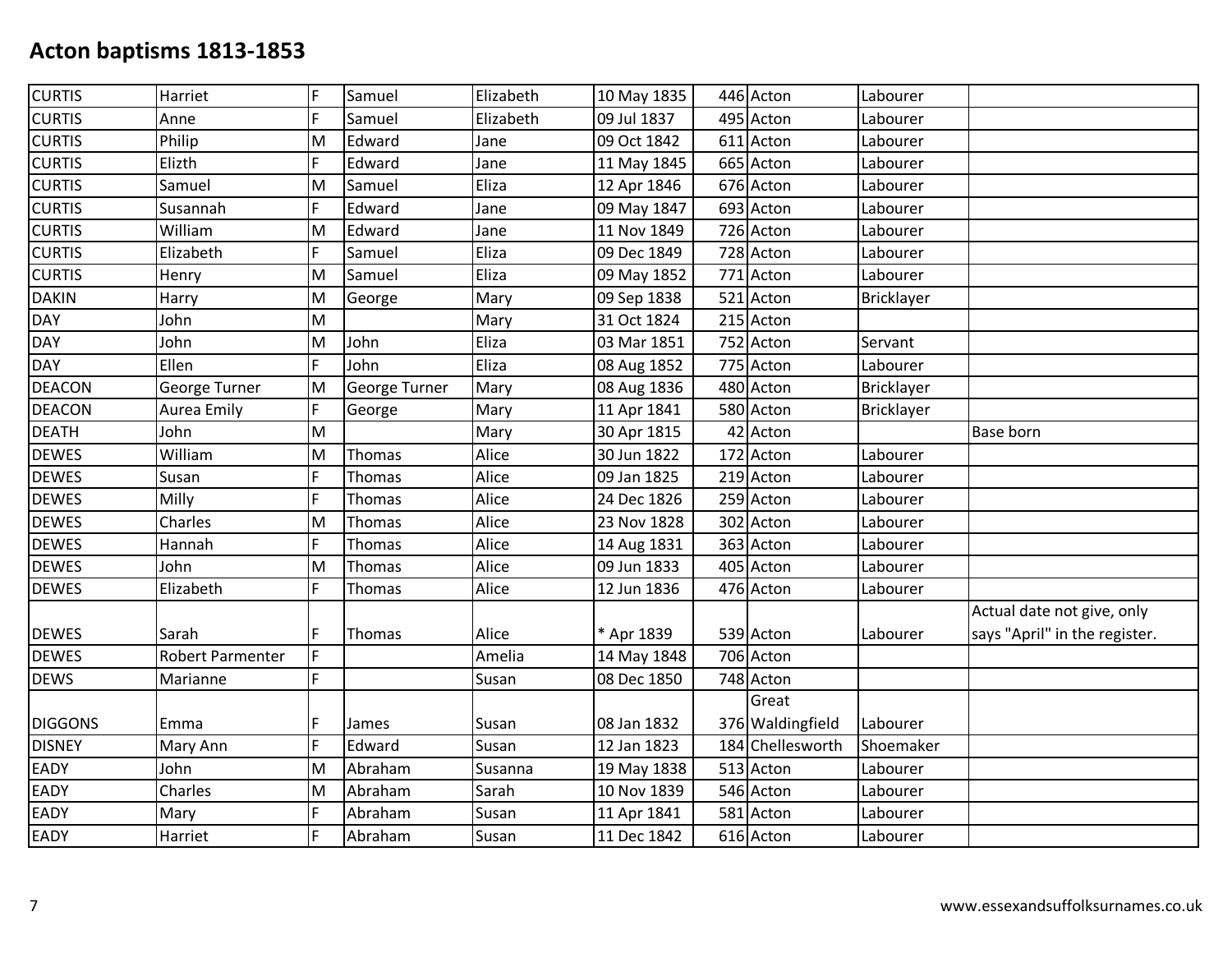| EADY          | George              | M | Abram   | Susan     | 12 Jan 1845 | 654 Acton        | Labourer |  |
|---------------|---------------------|---|---------|-----------|-------------|------------------|----------|--|
| EADY          | Eliza               | F | Abraham | Susan     | 09 May 1847 | 695 Acton        | Labourer |  |
| EADY          | Thomas              | M | Abram   | Susan     | 11 Aug 1850 | 746 Acton        | Labourer |  |
| <b>EADY</b>   | Abraham             | M | Abraham | Susan     | 10 Apr 1853 | 788 Acton        | Labourer |  |
| <b>EALMES</b> | Robert              | M | John    | Mary      | 01 Aug 1816 | 70 Acton         | Labourer |  |
| <b>EALMES</b> | Eliza               | F | John    | Mary      | 26 Sep 1819 | 125 Newton       | Labourer |  |
| <b>EALMS</b>  | John                | M | John    | Mary      | 02 Jan 1814 | 17 Acton         |          |  |
| <b>EALMS</b>  | Mary                | F | John    | Mary      | 02 Aug 1818 | 100 Newton       | Labourer |  |
| <b>EAST</b>   | George              | M | William | Susan     | 29 Jun 1827 | 271 Acton        | Labourer |  |
| <b>EAST</b>   | William             | M | William | Susan     | 11 Oct 1829 | 320 Acton        | Labourer |  |
| <b>EAST</b>   | George              | M | William | Susan     | 12 Feb 1832 | 379 Acton        | Labourer |  |
| <b>EAST</b>   | Anna                | F | William | Sarah     | 12 Oct 1834 | 434 Acton        | Labourer |  |
| <b>EAST</b>   | Susanna             | F | William | Susan     | 08 Nov 1835 | 464 Acton        | Labourer |  |
| <b>EAST</b>   | Sophia              | Ē | William | Susan     | 12 Jul 1840 | 564 Acton        | Labourer |  |
| <b>EAST</b>   | Matilda             | F | William | Susan     | 09 Jun 1844 | 645 Acton        | Labourer |  |
| EDY           | Eliza               | F | Thomas  | Mary      | 30 Nov 1823 | 197 Melford      | Labourer |  |
| <b>EDY</b>    | George              | M | Thomas  | Mary      | 10 Aug 1828 | 296 Long Melford | Labourer |  |
| <b>EDY</b>    | Robert              | M | Ezra    | Charlotte | 12 Feb 1832 | 378 Long Melford | Labourer |  |
| EDY           | Walter              | M | Ezra    | Charlotte | 10 Nov 1833 | 419 Long Melford | Labourer |  |
| <b>EDY</b>    | John                | M | Israel  | Elizabeth | 11 Oct 1835 | 462 Long Melford | Labourer |  |
|               |                     |   |         |           |             | Bull Lane,       |          |  |
| <b>EDY</b>    | Alfred              | M | Israel  | Charlotte | 08 Apr 1838 | 509 Melford      | Labourer |  |
| <b>EDY</b>    | Robert              | M | Israel  | Charlotte | 14 Jun 1840 | 561 Melford      | Labourer |  |
| <b>ELMS</b>   | Robert              | M | John    | Eliza     | 09 Jan 1825 | 218 Acton        | Labourer |  |
| <b>ELMS</b>   | William             | M | John    | Eliza     | 18 Jun 1826 | 252 Acton        | Labourer |  |
| <b>ELMS</b>   | Susan               | F | John    | Eliza     | 14 Jun 1829 | 313 Acton        | Labourer |  |
| <b>ELMS</b>   | Edmund              | M | John    | Eliza     | 10 Jul 1831 | 361 Acton        | Labourer |  |
| <b>ELMS</b>   | Henry               | M | John    | Eliza     | 12 Jul 1835 | 451 Acton        | Labourer |  |
| <b>ELMS</b>   | <b>Henry Edward</b> | M | John    | Mary Ann  | 14 May 1837 | 492 Acton        | Labourer |  |
| <b>ELMS</b>   | Frederic            | M | John    | Mary      | 12 Jul 1840 | 563 Acton        | Labourer |  |
| <b>ELMS</b>   | Alfred              | M | John    | Marianne  | 08 May 1842 | 603 Acton        | Labourer |  |
| <b>FINCH</b>  | James               | M | Samuel  | Martha    | 17 Dec 1815 | 59 Acton         | Labourer |  |
| <b>FINCH</b>  | Mary                | F | Samuel  | Martha    | 16 Aug 1818 | 102 Acton        | Labourer |  |
| <b>FINCH</b>  | Susanna             | F | Samuel  | Martha    | 22 Apr 1821 | 146 Acton        | Labourer |  |
|               |                     |   |         |           |             |                  |          |  |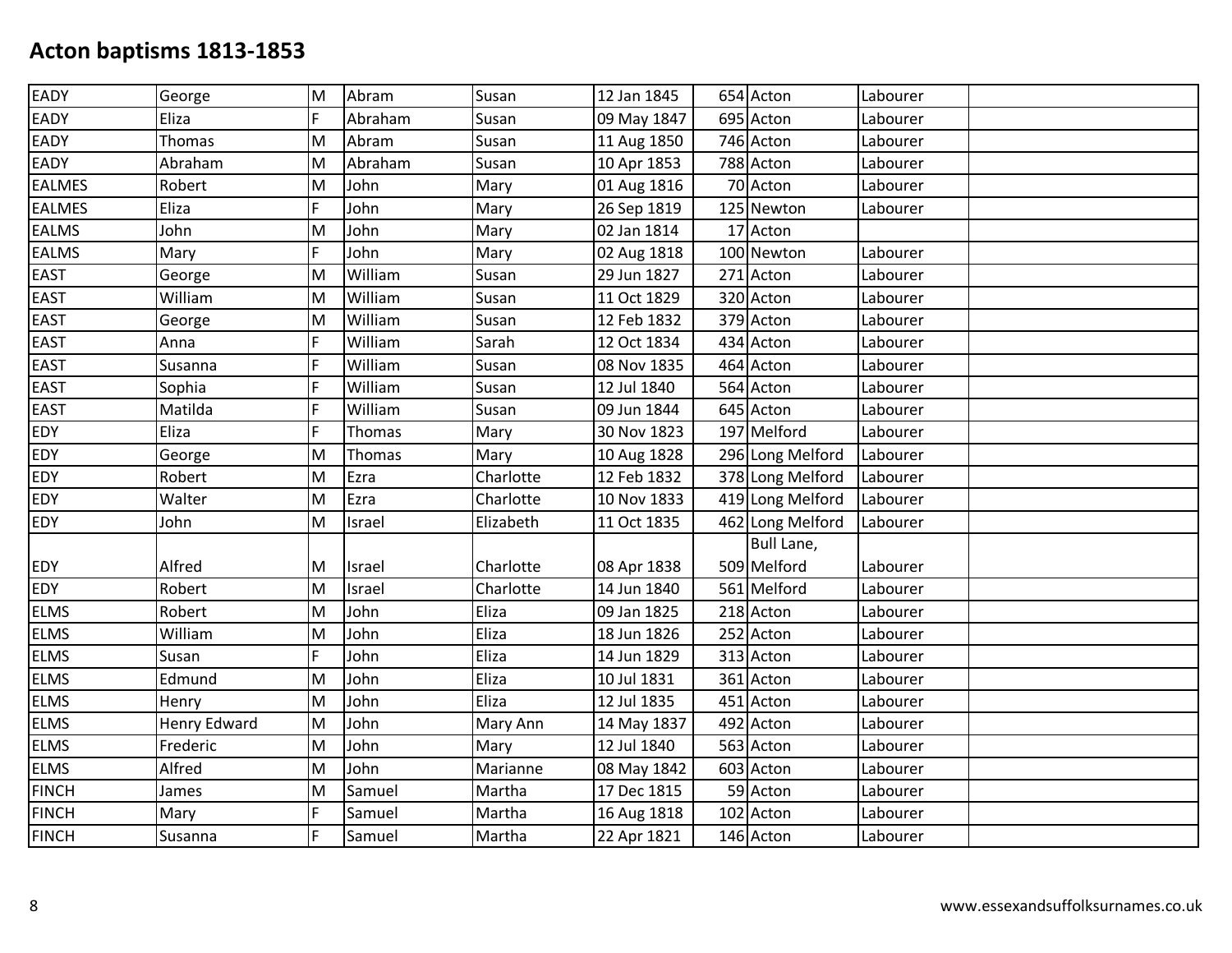| <b>FINCH</b>   | William       | M  | Samuel  | Martha    | 28 Dec 1823 | 199 Acton        | Labourer   |                  |
|----------------|---------------|----|---------|-----------|-------------|------------------|------------|------------------|
| <b>FINCH</b>   | Abraham       | M  | Samuel  | Martha    | 08 May 1825 | 226 Acton        | Labourer   |                  |
| <b>FINCH</b>   | Eliza         | F  | Samuel  | Martha    | 30 Dec 1827 | 282 Acton        | Labourer   |                  |
| <b>FINCH</b>   | Sarah         | F  | Samuel  | Martha    | 08 Aug 1830 | 346 Acton        | Labourer   |                  |
| <b>FINCH</b>   | William       | M  | Samuel  | Martha    | 14 Apr 1833 | 403 Acton        | Labourer   |                  |
| <b>FINCH</b>   | Samuel        | M  | Robert  | Marianne  | 08 Aug 1841 | 590 Acton        | Labourer   |                  |
| <b>FINCH</b>   | George        | Iм | Robert  | Mary Anne | 12 Nov 1843 | 632 Acton        | Labourer   |                  |
| <b>FOSKER</b>  | Louisa        | F  | Samuel  | Louisa    | 30 Mar 1830 | 334 Acton        | Labourer   |                  |
| <b>FOSTER</b>  | Ann           | F  | George  | Ann       | 05 Feb 1815 | 34 Acton         | Labourer   |                  |
| <b>FOSTER</b>  | Susan         | F  | John    | Sarah     | 05 Nov 1815 | 56 Acton         | Labourer   |                  |
| <b>FOSTER</b>  | George Bird   | Iм | George  | Ann       | 13 Oct 1816 | 77 Acton         | Labourer   |                  |
| <b>FOSTER</b>  | John          | M  | John    | Sarah     | 25 Feb 1818 | 94 Melford       | Labourer   |                  |
| <b>FOSTER</b>  | Joshua        | Iм | George  | Ann       | 21 Jun 1818 | 99 Acton         | Labourer   |                  |
| <b>FOSTER</b>  | John          | M  | John    | Sarah     | 30 May 1819 | 119 Melford      | Labourer   |                  |
| <b>FOSTER</b>  | Mary          | F  | George  | Ann       | 30 Jul 1820 | 136 Acton        | Labourer   |                  |
| <b>FOSTER</b>  | James         | M  | John    | Sarah     | 22 Jul 1821 | 154 Newton       | Labourer   |                  |
| <b>FOSTER</b>  | Susan         | F  | George  | Ann       | 12 Sep 1824 | 213 Acton        | Labourer   |                  |
| <b>FOSTER</b>  | Sarah         | F  | George  | Ann       | 06 Jul 1828 | 294 Acton        | Labourer   |                  |
| <b>FOSTER</b>  | Eliza         | F  | George  | Ann       | 10 Oct 1830 | 350 Acton        | Labourer   |                  |
| <b>FOSTER</b>  | George        | M  |         | Ann       | 26 Dec 1834 | 436 Acton        |            |                  |
| <b>FOSTER</b>  | Emily         | F  |         | Susan     | 13 Mar 1842 | 599 Acton        | Servant    |                  |
| <b>FOSTER</b>  | Sarah Anne    | F  |         | Eliza     | 10 May 1847 | 697 Acton        | Servant    |                  |
| <b>FOSTER</b>  | George Arthur | M  |         | Susan     | 14 Jul 1850 | 745 Acton        |            |                  |
| <b>FRANCIS</b> | Harriet       | F  |         | Charlotte | 13 Sep 1818 | 106 Acton        |            | <b>Base born</b> |
| <b>FROST</b>   | John          | M  | George  | Ann       | 11 Aug 1822 | 174 Acton        | Labourer   |                  |
| GARR*D         | Jonathan      | M  | William | Ann       | 02 Apr 1815 | 41 Acton         | Labourer   |                  |
| <b>GARRARD</b> | Thomas        | M  | William | Ann       | 06 Apr 1817 | 81 Acton         | Labourer   |                  |
| <b>GARROD</b>  | Sarah         | F  | William | Ann       | 27 Jun 1819 | 120 Acton        | Labourer   |                  |
| <b>GARROD</b>  | James         | Iм | William | Ann       | 11 Nov 1821 | 166 Acton        | Labourer   |                  |
| <b>GARROD</b>  | Susanna       | F  | William | Ann       | 23 Nov 1823 | 195 Acton        | Labourer   |                  |
| <b>GARROD</b>  | Kezia         | F  | William | Ann       | 05 Aug 1827 | 272 Acton        | Gardener   |                  |
| <b>GARROD</b>  | Henry         | M  | William | Mary      | 08 Nov 1829 | 325 Long Melford | Shoemaker  |                  |
| <b>GOODAY</b>  | Mary Ann      | F  | Charles | Mary      | 14 Nov 1830 | 354 Acton        | Blacksmith |                  |
| <b>GOODAY</b>  | Charles       | M  | Charles | Mary      | 02 Dec 1832 | 395 Acton        | Blacksmith |                  |
|                |               |    |         |           |             |                  |            |                  |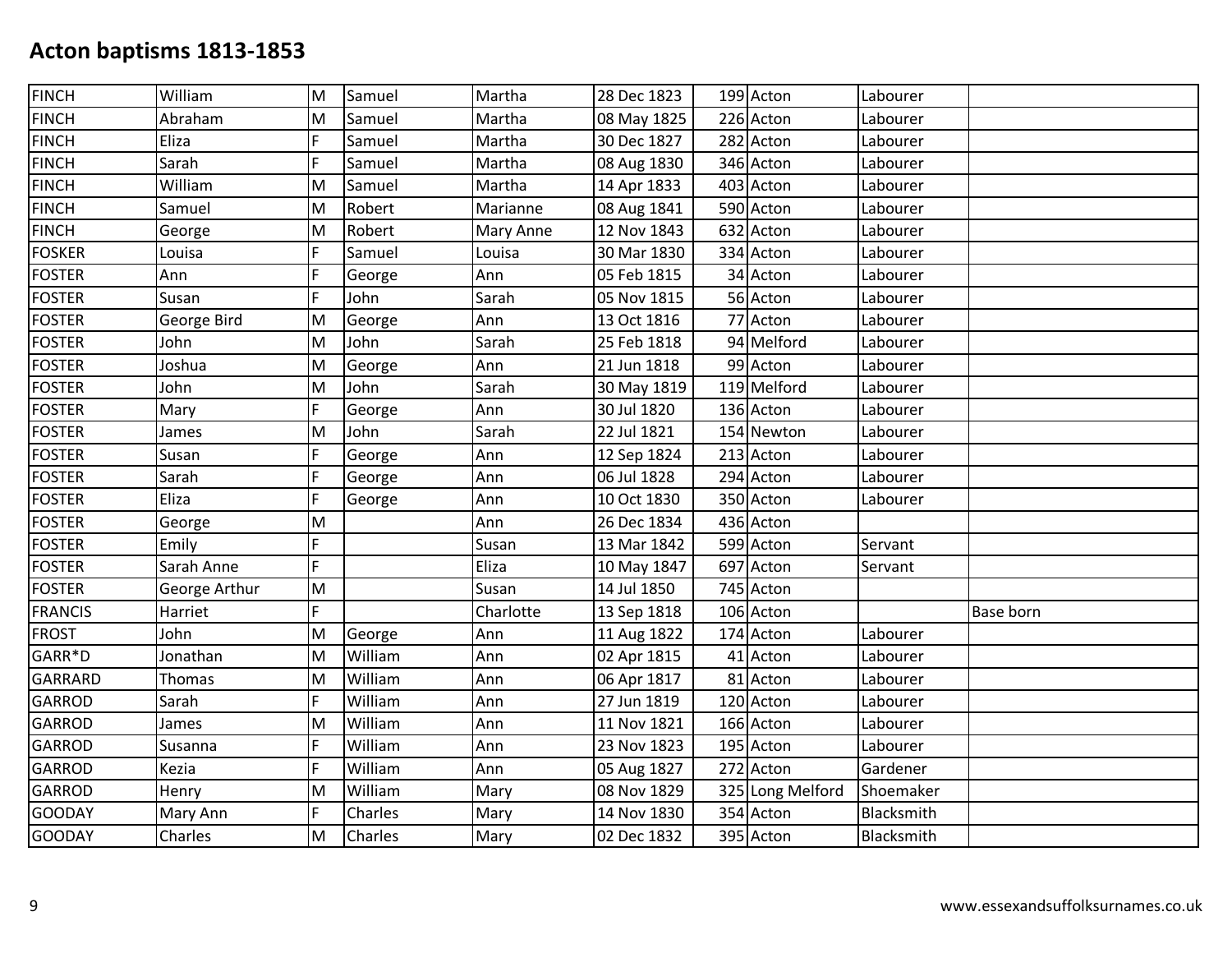| Emma                 | F   | George      | Eliza                 | 06 Mar 1825 |             | <b>Butcher</b>                                                                                                                                                                                                                                                                                                                                                                                                                                                                          |          |
|----------------------|-----|-------------|-----------------------|-------------|-------------|-----------------------------------------------------------------------------------------------------------------------------------------------------------------------------------------------------------------------------------------------------------------------------------------------------------------------------------------------------------------------------------------------------------------------------------------------------------------------------------------|----------|
| Elizabeth Ann        | lF. | George      | Eliza                 | 02 Apr 1826 |             | <b>Butcher</b>                                                                                                                                                                                                                                                                                                                                                                                                                                                                          |          |
| <b>Susan Simpson</b> | F   | John        | Susan                 | 30 Dec 1843 |             | Farmer                                                                                                                                                                                                                                                                                                                                                                                                                                                                                  |          |
| Jane                 | F   | John        | Susan                 | 07 Nov 1845 |             | Farmer                                                                                                                                                                                                                                                                                                                                                                                                                                                                                  |          |
| Sarah                | F   | Benjamin    | Mary                  | 04 Feb 1816 |             | Labourer                                                                                                                                                                                                                                                                                                                                                                                                                                                                                |          |
| Susanna              | F   | Benjamin    | Mary                  | 07 Oct 1821 |             | Labourer                                                                                                                                                                                                                                                                                                                                                                                                                                                                                |          |
| George               | M   | Benjamin    | Mary                  | 08 Apr 1827 |             | Labourer                                                                                                                                                                                                                                                                                                                                                                                                                                                                                |          |
| Benjamin             | M   | John        | Elizabeth             | 14 Sep 1834 |             | Labourer                                                                                                                                                                                                                                                                                                                                                                                                                                                                                |          |
| Jane                 | F   | John        | Elizabeth             | 14 Mar 1836 |             | Labourer                                                                                                                                                                                                                                                                                                                                                                                                                                                                                |          |
| Hannah               | F   |             | Sarah                 | 12 Feb 1837 |             |                                                                                                                                                                                                                                                                                                                                                                                                                                                                                         |          |
| Susannah             | F   | John        | Anne                  | 09 Apr 1843 |             | Labourer                                                                                                                                                                                                                                                                                                                                                                                                                                                                                |          |
| Charles              | M   | John        | Anne                  | 12 Apr 1846 |             | Labourer                                                                                                                                                                                                                                                                                                                                                                                                                                                                                |          |
| Alfred               | M   | James       | Sarah                 | 13 Jan 1833 |             | Labourer                                                                                                                                                                                                                                                                                                                                                                                                                                                                                |          |
| Mary Ann             | F   | Robert      | Mary                  | 02 Jun 1832 |             | Farmer                                                                                                                                                                                                                                                                                                                                                                                                                                                                                  |          |
| Maria                | F   | Thomas      | Elizabeth             | 17 Sep 1837 |             | Tailor                                                                                                                                                                                                                                                                                                                                                                                                                                                                                  |          |
| Rachel               | F   | William     | Elizabeth             | 13 Apr 1828 |             | Labourer                                                                                                                                                                                                                                                                                                                                                                                                                                                                                |          |
| Samuel               | M   | William     | Elizabeth             | 11 Jul 1830 |             | Labourer                                                                                                                                                                                                                                                                                                                                                                                                                                                                                |          |
| George               | M   | William     | Elizabeth             | 13 Oct 1833 |             |                                                                                                                                                                                                                                                                                                                                                                                                                                                                                         |          |
| <b>William Green</b> | M   | Robert      | Mary                  | 10 May 1829 |             | Farmer                                                                                                                                                                                                                                                                                                                                                                                                                                                                                  |          |
| William              | M   | William     | Sarah                 | 07 Sep 1828 |             | Labourer                                                                                                                                                                                                                                                                                                                                                                                                                                                                                |          |
| Henry                | M   | William     | Sarah                 | 09 Jul 1837 |             | Labourer                                                                                                                                                                                                                                                                                                                                                                                                                                                                                |          |
| John                 | M   | William     | Sarah                 | 10 Nov 1839 |             | Labourer                                                                                                                                                                                                                                                                                                                                                                                                                                                                                |          |
| Emma Sophia          | F   | Christopher | Elizabeth Mary        | 27 Jan 1827 |             | Grocer                                                                                                                                                                                                                                                                                                                                                                                                                                                                                  |          |
| Elizabeth Mary       | F   | Christopher | <b>Elizabeth Mary</b> | 29 Dec 1829 |             | Grocer                                                                                                                                                                                                                                                                                                                                                                                                                                                                                  |          |
| Mary Ann             | F   | James       | Sarah                 |             |             | Labourer                                                                                                                                                                                                                                                                                                                                                                                                                                                                                |          |
| John                 | M   | John        | Elizabeth             | 22 Feb 1829 |             | Wheelwright                                                                                                                                                                                                                                                                                                                                                                                                                                                                             |          |
| Maria                | F   | John        | Elizabeth             | 12 Sep 1830 |             | Wheelwright                                                                                                                                                                                                                                                                                                                                                                                                                                                                             |          |
| Hannah               | F   | Charles     | Hannah                | 06 Apr 1823 |             | Labourer                                                                                                                                                                                                                                                                                                                                                                                                                                                                                |          |
| Henry                | M   | Charles     | Hannah                | 04 Sep 1825 |             | Labourer                                                                                                                                                                                                                                                                                                                                                                                                                                                                                |          |
| William              | M   | Charles     | Hannah                | 13 Apr 1828 |             | Labourer                                                                                                                                                                                                                                                                                                                                                                                                                                                                                |          |
| Thomas               | M   | William     | Mary                  | 30 Jan 1825 |             | Labourer                                                                                                                                                                                                                                                                                                                                                                                                                                                                                |          |
| Henry                | M   | William     | Mary Ann              | 29 Jun 1827 |             | Labourer                                                                                                                                                                                                                                                                                                                                                                                                                                                                                |          |
| Eliza                | F   | William     | Mary Ann              | 09 May 1830 |             | Labourer                                                                                                                                                                                                                                                                                                                                                                                                                                                                                |          |
| Thomas               | M   | William     | Martha                | 31 Jul 1814 |             | Labourer                                                                                                                                                                                                                                                                                                                                                                                                                                                                                |          |
|                      |     |             |                       |             | 01 Oct 1831 | 223 Acton<br>243 Acton<br>636 Acton<br>672 Acton<br>64 Acton<br>162 Acton<br>264 Acton<br>430 Acton<br>473 Acton<br>490 Acton<br>620 Acton<br>678 Acton<br>397 Acton<br>385 Acton<br>502 Acton<br>284 Long Melford<br>344 Long Melford<br>417 Long Melford<br>310 Acton<br>300 Acton<br>500 Acton<br>543 Acton<br>261 Long Melford<br>329 Long Melford<br>370 Acton<br>305 Acton<br>349 Acton<br>187 Acton<br>232 Acton<br>287 Acton<br>221 Acton<br>270 Acton<br>336 Acton<br>28 Acton | Labourer |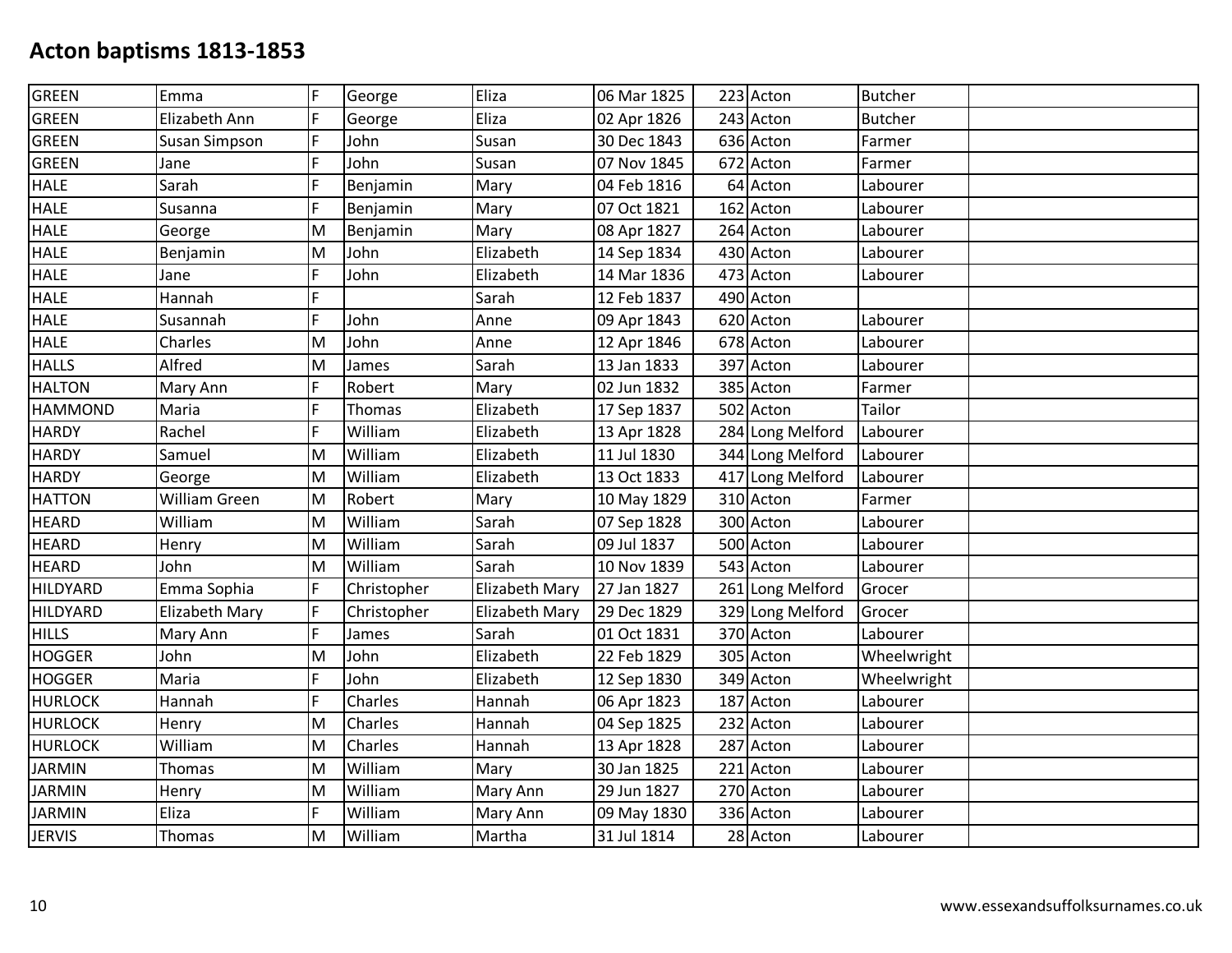| <b>JERVIS</b>  | Samuel               | M | William | Martha    | 07 Mar 1819 | 114 Acton    | Labourer  |  |
|----------------|----------------------|---|---------|-----------|-------------|--------------|-----------|--|
| <b>JERVIS</b>  | James                | M | William | Martha    | 17 Aug 1823 | 191 Acton    | Labourer  |  |
| <b>JERVIS</b>  | Emma Margaret        | F | Josiah  | Elizabeth | 29 Jan 1826 | 238 Acton    | Soldier   |  |
| <b>JERVIS</b>  | Robert               | M | William | Martha    | 13 Apr 1828 | 286 Acton    | Labourer  |  |
| <b>JERVIS</b>  | Emma                 | F | William | Mary      | 14 Sep 1845 | 670 Acton    | Labourer  |  |
| <b>JERVIS</b>  | Marianne             | F | Samuel  | Elizabeth | 07 Jun 1849 | 720 Acton    | Labourer  |  |
| <b>JERVIS</b>  | Eliza Ann            | F | Robert  | Hannah    | 08 Jun 1851 | 758 Lavenham | Labourer  |  |
| <b>KEEPING</b> | Emma                 | F | Thomas  | Sarah     | 11 Nov 1838 | 527 Acton    |           |  |
| <b>KEEPING</b> | Oliver               | M |         | Sarah     | 14 Feb 1841 | 576 Acton    |           |  |
| <b>LEAKES</b>  | Sarah                | F | John    | Mary      | 12 Jun 1842 | 605 Acton    | Labourer  |  |
| <b>LEAKES</b>  | George               | M | John    | Mary      | 10 Mar 1844 | 640 Acton    | Labourer  |  |
| LEEKS          | Eliza                | F |         | Mary      | 03 Nov 1830 | 352 Acton    |           |  |
| <b>LEEKS</b>   | Samuel               | M | John    | Mary      | 31 Jul 1835 | 453 Acton    | Labourer  |  |
| <b>LEEKS</b>   | Susan                | F | John    | Mary      | 09 Oct 1836 | 485 Acton    | Labourer  |  |
| LEEKS          | Sarah                | F | John    | Mary      | 10 Jun 1838 | 515 Acton    | Labourer  |  |
| LEWIS          | Hannah Jane          | F | George  | Mary      | 10 Jul 1842 | 607 Gosfield | Labourer  |  |
| <b>LUMLEY</b>  | George               | M | William | Mary      | 08 Aug 1852 | 774 Acton    | Labourer  |  |
|                |                      |   |         |           |             | St Peter's   |           |  |
| <b>LUMLEY</b>  | <b>Charles Henry</b> | M | John    | Sophia    | 11 Sep 1853 | 797 Sudbury  | Labourer  |  |
| <b>MARCH</b>   | Elizabeth            | F | James   | Mary      | 26 Feb 1815 | 37 Acton     | Labourer  |  |
| <b>MARCH</b>   | Mary                 | F | James   | Mary      | 21 Apr 1816 | 66 Acton     | Labourer  |  |
| <b>MARCH</b>   | Phebe                | F | James   | Mary      | 06 Jun 1817 | 83 Acton     | Labourer  |  |
| <b>MARCH</b>   | Charles              | M | James   | Mary      | 14 Feb 1819 | 113 Acton    | Labourer  |  |
| <b>MEGGS</b>   | Lavinia              | F | George  | Rebecca   | 24 Dec 1815 | 60 Clare     | Taylor    |  |
| MIL[LE]S       | Alfred               | M | John    | Mary      | 10 Nov 1839 | 545 Acton    | Carpenter |  |
| <b>MILLS</b>   | Sarah Brewster       | F | James   | Susan     | 10 Oct 1813 | 11 Acton     | Farmer    |  |
| <b>MILLS</b>   | Henry                | M | James   | Sarah     | 25 Sep 1814 | 31 Acton     | Carpenter |  |
| <b>MILLS</b>   | Elizabeth            | F | James   | Susan     | 20 Aug 1816 | 72 Acton     | Farmer    |  |
| <b>MILLS</b>   | Hannah               | F | James   | Susan     | 06 Sep 1818 | 104 Acton    | Farmer    |  |
| <b>MILLS</b>   | Frederic             | M | James   | Eliza     | 24 Jan 1834 | 421 Acton    | Carpenter |  |
| <b>MILLS</b>   | Emma                 | F | John    | Mary      | 12 Oct 1834 | 433 Acton    | Carpenter |  |
| <b>MILLS</b>   | George Pearson       | M | James   | Eliza     | 09 Aug 1835 | 454 Acton    | Carpenter |  |
| <b>MILLS</b>   | Catherine Mahala     | F | James   | Eliza     | 24 Mar 1837 | 491 Acton    | Carpenter |  |
| <b>MILLS</b>   | Anna                 | F | John    | Mary      | 14 May 1837 | 493 Acton    | Labourer  |  |
|                |                      |   |         |           |             |              |           |  |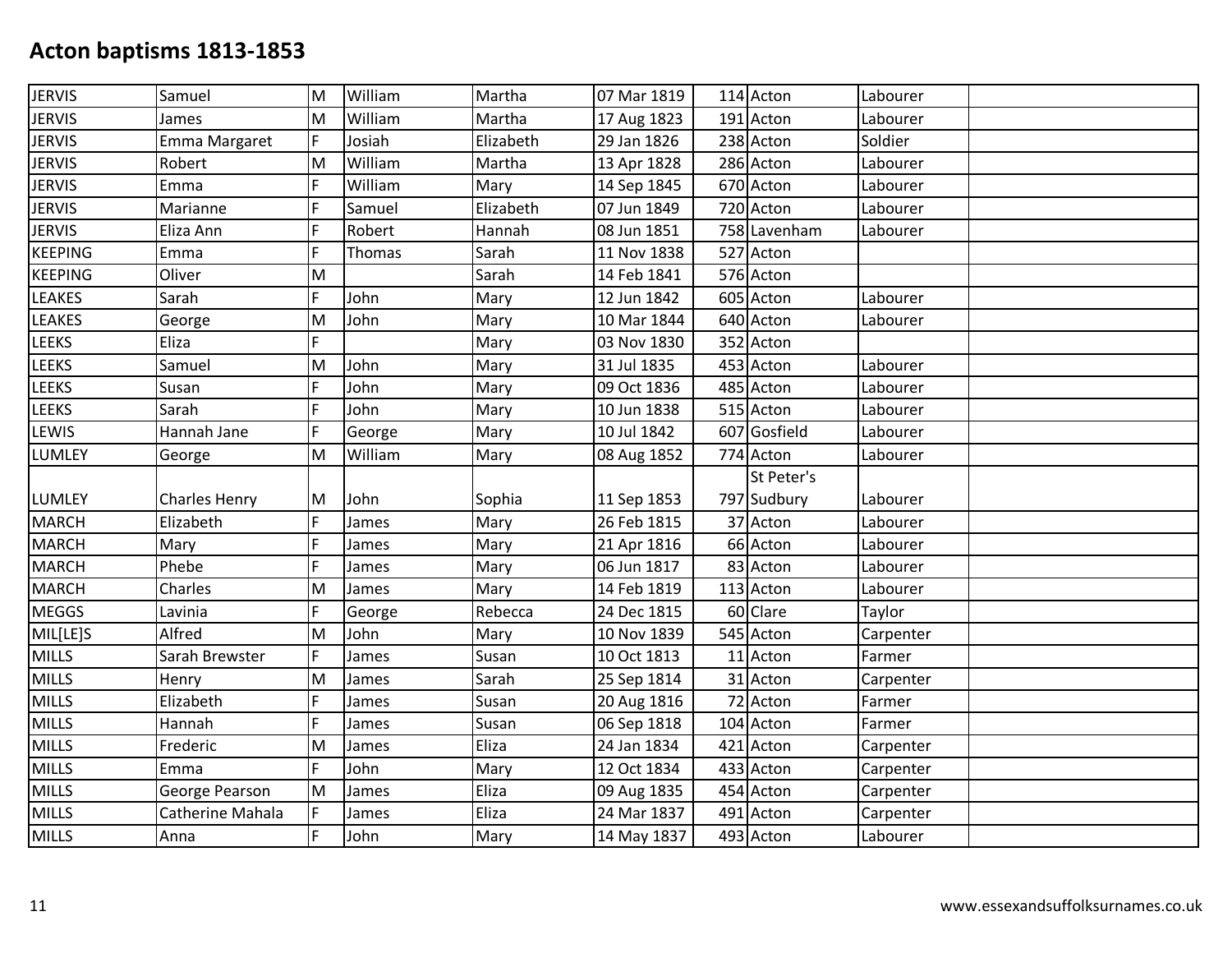| <b>MILLS</b>      | Caroline                | F  | Henry  | Susan  | 22 Jul 1838 | 519 Acton   | Carpenter  |                          |
|-------------------|-------------------------|----|--------|--------|-------------|-------------|------------|--------------------------|
| <b>MILLS</b>      | Sarah Elizabeth         | F  | James  | Eliza  | 17 Feb 1839 | 531 Acton   | Carpenter  | Twin of Frederic Charles |
| <b>MILLS</b>      | <b>Frederic Charles</b> | M  | James  | Eliza  | 17 Feb 1839 | 532 Acton   | Carpenter  | Twin of Sarah Elizabeth  |
| <b>MILLS</b>      | Anne Maria              | F  | James  | Maria  | 10 May 1840 | 559 Acton   | Carpenter  |                          |
| <b>MILLS</b>      | Frederic                | M  | Henry  | Susan  | 12 Jul 1840 | 565 Melford | Labourer   |                          |
| <b>MILLS</b>      | Robert                  | M  | James  | Eliza  | 30 May 1841 | 588 Acton   | Carpenter  |                          |
| <b>MILLS</b>      | Marianne                | F. | James  | Eliza  | 12 Jan 1843 | 619 Acton   | Carpenter  |                          |
| <b>MILLS</b>      | Frank Edward            | M  | John   | Mary   | 08 Oct 1843 | 629 Acton   | Carpenter  |                          |
| <b>MILLS</b>      | <b>Emily Eliza</b>      | F  | James  | Eliza  | 09 Mar 1845 | 659 Acton   | Carpenter  |                          |
| <b>MILLS</b>      | Eliza                   | F  | James  | Eliza  | 11 Apr 1847 | 692 Acton   | Carpenter  |                          |
| <b>MILLS</b>      | <b>Ellen Maria</b>      | F  | James  | Eliza  | 10 Feb 1850 | 732 Acton   | Carpenter  |                          |
| <b>MORLEY</b>     | Jane                    | F  | Robert | Ellen  | 13 Feb 1820 | 128 Acton   | Labourer   | Twin of Mary             |
| <b>MORLEY</b>     | Mary                    | F  | Robert | Ellen  | 13 Feb 1820 | 129 Acton   | Labourer   | Twin of Jane             |
| <b>MORLEY</b>     | Robert                  | M  | Robert | Ellen  | 19 May 1822 | 169 Acton   | Hawker     |                          |
| <b>MORLEY</b>     | William                 | M  | Robert | Ellen  | 03 Apr 1825 | 224 Acton   | Hawker     |                          |
| <b>MORLEY</b>     | George                  | M  | Robert | Maria  | 06 Jul 1828 | 295 Acton   | Labourer   |                          |
| <b>MORLEY</b>     | Catharine               | F  | Robert | Maria  | 30 Jun 1829 | 316 Acton   | Hawker     |                          |
| <b>MORLEY</b>     | Sarah                   | F  | Robert | Maria  | 10 Apr 1831 | 355 Acton   | Hawker     |                          |
| <b>MORLEY</b>     | Anne                    | F  | Robert | Maria  | 10 Feb 1833 | 399 Acton   | Hawker     |                          |
| <b>MORLEY</b>     | Hannah                  | F  | Robert | Maria  | 08 Feb 1835 | 437 Acton   | Hawker     |                          |
| <b>MORLEY</b>     | Thomas                  | M  | Robert | Maria  | 13 May 1838 | 512 Acton   | Hawker     |                          |
| <b>MORLEY</b>     | Susan                   | F  | Robert | Maria  | 08 Nov 1840 | 574 Acton   | Hawker     |                          |
| <b>MOTHERSOLE</b> | Kjames                  | M  | James  | Sophia | 14 Apr 1839 | 537 Acton   | Gamekeeper |                          |
| <b>MOTHERSOLE</b> | Henry                   | M  | James  | Sophia | 10 Jul 1842 | 606 Acton   | Gamekeeper |                          |
| <b>MOTHERSOLE</b> | Walter                  | M  | James  | Sophia | 12 May 1844 | 644 Acton   | Gamekeeper |                          |
| <b>MOTHERSOLE</b> | Alfred                  | M  | James  | Sophia | 11 Jan 1846 | 674 Acton   | Gamekeeper |                          |
| <b>NAVE</b>       | Mary                    | F  | James  | Mary   | 13 Jun 1824 | 208 Acton   | Labourer   |                          |
| <b>NAVE</b>       | Sarah                   | F  | James  | Mary   | 11 Jun 1826 | 246 Acton   | Labourer   |                          |
| <b>NAVE</b>       | Amelia                  | F  | James  | Mary   | 13 Jun 1830 | 340 Acton   | Labourer   |                          |
| <b>NAVE</b>       | Eliza                   | F  | James  | Mary   | 14 Jul 1833 | 409 Acton   | Labourer   |                          |
| <b>NAVE</b>       | Susan                   | F  | James  | Mary   | 12 Jun 1836 | 478 Acton   | Labourer   |                          |
| <b>NAVE</b>       | Ellen                   | F  | James  | Mary   | 09 Jun 1839 | 540 Acton   | Labourer   |                          |
| <b>NAVE</b>       | James                   | M  |        | Sarah  | 14 Dec 1851 | 765 Acton   |            |                          |
| <b>NELSON</b>     | Jane                    | F. | James  | Anne   | 05 Mar 1840 | 552 Acton   | Carpenter  |                          |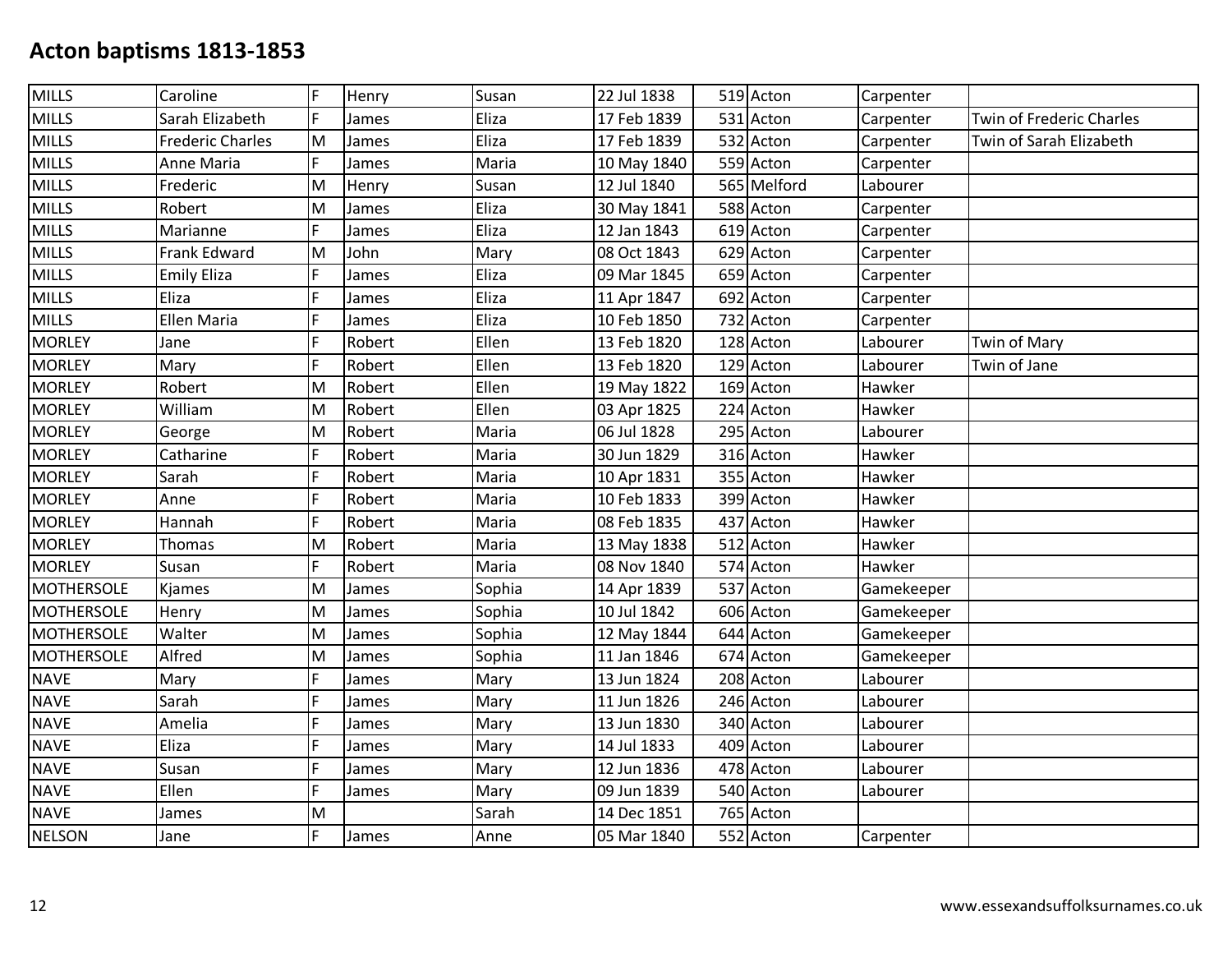| <b>NELSON</b>    | Arthur                  | M  | James         | Anne      | 10 Dec 1843 | 635 Acton        | Carpenter |                  |
|------------------|-------------------------|----|---------------|-----------|-------------|------------------|-----------|------------------|
| <b>NEWLAND</b>   | Lucy Jane               | F  | John          | Frances   | 13 Dec 1835 | 465 Acton        | Labourer  |                  |
| <b>NEWLAND</b>   | James Bidden            | Iм | John          | Frances   | 20 Feb 1839 | 533 Acton        | Labourer  |                  |
| <b>NICE</b>      | William                 | M  | Edward        | Elizabeth | 06 Apr 1814 | 23 Acton         | Labourer  |                  |
| <b>NICE</b>      | Thomas                  | M  |               | Mary      | 02 Oct 1820 | 139 Acton        |           | <b>Base born</b> |
| <b>NICE</b>      | George Frederic         | M  | James Pearson | Emily     | 03 Jun 1838 | 514 Acton        | Shoemaker |                  |
| <b>NICE</b>      | Caroline                | F  | James Pearson | Emily     | 24 Feb 1840 | 551 Acton        | Shoemaker |                  |
| <b>NICE</b>      | Martha Anne             | F  | James         | Emily     | 10 Jul 1842 | 608 Acton        | Shoemaker |                  |
| <b>NICE</b>      | George                  | M  | Thomas        | Anne      | 12 Jan 1845 | 657 Acton        | Labourer  |                  |
| <b>NICE</b>      | William Upson           | M  | Thomas        | Anne      | 09 Apr 1848 | 704 Acton        | Labourer  |                  |
| <b>NICE</b>      | John Thomas             | M  | Thomas        | Ann       | 08 Jun 1851 | 756 Acton        | Labourer  |                  |
| <b>NICE</b>      | Asemath Triphena        | F  | James         | Emily     | 20 Oct 1851 | 762 Acton        | Shoemaker | P.               |
| <b>OFFORD</b>    | Mary                    | F  | John          | Mary      | 11 Aug 1822 | 175 Acton        | Labourer  |                  |
| <b>OFFORD</b>    | John                    | M  | John          | Mary      | 04 Jul 1824 | 211 Acton        | Labourer  |                  |
| <b>OFFORD</b>    | Maria                   | F  | John          | Mary      | 18 Jun 1826 | 251 Acton        | Labourer  |                  |
| <b>OFFORD</b>    | Sarah                   | F  | John          | Mary      | 09 Aug 1829 | 318 Acton        | Labourer  |                  |
| <b>OFFORD</b>    | Maria Sarah             | F  | John          | Susan     | 12 Nov 1848 | 711 Acton        | Labourer  |                  |
| <b>OFFORD</b>    | John                    | M  | John          | Susan     | 09 Mar 1851 | 753 Acton        | Labourer  |                  |
| <b>OFFORD</b>    | Henrietta               | F  | John          | Susannah  | 14 Aug 1853 | 793 Acton        | Labourer  |                  |
| <b>OTTLEY</b>    | Emily                   | F  | Lawrence      | Elizabeth | 08 Apr 1838 | 508 Acton        | Clerk     | DoB: 27 Jan 1838 |
| <b>OTTLEY</b>    | Portia Young            | F  | Lawrence      | Elizabeth | 31 Mar 1839 | 534 Acton        | Clerk     |                  |
| <b>OTTLEY</b>    | Alice                   | F  | Lawrence      | Elizabeth | 10 May 1840 | 558 Acton        | Clerk     |                  |
| <b>OTTLEY</b>    | Sophia Elizabeth        | F  | Lawrence      | Elizabeth | 09 May 1841 | 583 Acton        | Clerk     |                  |
| <b>OTTLEY</b>    | <b>Richard Lawrence</b> | M  | Lawrence      | Elizabeth | 02 Sep 1842 | 609 Acton        | Clerk     |                  |
| <b>OTTLEY</b>    | Lawrence Richard        | M  | Lawrence      | Elizabeth | 12 Nov 1843 | 630 Acton        | Clerk     |                  |
| <b>OTTLEY</b>    | John Bickersteth        | M  | Lawrence      | Elizabeth | 09 Mar 1845 | 658 Acton        | Clerk     |                  |
| <b>OTTLEY</b>    | Georgiana               | F  | Lawrence      | Elizabeth | 01 Nov 1847 | 700 Acton        | Clerk     |                  |
| <b>OTTLEY</b>    | <b>Caroline Agnes</b>   | F  | Lawrence      | Elizabeth | 11 Mar 1849 | 716 Acton        | Clerk     |                  |
| <b>PARMENTER</b> | Frances                 | F  | William       | Mary      | 20 Jun 1824 | 209 Acton        | Labourer  |                  |
| <b>PARMENTER</b> | Robert                  | M  | Edward        | Susan     | 01 Aug 1824 | 212 Acton        | Labourer  |                  |
| <b>PARMENTER</b> | William                 | M  | William       | Mary      | 18 Jun 1826 | 249 Acton        | Labourer  |                  |
| <b>PARMENTER</b> | Henry                   | M  | John          | Sarah     | 02 Jul 1826 | 255 Acton        | Labourer  |                  |
| <b>PARMENTER</b> | Clarissa                | F  | Edward        | Susan     | 02 Sep 1827 | 275 Acton        | Labourer  |                  |
| <b>PARMENTER</b> | Ursula                  | F  | Edward        | Elizabeth | 11 May 1828 | 290 Long Melford | Labourer  |                  |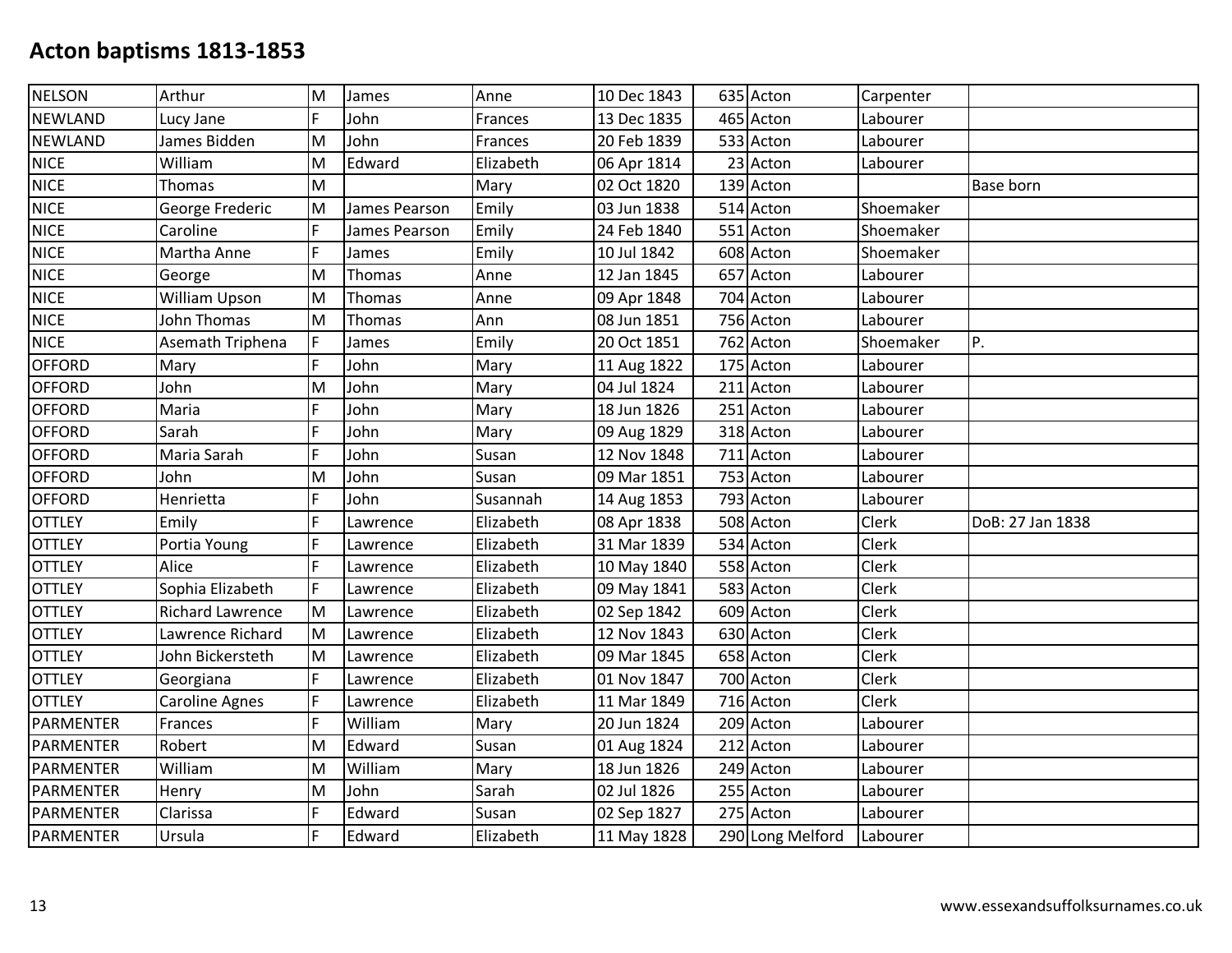| PARMENTER        | Caroline        | F | Edward  | Elizabeth | 11 May 1828 | 291 Long Melford | Labourer |  |
|------------------|-----------------|---|---------|-----------|-------------|------------------|----------|--|
| PARMENTER        | David           | M | William | Mary      | 10 Aug 1828 | 298 Acton        | Labourer |  |
| PARMENTER        | Hannah          | F | John    | Sarah     | 10 May 1829 | 312 Long Melford | Labourer |  |
| PARMENTER        | Mary Ann        | F | Edward  | Susan     | 14 Jun 1829 | 314 Acton        | Labourer |  |
| PARMENTER        | Hannah          | F | William | Mary      | 13 Jun 1830 | 342 Acton        | Labourer |  |
| <b>PARMENTER</b> | George          | M | John    | Sarah     | 11 Sep 1831 | 367 Long Melford | Labourer |  |
| PARMENTER        | Caleb           | M | Edward  | Elizabeth | 11 Sep 1831 | 368 Long Melford | Labourer |  |
| PARMENTER        | John            | M | Edward  | Elizabeth | 11 Sep 1831 | 369 Long Melford | Labourer |  |
| PARMENTER        | Emma            | F | Edward  | Elizabeth | 12 Aug 1832 | 389 Long Melford | Labourer |  |
| PARMENTER        | Sarah           | F | William | Mary      | 09 Sep 1832 | 391 Acton        | Labourer |  |
| <b>PARMENTER</b> | Susan           | F | Edward  | Susan     | 11 Aug 1833 | 411 Acton        | Labourer |  |
| PARMENTER        | Charles         | M | John    | Sarah     | 08 Sep 1833 | 414 Long Melford | Labourer |  |
| PARMENTER        | Anna Maria      | F | Joseph  | Hannah    | 11 May 1834 | 427 Acton        | Labourer |  |
| PARMENTER        | George Frederic | M |         | Sarah     | 14 Dec 1834 | 435 Acton        |          |  |
| PARMENTER        | Samuel          | M | John    | Sarah     | 13 Dec 1835 | 466 Long Melford | Labourer |  |
| PARMENTER        | <b>Thomas</b>   | M | Edward  | Elizabeth | 22 Jan 1836 | 469 Long Melford | Labourer |  |
| <b>PARMENTER</b> | Walter          | M | Edward  | Elizabeth | 12 Feb 1836 | 470 Long Melford | Labourer |  |
| PARMENTER        | Mary Ann        | F | Edward  | Susan     | 12 Jun 1836 | 477 Acton        | Labourer |  |
| PARMENTER        | Alfred          | M | John    | Sarah     | 14 Oct 1838 | 526 Melford      | Labourer |  |
| PARMENTER        | Harriet         | F | Edward  | Susan     | 12 Jan 1840 | 549 Acton        | Labourer |  |
| <b>PARMENTER</b> | Amos            | M | John    | Sarah     | 01 Sep 1840 | 568 Melford      | Labourer |  |
| PARMENTER        | Edward          | M | Edward  | Susan     | 09 May 1841 | 584 Acton        | Labourer |  |
| PARMENTER        | Frederick       | M | John    | Sarah     | 11 Dec 1842 | 615 Melford      | Labourer |  |
| PARMENTER        | Betsy           | F | Edward  | Susan     | 09 Mar 1845 | 661 Acton        | Labourer |  |
| PARMENTER        | Alice           | F |         | Clarissa  | 12 Nov 1848 | 712 Acton        |          |  |
| <b>PARMENTER</b> | Alice           | F | Robert  | Amelia    | 09 Jun 1850 | 737 Melford      | Labourer |  |
| <b>PARMENTER</b> | William         | M | Robert  | Amelia    | 14 Aug 1853 | 794 Acton        | Labourer |  |
| PARTRIDGE        | Susan           | F | John    | Elizabeth | 28 May 1815 | 43 Acton         | Labourer |  |
| PARTRIDGE        | <b>Thomas</b>   | M | John    | Elizabeth | 22 Aug 1819 | 124 Acton        | Labourer |  |
| PARTRIDGE        | Rachel          | F | John    | Elizabeth | 21 May 1823 | 189 Acton        | Labourer |  |
| <b>PARTRIDGE</b> | Mary Ann        | F | George  | Mary      | 11 Oct 1835 | 461 Acton        | Labourer |  |
| PARTRIDGE        | Charles         | M |         | Jemima    | 04 May 1836 | 474 Acton        |          |  |
|                  |                 |   |         |           |             | Great            |          |  |
| PARTRIDGE        | Jemima          | F | George  | Mary      | 03 Feb 1838 | 505 Waldingfield | Labourer |  |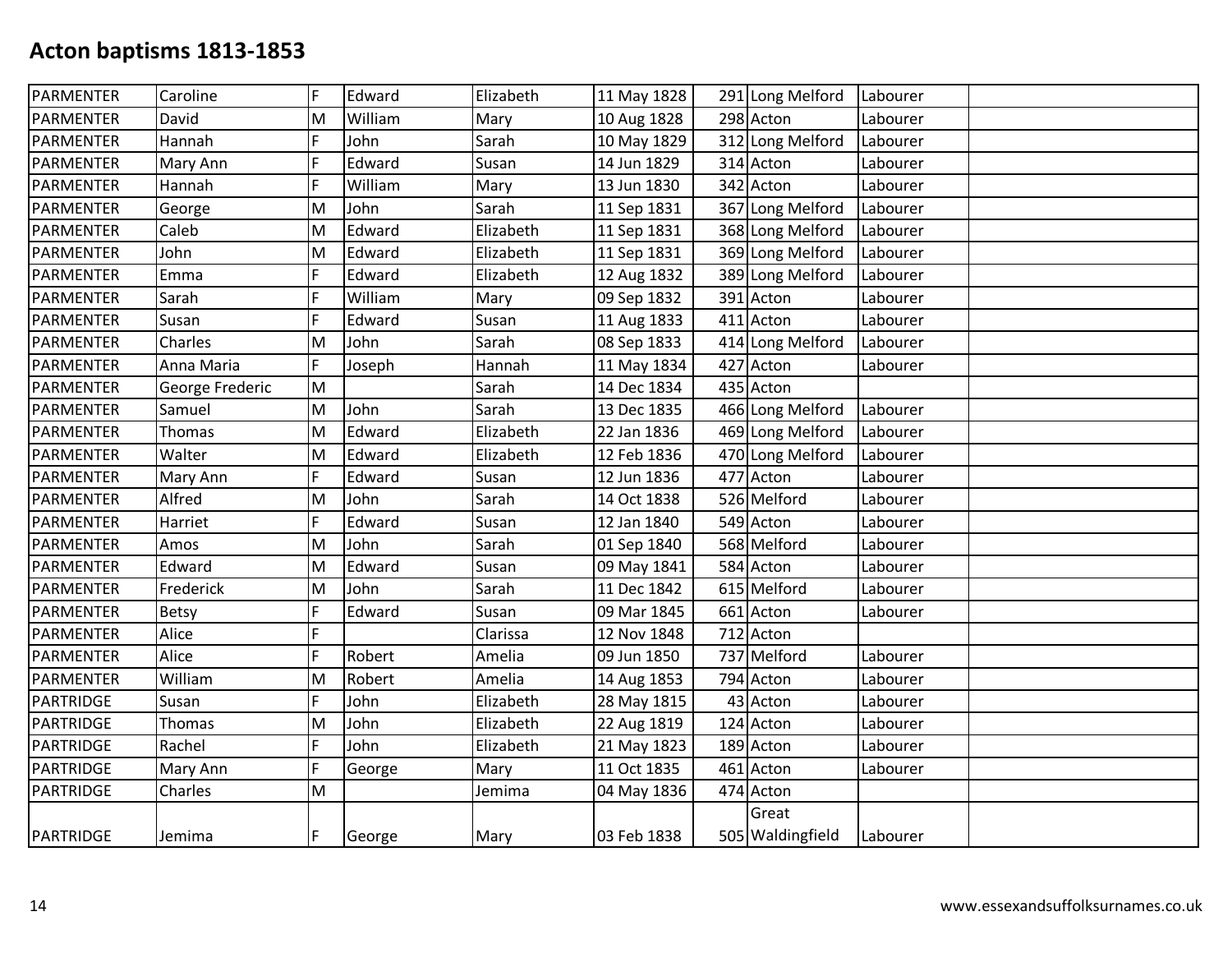| PARTRIDGE     | David         | M | Thomas               | Eliza     | 01 Oct 1848 | 709 Acton        | Labourer       |           |
|---------------|---------------|---|----------------------|-----------|-------------|------------------|----------------|-----------|
| <b>PAWSEY</b> | Hannah        | F | William              | Elizabeth | 09 May 1821 | 150 Acton        | Labourer       |           |
| <b>PAYNE</b>  | Mary Anne     | F | William              | Mary Anne | 01 Nov 1821 | 165 Acton        | Farmer         |           |
| <b>PAYNE</b>  | William       | M | William              | Mary Anne | 11 Oct 1822 | 178 Acton        | Farmer         |           |
| <b>PAYNE</b>  | Alfred        | M | Samuel               | Mary      | 23 Apr 1834 | 426 Acton        | Publican       |           |
|               | William Henry |   |                      |           |             |                  |                |           |
| PEARSON       | Adams         | M | William Henry        | Harriet   | 14 Nov 1841 | 596 Acton        | Farmer         |           |
| PEARSON       | Frederick     | M | <b>William Henry</b> | Harriet   | 12 Nov 1843 | 633 Acton        | Farmer         |           |
|               |               |   |                      |           |             | Athelington,     |                |           |
| PETTET        | David         | M | Mark                 | Susanna   | 11 Sep 1831 | 365 Suffolk      | Carpenter      | An adult. |
|               |               |   |                      |           |             | Athelington,     |                |           |
| PETTET        | Kezia         | F | Mark                 | Susanna   | 11 Sep 1831 | 366 Suffolk      | Carpenter      | An adult. |
| PETTIT        | Clarissa      | F | John                 | Eliza     | 03 Dec 1826 | 258 Acton        | Bricklayer     |           |
| PETTIT        | William       | M | John                 | Eliza     | 26 Apr 1829 | 308 Acton        | Bricklayer     |           |
| PETTIT        | John          | M | John                 | Eliza     | 14 Nov 1830 | 353 Acton        | Bricklayer     |           |
| <b>PIPER</b>  | Hannah        | F | John                 | Maria     | 11 Oct 1840 | 572 Acton        | <b>Bailiff</b> |           |
| <b>PIPER</b>  | George        | M | John                 | Maria     | 10 Sep 1843 | 627 Acton        | <b>Bailiff</b> |           |
| PLEASANCE     | Susan         | F | John                 | Louisa    | 14 Apr 1839 | 536 Acton        | Labourer       |           |
|               |               |   |                      |           |             | Great            |                |           |
| PLEASANTS     | James         | M | Samuel               | Maria     | 02 Feb 1823 | 185 Waldingfield | Labourer       |           |
| PLEASANTS     | Susanna       | F | Samuel               | Maria     | 07 Nov 1824 | 216 Acton        | Labourer       |           |
| PLEASANTS     | William       | M |                      | Mary      | 22 Mar 1826 | 242 Acton        |                | Base born |
| PLEASANTS     | Samuel        | M | Samuel               | Maria     | 13 May 1827 | 268 Acton        | Labourer       |           |
| PLEASANTS     | Benjamin      | M | Samuel               | Maria     | 10 May 1829 | 311 Acton        | Labourer       |           |
| PLEASANTS     | Ann Maria     | F | Samuel               | Maria     | 09 Oct 1831 | 371 Acton        | Labourer       |           |
| PLEASANTS     | Mary          | F | Samuel               | Maria     | 11 Aug 1833 | 410 Acton        | Labourer       |           |
| PLEASANTS     | Benjamin      | M | Samuel               | Maria     | 14 Jun 1835 | 448 Acton        | Labourer       |           |
| PLEASANTS     | Eliza         | F | John                 | Louisa    | 09 Aug 1835 | 455 Acton        | Labourer       |           |
| PLEASANTS     | Marianne      | F | John                 | Louisa    | 09 Jul 1837 | 494 Acton        | Labourer       |           |
| PLEASANTS     | Charles       | M | Samuel               | Maria     | 12 Jul 1840 | 566 Acton        | Labourer       |           |
| PLEASANTS     | William       | M | John                 | Louisa    | 11 Jul 1841 | 589 Acton        | Labourer       |           |
| PLEASANTS     | William       | M | Samuel               | Maria     | 13 Mar 1842 | 597 Acton        | Labourer       |           |
| PLEASANTS     | Anna          | F | John                 | Louisa    | 12 May 1844 | 643 Acton        | Labourer       |           |
| PLEASANTS     | Louisa        | F | Samuel               | Maria     | 09 Nov 1845 | 673 Acton        | Labourer       |           |
|               |               |   |                      |           |             |                  |                |           |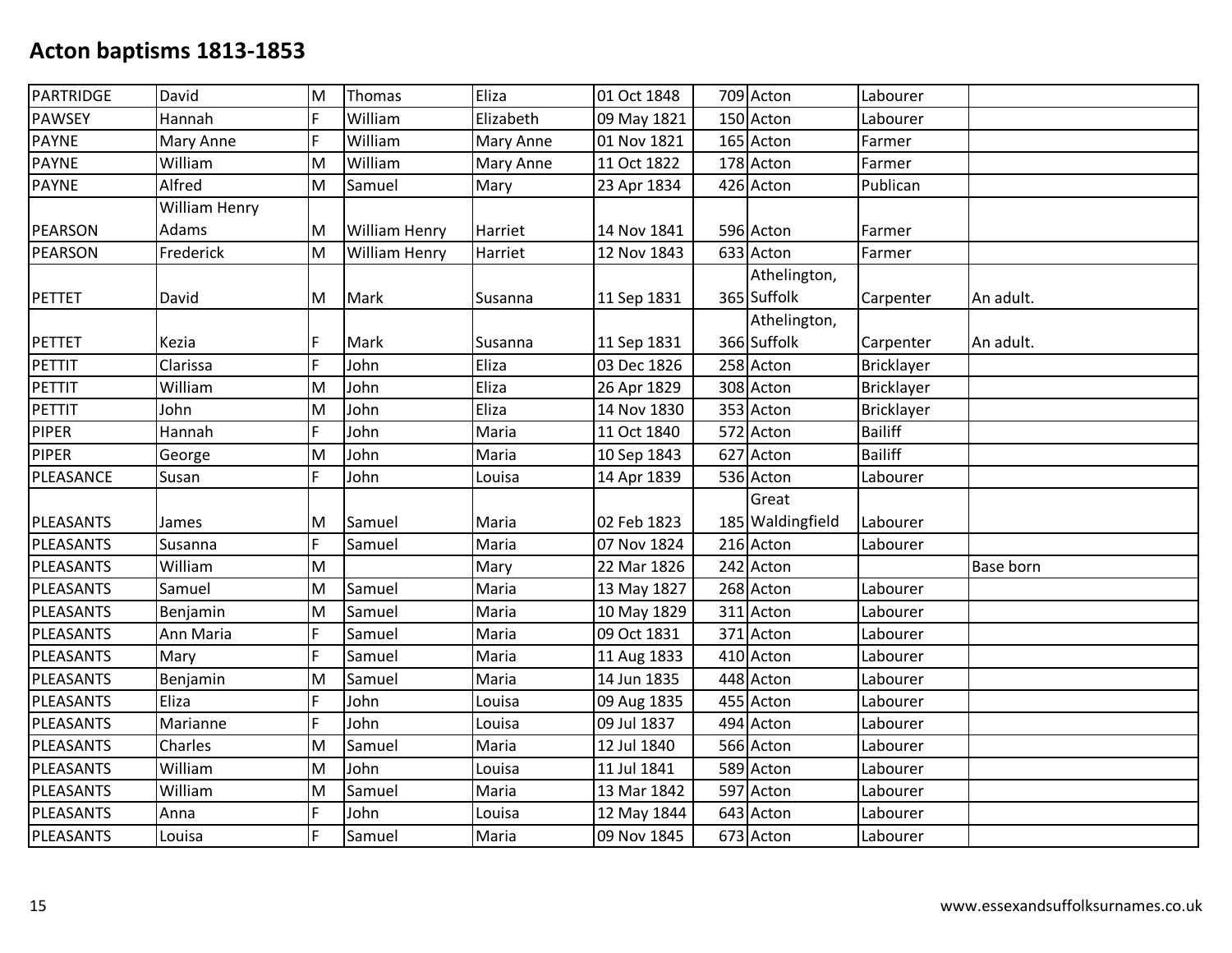| PLEASANTS     | <b>Upson William</b> | M | Thomas  | Albina    | 10 Jan 1847 | 687 Acton       | Labourer          |                            |
|---------------|----------------------|---|---------|-----------|-------------|-----------------|-------------------|----------------------------|
| PLEASANTS     | Susan                | F | John    | Louisa    | 11 Apr 1847 | 690 Acton       | Labourer          |                            |
| PLEASANTS     | Susannah             | F | Thomas  | Albina    | 12 Aug 1849 | 723 Acton       | Labourer          |                            |
| PLEASANTS     | Emma                 | F | John    | Louisa    | 14 Jul 1850 | 743 Acton       | Labourer          |                            |
| PLEASANTS     | John                 | M | John    | Louisa    | 13 Feb 1853 | 784 Acton       | Labourer          |                            |
| <b>POCHIN</b> | <b>Henry Thomas</b>  | M | Thomas  | Elizabeth | 19 Sep 1824 | 214 Acton Place | Gentn.            |                            |
| <b>POOL</b>   | Amos                 | M | Thomas  | Maria     | 25 Jun 1826 | 253 Acton       | <b>Bricklayer</b> |                            |
| POOL          | Job                  | M | Thomas  | Maria     | 08 May 1831 | 356 Acton       | <b>Bricklayer</b> |                            |
| POOL          | Elizabeth Ann        | F | Thomas  | Maria     | 21 Aug 1833 | 412 Acton       | Bricklayer        |                            |
| <b>POOLE</b>  | Charles              | M | Thomas  | Mary      | 08 Feb 1815 | 36 Acton        | <b>Bricklayer</b> |                            |
| <b>POOLE</b>  | Clement              | M | Thomas  | Maria     | 19 Aug 1827 | 273 Acton       | Bricklayer        |                            |
| <b>POOLE</b>  | Alfred               | M | Thomas  | Maria     | 07 Mar 1830 | 333 Acton       | <b>Bricklayer</b> |                            |
|               |                      |   |         |           |             |                 |                   | Privately baptised - and   |
| POOLE         | Esau                 | M | George  | Sarah     | 09 Aug 1835 | 457 Acton       | <b>Brickmaker</b> | quickly afterwards died.   |
| <b>POOLE</b>  | Abner                | M | George  | Sarah     | 07 Oct 1838 | 525 Acton       | Bricklayer        |                            |
| POOLE         | Ruth                 | F | George  | Sarah     | 20 Apr 1840 | 556 Acton       | <b>Bricklayer</b> |                            |
| <b>POOLE</b>  | Obed                 | M | George  | Sarah     | 15 Aug 1841 | 591 Acton       | <b>Bricklayer</b> |                            |
| <b>POOLE</b>  | Bertha Sophia        | F | George  | Sarah     | 11 Feb 1844 | 639 Acton       | Bricklayer        |                            |
| <b>POOLE</b>  | Laura Anne           | F | George  | Sarah     | 12 Apr 1846 | 675 Acton       | <b>Bricklayer</b> |                            |
| <b>POOLE</b>  | Oswald               | M | George  | Sarah     | 10 Sep 1848 | 708 Acton       | Bricklayer        |                            |
| <b>PORLE</b>  | Eli E[vb]er          | M | George  | Sarah     | 12 Oct 1851 | 759 Acton       | Bricklayer        |                            |
| <b>PORTER</b> | Alfred               | M | William | Elizabeth | 09 Feb 1840 | 550 Melford     | Labourer          |                            |
| <b>PORTER</b> | William              | M | William | Elizabeth | 12 Jun 1842 | 604 Acton       | Labourer          |                            |
| <b>PORTER</b> | Henry                | M |         | Anne      | 18 Nov 1842 | 614 Acton       | Weaver            |                            |
| <b>PORTER</b> | Henry                | M | William | Elizabeth | 08 Jun 1845 | 666 Acton       | Labourer          |                            |
| <b>PORTER</b> | William              | M |         | Ann       | 12 Oct 1851 | 760 Acton       |                   | Born 1846 now 5 years old. |
| <b>POTTER</b> | Sarah                | F | Thomas  | Eliza     | 11 Apr 1813 | Acton           | Labourer          |                            |
| <b>POTTER</b> | Stephen              | M | Thomas  | Sarah     | 02 Jul 1815 | 45 Acton        | Labourer          |                            |
| <b>POTTER</b> | Esther               | F | Thomas  | Sarah     | 22 Feb 1818 | 93 Acton        | Labourer          |                            |
| <b>POTTER</b> | Hannah               | F | Thomas  | Sarah     | 02 Apr 1820 | 132 Acton       | Labourer          |                            |
| <b>POTTER</b> | Susan                | F | Thomas  | Sarah     | 06 Jun 1824 | 207 Acton       | Labourer          |                            |
| <b>POTTER</b> | James                | M |         | Mary      | 22 Aug 1827 | 274 Acton       |                   |                            |
| <b>POTTER</b> | Jonathan             | M | Thomas  | Hannah    | 13 Sep 1829 | 319 Acton       | Labourer          |                            |
| <b>POTTER</b> | Maria                | F | Thomas  | Hannah    | 25 Oct 1831 | 372 Acton       | Labourer          |                            |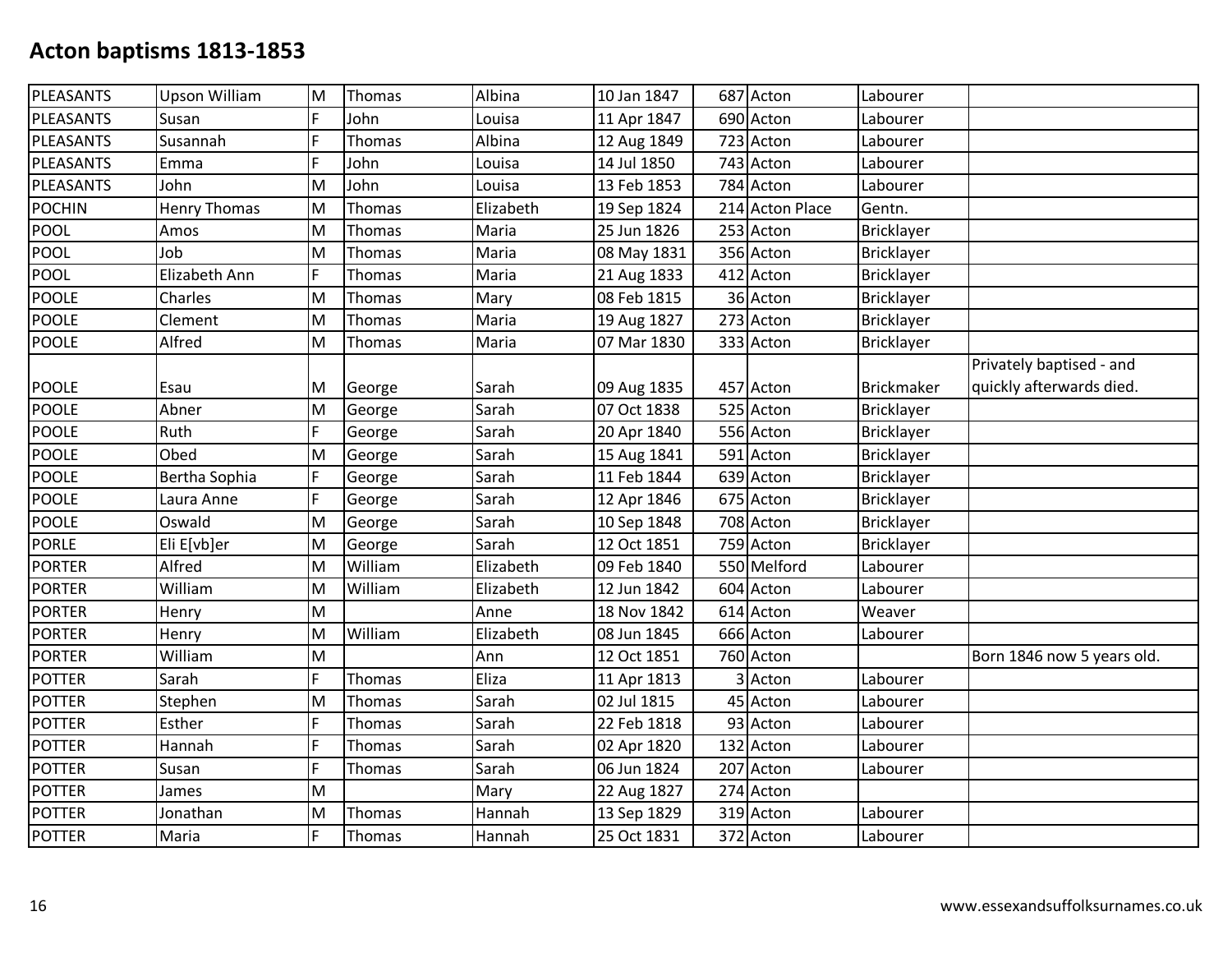| <b>POTTER</b>  | George                | M | Thomas              | Hannah    | 09 Mar 1834 | 423 Acton     | Labourer              |              |
|----------------|-----------------------|---|---------------------|-----------|-------------|---------------|-----------------------|--------------|
| <b>POTTER</b>  | Charles               | M | Thomas              | Hannah    | 14 Aug 1836 | 481 Acton     | Labourer              |              |
| <b>POTTER</b>  | Joseph                | M | William             | Hannah    | 14 Jun 1840 | 560 Acton     | Labourer              |              |
| <b>POTTER</b>  | Sarah                 | F | Stephen             | Ann       | 11 May 1851 | 755 Melford   | Labourer              |              |
|                |                       |   |                     |           |             | Kingsland,    |                       |              |
| <b>PULLEN</b>  | <b>William Alfred</b> | M | <b>Alfred Henry</b> | Louisa    | 24 Apr 1853 | 789 Middlesex | <b>Broker's clerk</b> |              |
|                |                       |   |                     |           |             | Kingsland,    |                       |              |
| <b>PULLEN</b>  | <b>Alfred Charles</b> | M | <b>Alfred Henry</b> | Louisa    | 24 Apr 1853 | 790 Middlesex | <b>Broker's clerk</b> |              |
| R[AE]NSON      | Isaac                 | M | John                | Ann       | 24 Apr 1814 | 24 Acton      | Labourer              |              |
| <b>RAILTON</b> | Charles               | M | William             | Elizabeth | 28 Aug 1825 | 231 Acton     | Labourer              |              |
| <b>RANSON</b>  | Sarah                 | F | John                | Ann       | 11 Aug 1816 | 71 Acton      | Labourer              |              |
| <b>RANSON</b>  | Thomas                | M | John                | Ann       | 24 Jan 1819 | 111 Acton     | Labourer              |              |
| <b>RASH</b>    | Joseph                | M | Joseph              | Elizabeth | 17 Aug 1815 | 48 Acton      | Labourer              |              |
| <b>REEVE</b>   | Mary Anna             | F | James               | Mary      | 12 Aug 1832 | 387 Acton     | Labourer              |              |
| <b>RENSON</b>  | Anna Maria            | F | Samuel              | Harriet   | 21 Aug 1825 | 230 Acton     | Labourer              |              |
| <b>RENSON</b>  | Charles               | M | Samuel              | Harriet   | 17 Jun 1827 | 269 Acton     | Labourer              |              |
| <b>RENSON</b>  | Emily                 | F | Samuel              | Harriet   | 09 Aug 1829 | 317 Acton     | Labourer              |              |
| <b>RENSON</b>  | James                 | M | Samuel              | Harriet   | 12 May 1831 | 358 Acton     | Labourer              |              |
| <b>RENSON</b>  | Robert                | M | Samuel              | Harriet   | 14 Jul 1833 | 408 Acton     | Labourer              |              |
| <b>RENSON</b>  | Walter                | M |                     | Sarah     | 13 May 1838 | 511 Acton     |                       | Illegitimate |
| <b>RUFFELL</b> | John Hallatt          | M | Ambrose             | Sophia    | 28 Oct 1813 | 13 Acton      | Farmer                |              |
| <b>RUFFELL</b> | William               | M | Ambrose             | Sophia    | 23 Mar 1815 | 40 Acton      | Farmer                |              |
| <b>RUFFELL</b> | George                | M | Ambrose             | Sophia    | 21 Feb 1817 | 80 Acton      | Farmer                |              |
| <b>RUFFELL</b> | Henry                 | M | Ambrose             | Sophia    | 30 Aug 1818 | 103 Acton     | Farmer                |              |
| <b>RUFFELL</b> | Sophia                | F | Ambrose             | Sophia    | 31 Mar 1820 | 131 Acton     | Farmer                |              |
| <b>RUFFELL</b> | Alfred                | M | Ambrose             | Sophia    | 12 Jun 1822 | 171 Acton     | Farmer                |              |
| <b>RUFFELL</b> | Eliza                 | F | Ambrose             | Sophia    | 30 May 1824 | 205 Acton     | Farmer                |              |
| <b>RUFFELL</b> | Eliza                 | F | Ambrose             | Sophia    | 14 Aug 1825 | 229 Acton     | Farmer                |              |
| <b>RUFFELL</b> | Robert                | M | Ambrose             | Sophia    | 14 Oct 1827 | 279 Acton     | Farmer                |              |
| <b>RUFFELL</b> | Ambrose               | M | Ambrose             | Sophia    | 26 May 1830 | 338 Acton     | Farmer                |              |
| <b>RUST</b>    | Mary                  | Ē |                     | Martha    | 02 Jun 1816 | 68 Acton      |                       | Base born    |
| <b>RUST</b>    | Abraham               | M | Abraham             | Mary      | 04 Mar 1821 | 144 Acton     | Labourer              |              |
| <b>RUST</b>    | Mary                  | F | Abraham             | Mary      | 29 Sep 1822 | 177 Acton     | Labourer              |              |
| <b>RUST</b>    | Sarah Ann             | F | Abraham             | Mary      | 18 Jun 1826 | 250 Acton     | Labourer              |              |
|                |                       |   |                     |           |             |               |                       |              |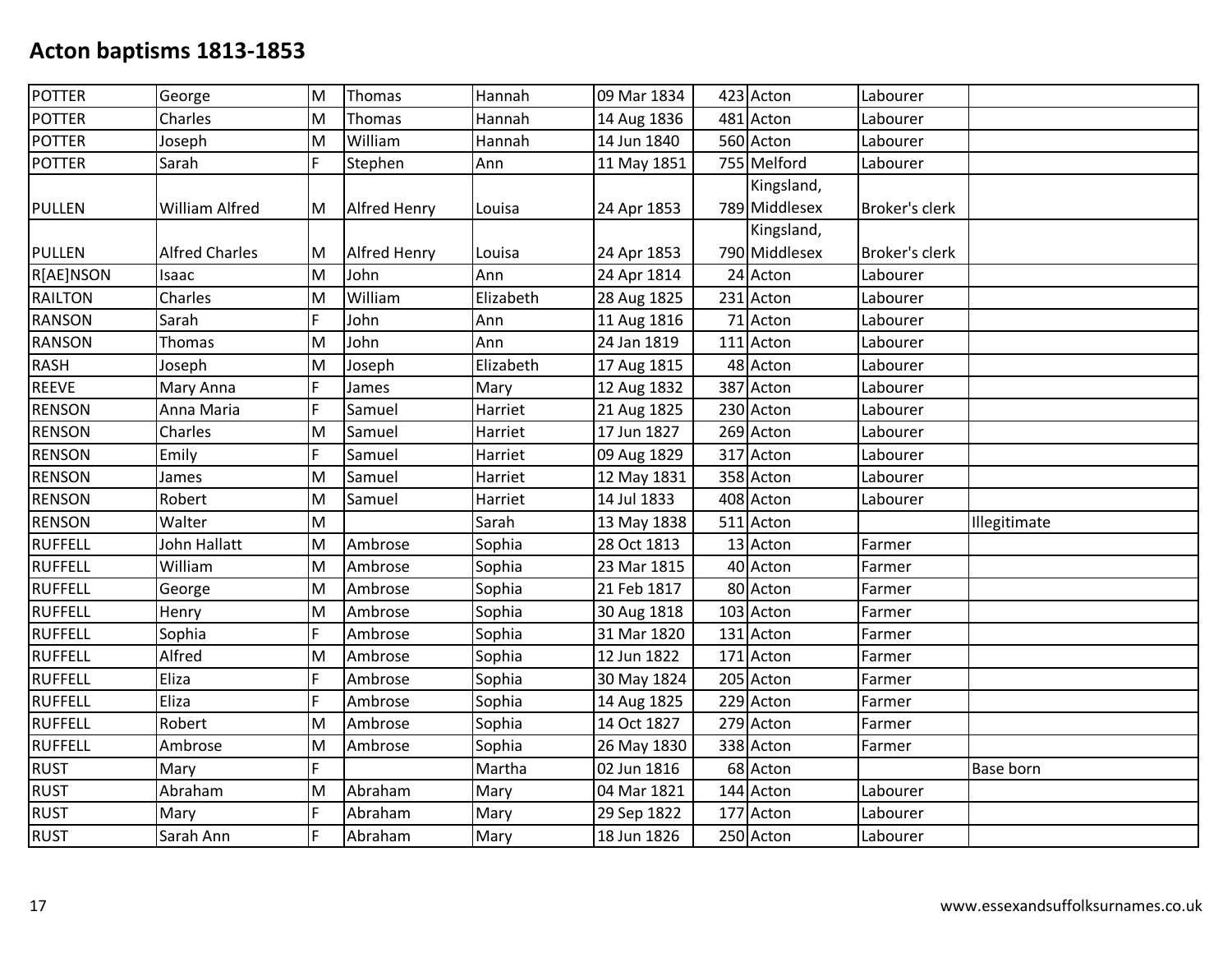| <b>RUST</b>    | Abraham         | ΙM | Abraham  | Mary        | 11 May 1828 | 288 Acton         | Labourer |  |
|----------------|-----------------|----|----------|-------------|-------------|-------------------|----------|--|
| <b>SACKETT</b> | Maria Elizabeth | F  | William  | Sarah Maria | 12 Aug 1821 | 158 Orsett, Essex | Farmer   |  |
| <b>SCARFE</b>  | Elizabeth       | F  | William  | Sarah       | 24 Dec 1815 | 61 Acton          | Labourer |  |
| <b>SCARFE</b>  | William         | M  | William  | Sarah       | 15 Nov 1818 | 109 Acton         | Labourer |  |
| <b>SCARFE</b>  | Susan           | F  | William  | Sarah       | 10 Jun 1821 | 152 Acton         | Labourer |  |
| <b>SCARFE</b>  | Hannah          | F  |          | Sarah       | 13 May 1832 | 382 Acton         |          |  |
| SERJEANT       | Jeremiah        | M  | Samuel   | Phebe       | 13 Sep 1815 | 51 Acton          | Labourer |  |
| <b>SIMPSON</b> | Elizabeth       | F  | John     | Elizabeth   | 26 Dec 1813 | 15 Acton          | Labourer |  |
| <b>SIMPSON</b> | Amos            | M  | John     | Elizabeth   | 03 Sep 1815 | 49 Acton          | Labourer |  |
| <b>SIMPSON</b> | James           | M  | James    | Hannah      | 08 Sep 1816 | 74 Acton          | Labourer |  |
| <b>SIMPSON</b> | Frances         | F  | John     | Elizabeth   | 02 Nov 1817 | 91 Acton          | Labourer |  |
| <b>SIMPSON</b> | Isabella        | F  | James    | Ann         | 15 Mar 1818 | 95 Acton          | Labourer |  |
| <b>SIMPSON</b> | Ann             | F  | John     | Elizabeth   | 19 Dec 1819 | 126 Acton         | Labourer |  |
| <b>SIMPSON</b> | James           | M  | James    | Ann         | 28 May 1820 | 134 Acton         | Labourer |  |
| SIMPSON        | Hannah          | F  | Mordecai | Sarah       | 17 Sep 1820 | 138 Acton         | Labourer |  |
| <b>SIMPSON</b> | Robert          | M  | Mordecai | Sarah       | 15 Mar 1822 | 168 Acton         | Labourer |  |
| <b>SIMPSON</b> | George          | M  | John     | Elizabeth   | 07 Jul 1822 | 173 Acton         | Labourer |  |
| <b>SIMPSON</b> | George          | ΙM | George   | Elizabeth   | 02 Mar 1823 | 186 Acton         | Labourer |  |
| <b>SIMPSON</b> | Joseph          | M  | James    | Ann         | 30 Nov 1823 | 196 Acton         | Labourer |  |
| <b>SIMPSON</b> | William         | ΙM | Mordecai | Sarah       | 18 Apr 1824 | 203 Acton         | Labourer |  |
| <b>SIMPSON</b> | Robert          | M  | John     | Elizabeth   | 16 Jan 1825 | 220 Acton         | Labourer |  |
| <b>SIMPSON</b> | Charles         | M  | George   | Elizabeth   | 29 May 1825 | 227 Acton         | Labourer |  |
| <b>SIMPSON</b> | Sarah           | F  | James    | Ann         | 11 Jun 1826 | 247 Acton         | Labourer |  |
| <b>SIMPSON</b> | Eliza           | F  | Mordecai | Sarah       | 02 Jul 1826 | 254 Acton         | Labourer |  |
| <b>SIMPSON</b> | Emma            | F  | John     | Elizabeth   | 07 Oct 1827 | 277 Acton         | Labourer |  |
| <b>SIMPSON</b> | Emma            | F  | George   | Elizabeth   | 30 Dec 1827 | 281 Acton         | Labourer |  |
| <b>SIMPSON</b> | Stephen         | M  | Mordecai | Sarah       | 18 Jan 1829 | 304 Acton         | Labourer |  |
| <b>SIMPSON</b> | Thomas          | M  | James    | Ann         | 13 Dec 1829 | 327 Acton         | Labourer |  |
| <b>SIMPSON</b> | James           | M  | George   | Elizabeth   | 13 Jun 1830 | 339 Acton         | Labourer |  |
| <b>SIMPSON</b> | Amelia          | F  | Mordecai | Sarah       | 11 Jul 1830 | 343 Acton         | Labourer |  |
| <b>SIMPSON</b> | Henry           | M  | George   | Elizabeth   | 24 Mar 1833 | 402 Acton         | Labourer |  |
| <b>SIMPSON</b> | Jane            | F  | George   | Elizabeth   | 12 Apr 1835 | 445 Acton         | Labourer |  |
| SIMPSON        | Caroline        | F  | George   | Mary        | 08 Jul 1838 | 518 Acton         | Labourer |  |
| <b>SIMPSON</b> | William         | M  | George   | Mary        | 26 Aug 1841 | 592 Acton         | Labourer |  |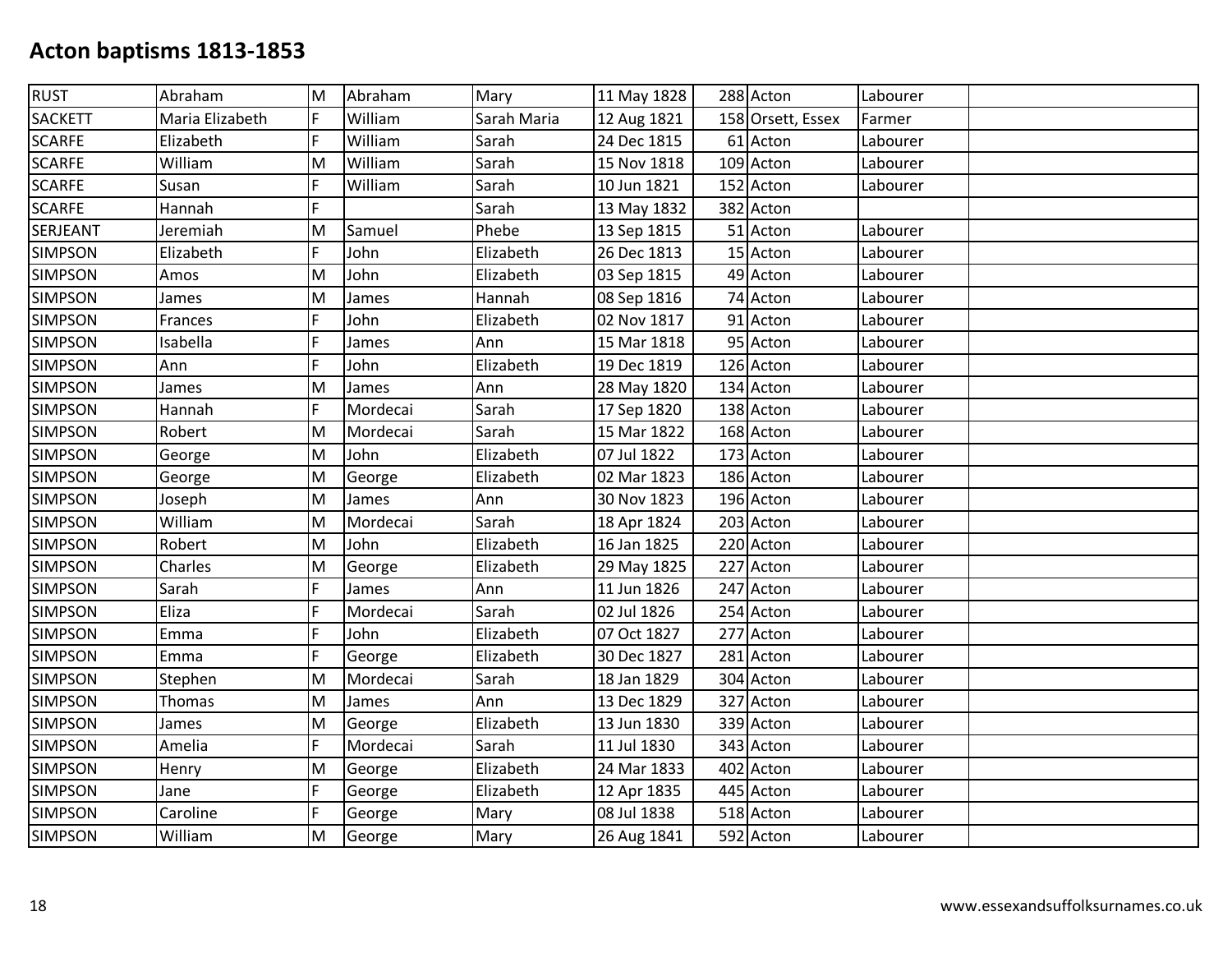| <b>SIMPSON</b>  | George       | M | John    | Mary       | 11 Sep 1842 | 610 Acton       | Labourer |               |
|-----------------|--------------|---|---------|------------|-------------|-----------------|----------|---------------|
| <b>SIMPSON</b>  | William      | M | Robert  | Mary       | 13 Aug 1843 | 625 Acton       | Labourer |               |
| <b>SIMPSON</b>  | Charles      | M | John    | Mary       | 10 Dec 1843 | 634 Acton       | Labourer |               |
| <b>SIMPSON</b>  | Harriet      | F | James   | Anna Maria | 14 Jan 1844 | 638 Acton       | Labourer |               |
| <b>SIMPSON</b>  | Jane         | F | Joseph  | Caroline   | 10 Nov 1844 | 650 Acton       | Labourer | Twin of Ellen |
| <b>SIMPSON</b>  | Ellen        | F | Joseph  | Caroline   | 10 Nov 1844 | 651 Acton       | Labourer | Twin of Jane  |
| <b>SIMPSON</b>  | Emily        | F | James   | Emma Maria | 13 Apr 1845 | 662 Acton       | Labourer |               |
| <b>SIMPSON</b>  | George       | M | Robert  | Mary       | 04 May 1845 | 663 Acton       | Labourer |               |
| <b>SIMPSON</b>  | Susan        | F | John    | Mary       | 11 May 1845 | 664 Acton       | Labourer |               |
| <b>SIMPSON</b>  | Amos         | M | John    | Mary       | 10 Jan 1847 | 686 Acton       | Labourer |               |
| <b>SIMPSON</b>  | John Foster  | M | Robert  | Mary       | 11 Apr 1847 | 691 Acton       | Labourer |               |
| <b>SIMPSON</b>  | Harriet Anne | F | James   | Emma Maria | 12 Sep 1847 | 698 Acton       | Labourer |               |
| <b>SIMPSON</b>  | Ellen Lilly  | F |         | Harriet    | 12 Sep 1847 | 699 Acton       | Servant  |               |
| <b>SIMPSON</b>  | Elizabeth    | Ē | John    | Mary       | 11 Feb 1849 | 715 Acton       | Labourer |               |
| <b>SIMPSON</b>  | Anna         | F | Robert  | Mary       | 11 Nov 1849 | 727 Acton       | Labourer |               |
| <b>SIMPSON</b>  | Alphina      | F | James   | Emma Maria | 10 Feb 1850 | 730 Acton       | Labourer |               |
| <b>SIMPSON</b>  | Sarah        | F | John    | Mary       | 14 Jul 1850 | 741 Acton       | Labourer |               |
| <b>SIMPSON</b>  | Caroline     | F | Robert  | Mary       | 01 Mar 1852 | 768 Acton       | Labourer | P.            |
| <b>SIMPSON</b>  | Mary         | Ē | John    | Mary       | 14 Mar 1852 | 770 Acton       | Labourer |               |
| <b>SIMPSON</b>  | Reuben       | M | James   | Anna Maria | 08 Aug 1852 | 773 Acton       | Labourer |               |
| <b>SIMPSON</b>  | Caroline     | F | Robert  | Mary       | 12 Sep 1852 | 778 Acton       | Labourer |               |
| <b>SIMPSON</b>  | Caroline     | F | James   | Jane       | 22 Nov 1852 | 780 Acton       | Labourer | P.            |
| <b>SIMPSON</b>  | William      | M | James   | Jane       | 12 Feb 1853 | 800 Acton       | Labourer |               |
| <b>SMITH</b>    | Sarah        | F | James   | Sarah      | 23 Oct 1825 | 233 Acton       | Labourer |               |
| <b>SMITH</b>    | James        | M | James   | Sarah      | 11 May 1828 | 289 Acton       | Labourer |               |
| <b>SMITH</b>    | William      | M | James   | Sarah      | 13 May 1832 | 384 Acton       | Labourer |               |
| <b>SMITH</b>    | Hannah       | F | James   | Sarah      | 08 Feb 1835 | 438 Acton       | Labourer |               |
| <b>SMITH</b>    | Lydia        | F | Ta*es?  | Sarah      | 25 Aug 1838 | 520 Acton       | Labourer |               |
| <b>SMITH</b>    | Susannah     | F | James   | Ann        | 12 Jun 1853 | 792 Acton       | Labourer |               |
| SPARROW         | Robert       | M | Samuel  | Martha     | 13 Oct 1816 | 76 Acton        | Labourer |               |
| SPARROW         | Henry        | M | Samuel  | Martha     | 29 Oct 1820 | 140 Melford     | Labourer |               |
| SPARROW         | Samuel       | M | Samuel  | Martha     | 03 Nov 1822 | 179 Melford     | Labourer |               |
| <b>STEARNES</b> | Sarah Anne   | F | Charles | Mary       | 12 Nov 1837 | 503 Ovens Green | Labourer |               |
| <b>STEARNS</b>  | Benjamin     | M | James   | Susan      | 03 Jan 1813 | 1 Acton         | Labourer |               |
|                 |              |   |         |            |             |                 |          |               |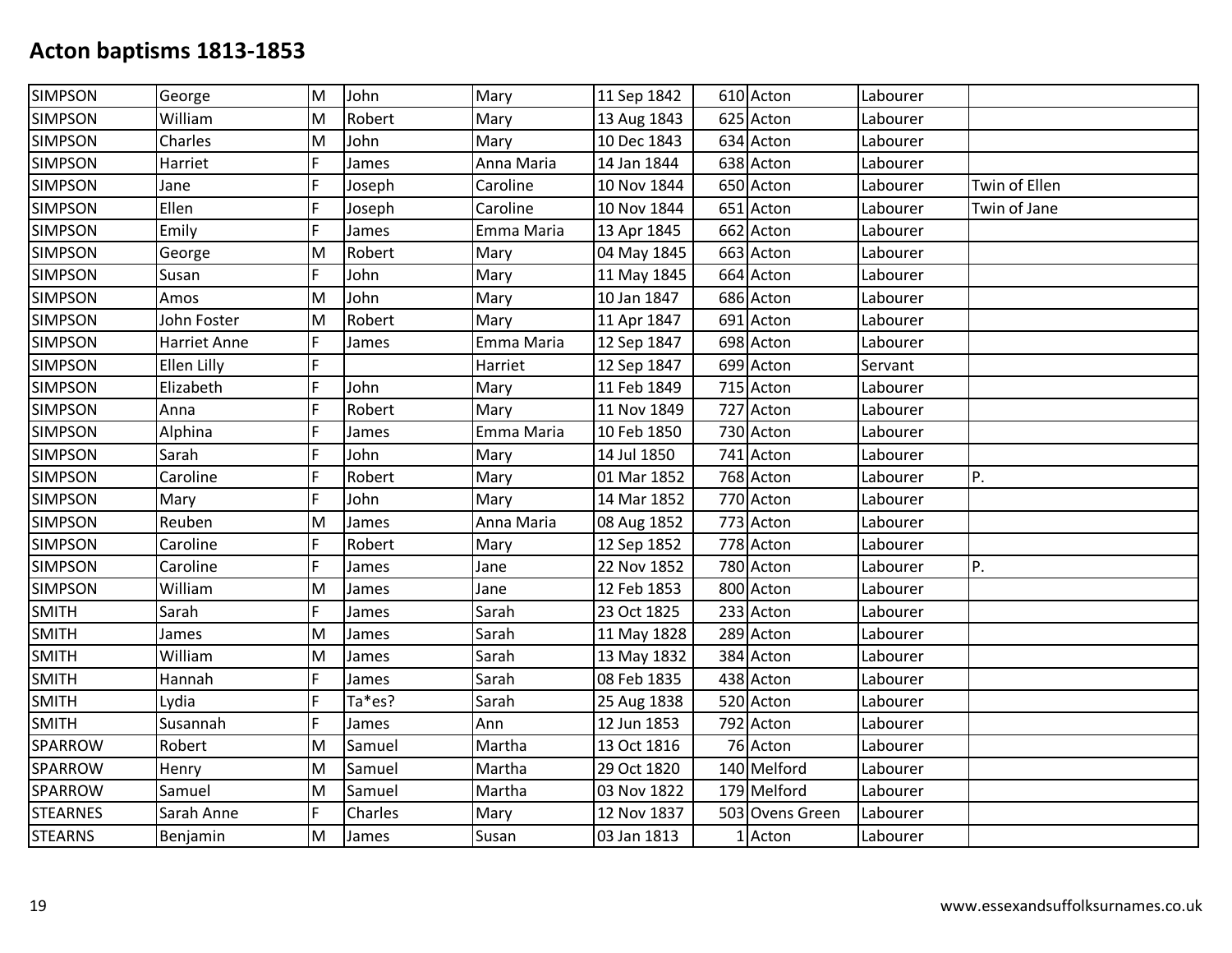| <b>STEARNS</b> | Mary Ann       | F           | Charles | Mary      | 01 May 1814 | 25 Acton  | Labourer |  |
|----------------|----------------|-------------|---------|-----------|-------------|-----------|----------|--|
| <b>STEARNS</b> | Susanna        | F           | Charles | Mary      | 02 Apr 1816 | 65 Acton  | Labourer |  |
| <b>STEARNS</b> | William        | Iм          | Charles | Mary      | 02 Aug 1818 | 101 Acton | Labourer |  |
| <b>STEARNS</b> | Maria          | F           | Charles | Mary      | 21 Jan 1821 | 142 Acton | Labourer |  |
| <b>STEARNS</b> | William        | M           | William | Sarah     | 10 Feb 1822 | 167 Acton | Labourer |  |
| <b>STEARNS</b> | Letitia        | F           | Charles | Mary      | 07 Dec 1823 | 198 Acton | Labourer |  |
| <b>STEARNS</b> | Mary Ann       | F           | William | Sarah     | 25 Apr 1824 | 204 Acton | Labourer |  |
| <b>STEARNS</b> | William        | M           | Charles | Mary      | 01 Feb 1826 | 239 Acton | Labourer |  |
| <b>STEARNS</b> | James          | M           | William | Sarah     | 02 Jul 1826 | 256 Acton | Labourer |  |
| <b>STEARNS</b> | Eliza          | F           | Charles | Mary      | 22 Apr 1827 | 266 Acton | Labourer |  |
| <b>STEARNS</b> | Benjamin       | M           | William | Sarah     | 08 Mar 1829 | 306 Acton | Labourer |  |
| <b>STEARNS</b> | James          | ΙM          | Charles | Mary      | 08 Nov 1829 | 324 Acton | Labourer |  |
| <b>STEARNS</b> | Harriet        | F           |         | Sarah     | 12 Feb 1832 | 381 Acton |          |  |
| <b>STEARNS</b> | William        | M           | Charles | Mary      | 27 Aug 1833 | 413 Acton | Labourer |  |
| <b>STEARNS</b> | Mary Ann       | F           | John    | Mary Ann  | 08 Sep 1833 | 415 Acton | Labourer |  |
| <b>STEARNS</b> | Ann            | F           | Ambrose | Ann       | 13 Apr 1834 | 425 Acton | Labourer |  |
| <b>STEARNS</b> | Charles        | ΙM          | John    | Mary Ann  | 14 Jun 1835 | 449 Acton | Labourer |  |
| <b>STEARNS</b> | George Ambrose | M           | Charles | Elizabeth | 12 Feb 1837 | 488 Acton | Labourer |  |
| <b>STEARNS</b> | Anna           | F           | Charles | Elizabeth | 09 Dec 1838 | 528 Acton | Labourer |  |
| <b>STEARNS</b> | Benjamin       | lм          | John    | Mary      | 08 Mar 1840 | 553 Acton | Labourer |  |
| <b>STEARNS</b> | Charles        | M           | Charles | Elizabeth | 14 Mar 1841 | 578 Acton | Labourer |  |
| <b>STEARNS</b> | William        | M           | John    | Mary      | 12 Nov 1843 | 631 Acton | Labourer |  |
| <b>STEARNS</b> | Mary Ann       | F           | Charles | Elizabeth | 13 Jul 1845 | 667 Acton | Labourer |  |
| <b>STEED</b>   | Ann            | F           | John    | Mary      | 22 Aug 1813 | 8 Acton   | Labourer |  |
| <b>STEED</b>   | Sarah Maria    | F           | John    | Mary      | 07 Jan 1816 | 62 Acton  | Labourer |  |
| <b>STEED</b>   | Elizabeth Jane | F           | John    | Mary      | 18 Oct 1818 | 108 Acton | Labourer |  |
| <b>STEED</b>   | John           | M           | John    | Mary      | 22 Jul 1821 | 155 Acton | Labourer |  |
| <b>STEED</b>   | William        | lм          | John    | Mary      | 22 Jun 1823 | 190 Acton | Labourer |  |
| <b>STEED</b>   | Henry          | M           | John    | Mary      | 22 Oct 1826 | 257 Acton | Labourer |  |
| <b>STEED</b>   | Mary Anne      | F           | Robert  | Ann       | 11 Nov 1831 | 373 Acton | Labourer |  |
| <b>STEED</b>   | Maria          | F           | Robert  | Ann       | 02 Dec 1832 | 396 Acton | Labourer |  |
| <b>STEED</b>   | Harriet Ann    | $\mathsf F$ | Robert  | Ann       | 12 Jan 1834 | 420 Acton | Labourer |  |
| <b>STEED</b>   | Lydia          | F           | Robert  | Ann       | 13 Mar 1836 | 472 Acton | Labourer |  |
| <b>STEED</b>   | Richard        | M           | Robert  | Anne      | 08 Apr 1838 | 510 Acton | Labourer |  |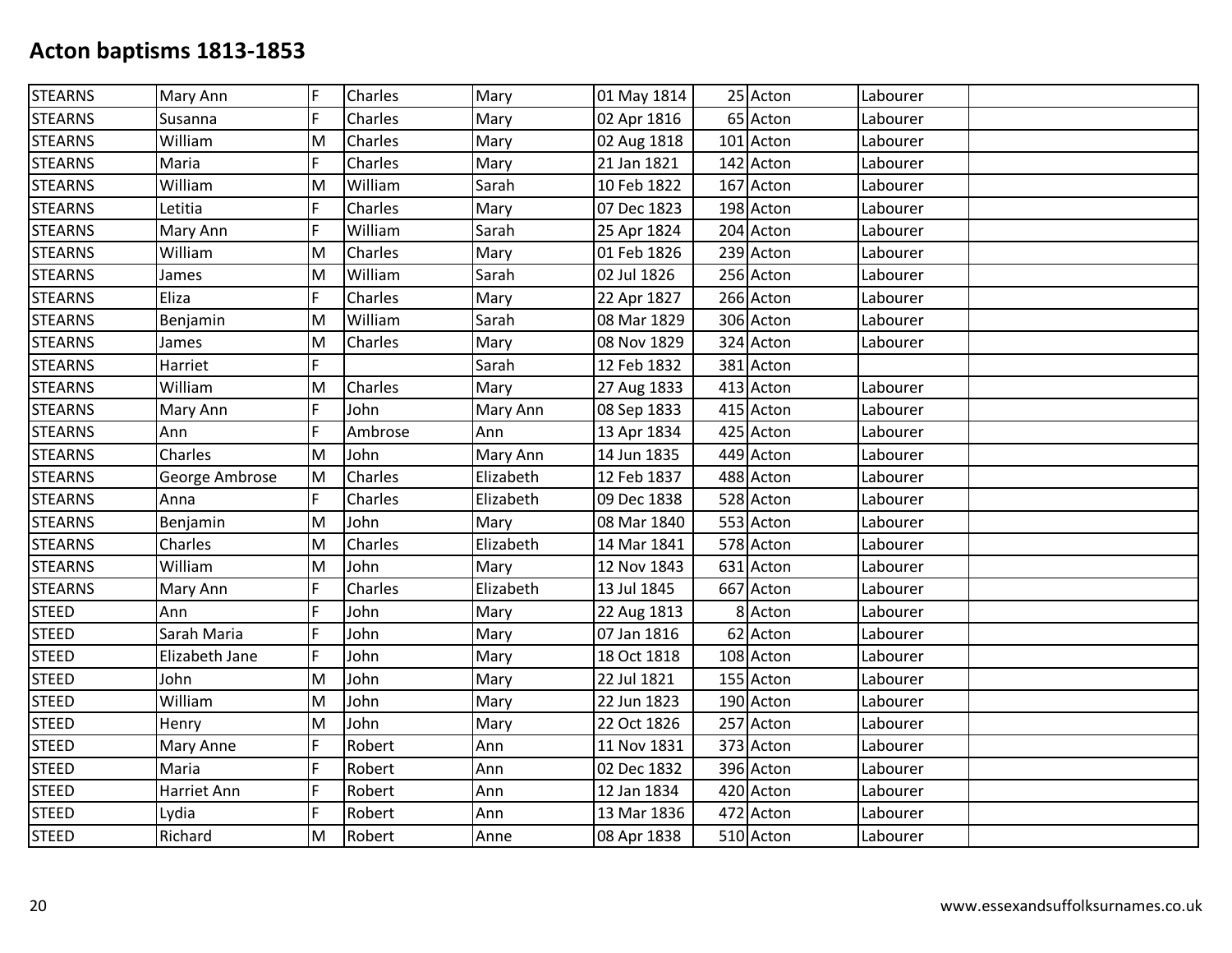| <b>STEED</b>    | Ellen         | F | Robert        | Anne      | 10 May 1840 | 557 Acton        | Labourer |  |
|-----------------|---------------|---|---------------|-----------|-------------|------------------|----------|--|
| <b>STEED</b>    | George        | M | Robert        | Anne      | 10 Apr 1842 | 602 Acton        | Labourer |  |
| <b>STEED</b>    | Ellen         | F | John          | Harriet   | 09 May 1847 | 694 Acton        | Labourer |  |
| <b>STEED</b>    | Henry         | M | John          | Harriet   | 12 May 1850 | 735 Acton        | Labourer |  |
| <b>STEED</b>    | John          | M | William       | Sophia    | 14 Jul 1850 | 744 Melford      | Labourer |  |
| <b>STEED</b>    | Henry         | M | William       | Sophia    | 11 Jul 1852 | 772 Melford      | Labourer |  |
| <b>STEED</b>    | Emma          | F | John          | Harriet   | 13 Nov 1853 | 798 Acton        | Labourer |  |
| STR[AU]TT       | Eliza         | F | William       | Sarah     | 10 Feb 1833 | 400 Sudbury      | Weaver   |  |
| <b>TAYLOR</b>   | Harriet       | F | James         | Martha    | 25 Dec 1825 | 234 Long Melford | Labourer |  |
| <b>TAYLOR</b>   | James         | M | James         | Martha    | 08 Jun 1828 | 292 Long Melford | Labourer |  |
| <b>TAYLOR</b>   | William       | M | James         | Martha    | 13 Jan 1833 | 398 Long Melford | Labourer |  |
| <b>TAYLOR</b>   | Hannah        | F | James         | Martha    | 08 Mar 1835 | 442 Long Melford | Labourer |  |
| <b>TAYLOR</b>   | Robert        | M | James         | Susan     | 08 Jun 1851 | 757 Acton        | Labourer |  |
| <b>TAYLOR</b>   | Sarah         | F | James         | Susan     | 13 Mar 1853 | 785 Acton        | Labourer |  |
| <b>THEOBALD</b> | Jonathan      | M |               | Sarah     | 13 Nov 1831 | 374 Sudbury      |          |  |
| <b>TIFFEN</b>   | Anna Ellis    | F | Samuel        | Elizabeth | 30 Sep 1821 | 161 Acton        | Farmer   |  |
| <b>TIFFEN</b>   | Anna          | F | Samuel        | Elizabeth | 06 Jun 1824 | 206 Acton        | Farmer   |  |
| <b>TIFFEN</b>   | Sarah         | F | Samuel        | Elizabeth | 04 Apr 1827 | 263 Acton        | Farmer   |  |
| <b>TIFFEN</b>   | Emma          | F | Amos          | Susan     | 26 Apr 1829 | 307 Acton        | Farmer   |  |
| <b>TIFFEN</b>   | Elizabeth     | F | Amos          | Susan     | 08 May 1836 | 475 Acton        | Farmer   |  |
| <b>TODD</b>     | <b>Betsey</b> | F | James         | Mary      | 02 Apr 1813 | 2 Acton          | Minor    |  |
| <b>TODD</b>     | Charles       | M | Amos          | Elizabeth | 09 May 1813 | 6 Acton          | Farmer   |  |
| <b>TODD</b>     | Catharine     | F | James         | Mary      | 24 Oct 1813 | 12 Acton         | Minor    |  |
| <b>TODD</b>     | Mary Ann      | F | James         | Mary      | 01 Mar 1815 | 38 Acton         | Gentn.   |  |
| <b>TODD</b>     | Clarissa      | F | James         | Mary      | 23 Aug 1816 | 73 Acton         | Gentn.   |  |
| <b>TODD</b>     | Charlotte Ann | F | James         | Mary      | 19 Mar 1818 | 96 Acton         | Gentn.   |  |
| <b>TODD</b>     | James         | M | James         | Mary      | 06 Aug 1819 | 122 Acton        | Gentn.   |  |
| <b>TODD</b>     | Amos Samuel   | M | James         | Mary      | 27 Jun 1821 | 153 Acton        | Gentn.   |  |
| <b>TOTMAN</b>   | Susan         | F | Nathanael     | Susan     | 28 Aug 1814 | 30 Acton         | Labourer |  |
| <b>TWITCHET</b> | Susan         | F | Thomas        | Ann       | 24 Nov 1822 | 180 Acton        | Labourer |  |
| <b>TWITCHET</b> | John          | M | Thomas        | Ann       | 02 Mar 1825 | 222 Melford      | Labourer |  |
| <b>TWITCHET</b> | Sophia        | F | Thomas        | Ann       | 09 Apr 1826 | 244 Melford      | Labourer |  |
| <b>TWITCHET</b> | <b>Betsey</b> | F | <b>Thomas</b> | Ann       | 10 Aug 1828 | 297 Long Melford | Labourer |  |
| <b>TWITCHET</b> | Eliza         | F | Thomas        | Ann       | 10 Oct 1830 | 351 Long Melford | Labourer |  |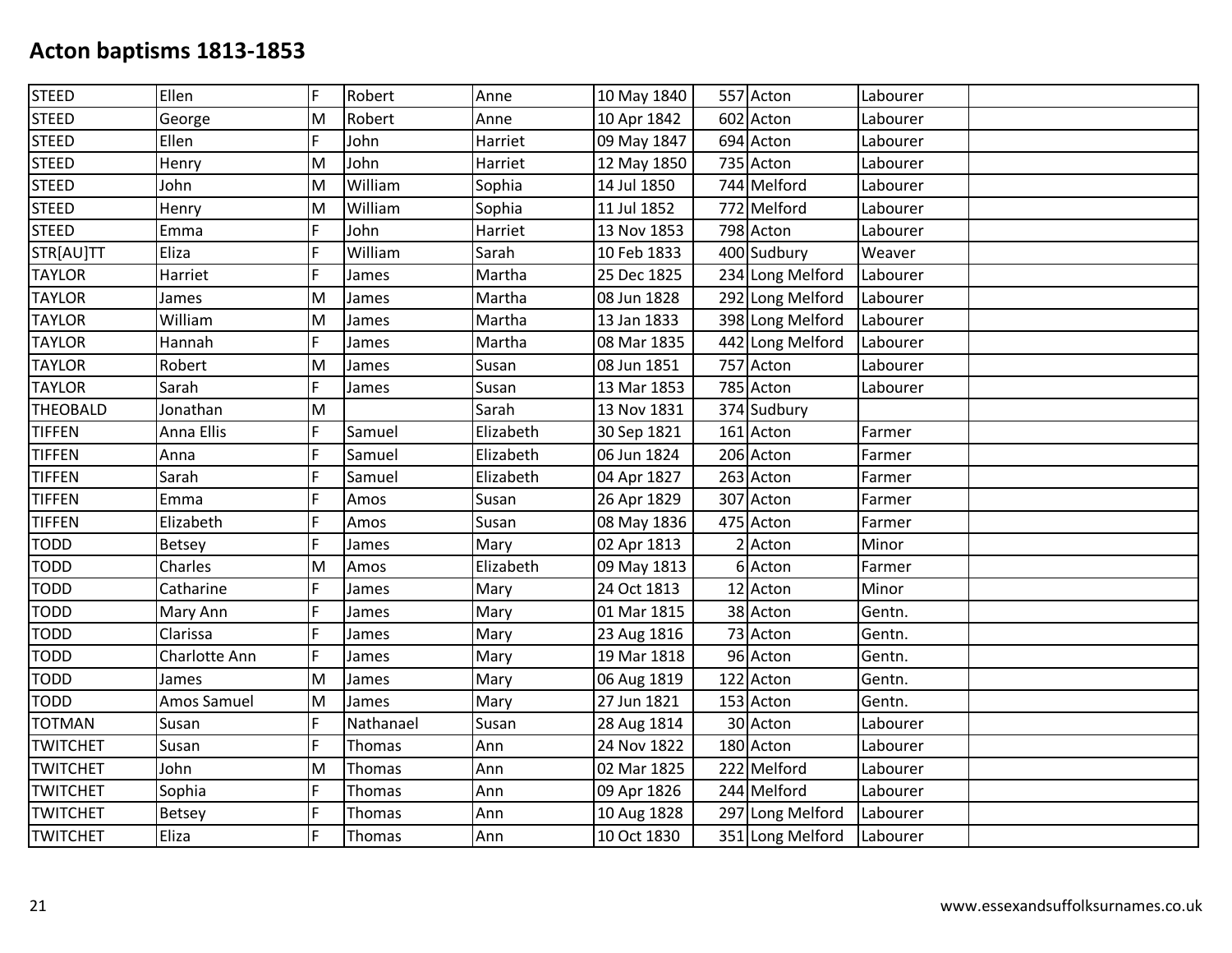| <b>TWITCHET</b>  | Hannah                | F  | Thomas | Ann       | 08 Mar 1835 | 441 Long Melford | Labourer   |  |
|------------------|-----------------------|----|--------|-----------|-------------|------------------|------------|--|
| <b>TWITCHET</b>  | John                  | M  | Thomas | Anne      | 12 Feb 1837 | 489 Long Melford | Labourer   |  |
| <b>TWITCHET</b>  | Henry                 | M  | Thomas | Anne      | 13 Jan 1839 | 530 Melford      | Labourer   |  |
| <b>TWITCHET</b>  | James                 | M  | Thomas | Anne      | 09 May 1841 | 586 Acton        | Labourer   |  |
| <b>TWITCHET</b>  | Anna                  | F  | Thomas | Anna      | 10 Nov 1844 | 652 Acton        | Labourer   |  |
| <b>TWITCHET</b>  | <b>William George</b> | M  |        | Sarah     | 11 Mar 1849 | 718 Acton        |            |  |
| <b>TWITCHETT</b> | Sarah                 | F  | Thomas | Ann       | 14 Oct 1832 | 393 Long Melford | Labourer   |  |
| <b>UNDERWOOD</b> | Amos Tiffen           | M  | John   | Elizabeth | 14 Nov 1813 | 14 Acton         | Farmer     |  |
| <b>UNDERWOOD</b> | Alfred                | M  | John   | Elizabeth | 17 Dec 1815 | 58 Acton         | Farmer     |  |
| <b>UNDERWOOD</b> | Sarah Anna            | F  | John   | Ann       | 01 Aug 1821 | 156 Acton        | Farmer     |  |
| <b>UNDERWOOD</b> | <b>Charles Green</b>  | M  | John   | Ann       | 25 Jan 1826 | 236 Acton        | Farmer     |  |
| <b>UNDERWOOD</b> | Susanna               | F  | John   | Ann       | 14 Oct 1827 | 278 Acton        | Farmer     |  |
| <b>UPSON</b>     | William               | M  | James  | Martha    | 25 Apr 1813 | 4 Acton          | Labourer   |  |
| <b>UPSON</b>     | Albina                | F  | Daniel | Ann       | 09 Jan 1814 | 18 Acton         | Labourer   |  |
| <b>UPSON</b>     | Anna                  | F  | James  | Hannah    | 20 Mar 1814 | 21 Acton         | Labourer   |  |
| <b>UPSON</b>     | George                | M  | James  | Martha    | 16 Jul 1815 | 47 Acton         | Labourer   |  |
| <b>UPSON</b>     | Sarah                 | F  | Daniel | Ann       | 22 Oct 1815 | 54 Acton         | Labourer   |  |
| <b>UPSON</b>     | Samuel                | M  | James  | Hannah    | 22 Oct 1815 | 55 Acton         | Labourer   |  |
| <b>UPSON</b>     | James                 | M  | Daniel | Ann       | 26 Oct 1817 | 89 Acton         | Labourer   |  |
| <b>UPSON</b>     | Matilda               | F  | Daniel | Ann       | 13 Aug 1820 | 137 Acton        | Labourer   |  |
| <b>UPSON</b>     | Susan                 | F  | Daniel | Ann       | 24 Apr 1823 | 188 Acton        | Labourer   |  |
| <b>UPSON</b>     | James                 | M  | Edward | Mary      | 13 May 1827 | 267 Long Melford | Labourer   |  |
| <b>UPSON</b>     | Walter William        | M  | James  | Martha    | 04 Oct 1827 | 276 Acton        | Thatcher   |  |
| <b>UPSON</b>     | George                | M  | Edward | Mary      | 10 Jan 1830 | 330 Long Melford | Labourer   |  |
| <b>UPSON</b>     | Edward                | M  | Edward | Mary      | 09 Sep 1832 | 390 Long Melford | Labourer   |  |
| <b>UPSON</b>     | William               | M  | Edward | Mary      | 08 Mar 1835 | 443 Long Melford | Labourer   |  |
| <b>UPSON</b>     | Amos                  | M  | Edward | Mary      | 09 Jul 1837 | 498 Bull Lane    | Labourer   |  |
| <b>UPSON</b>     | Sarah                 | F  | Edward | Mary      | 13 Sep 1840 | 570 Acton        | Labourer   |  |
| <b>UPSON</b>     | Sarah                 | F  | Samuel | Hannah    | 09 Oct 1842 | 612 Acton        | Shopkeeper |  |
| <b>UPSON</b>     | Mary                  | F  | Edward | Mary      | 10 Sep 1843 | 628 Melford      | Labourer   |  |
| <b>UPSON</b>     | Edmund                | M  | Samuel | Anna      | 11 Aug 1844 | 646 Acton        | Labourer   |  |
| <b>UPSON</b>     | Marianne              | F  | George | Marianne  | 10 Nov 1844 | 649 Acton        |            |  |
| <b>UPSON</b>     | Henry                 | M  | Edward | Mary      | 14 Jun 1846 | 682 Melford      | Labourer   |  |
| <b>UPSON</b>     | Hannah                | F. | Edward | Mary      | 08 Jul 1849 | 722 Melford      | Labourer   |  |
|                  |                       |    |        |           |             |                  |            |  |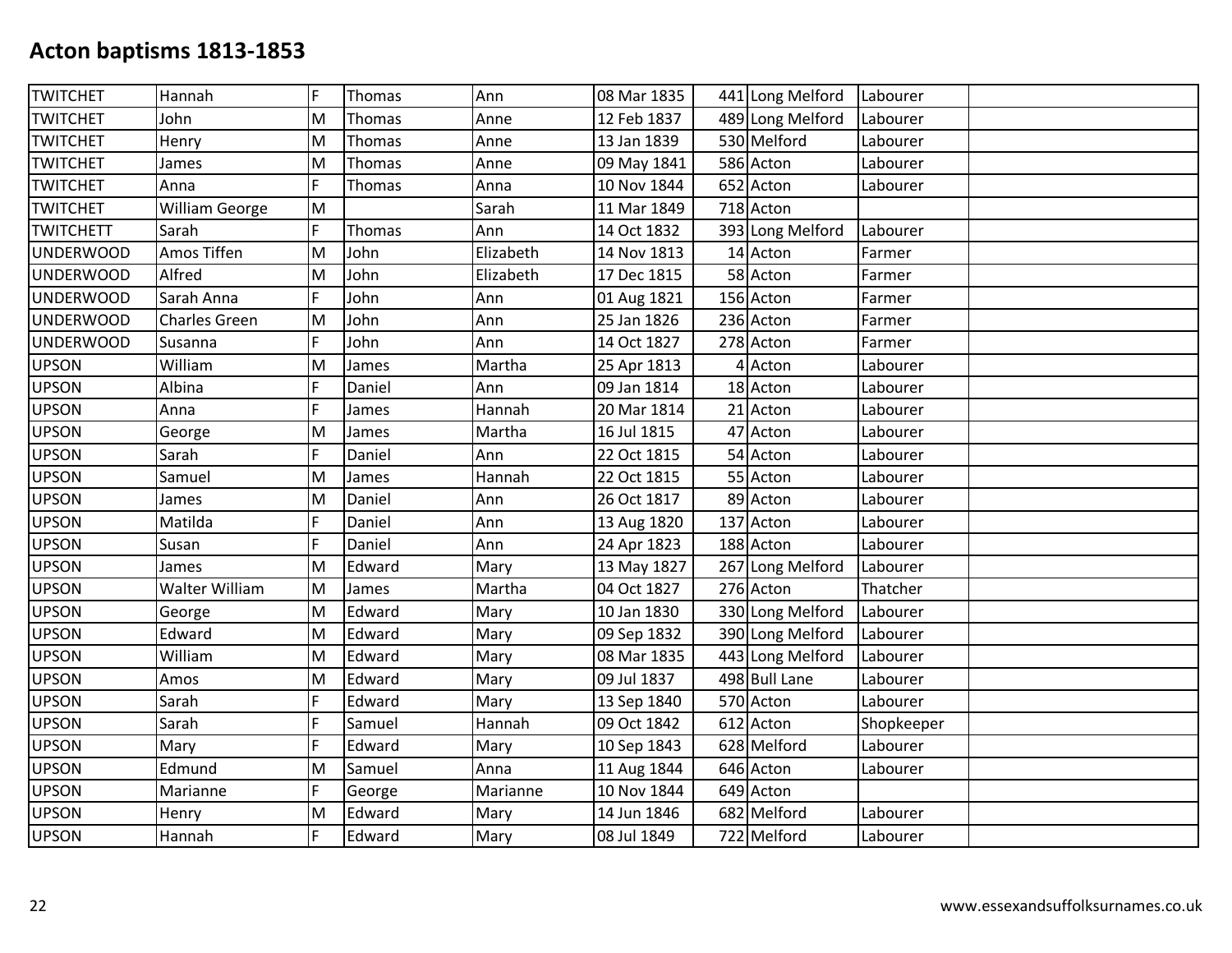| <b>UPSON</b>    | Hannah         | F | James     | Caroline | 31 Aug 1853 | 796 Acton        | Labourer   |                  |
|-----------------|----------------|---|-----------|----------|-------------|------------------|------------|------------------|
| <b>WARD</b>     | John           | M | John      | Susannah | 10 Sep 1815 | 50 Acton         | Servant    |                  |
| <b>WARD</b>     | Elijah         | M | William   | Eliza    | 06 May 1821 | 149 Acton        | Hawker     |                  |
| <b>WARD</b>     | William        | M | William   | Eliza    | 07 Sep 1823 | 192 Acton        | Labourer   |                  |
| <b>WARD</b>     | Eunice Ann     | F | William   | Eliza    | 26 Dec 1824 | 217 Acton        | Labourer   |                  |
| <b>WARD</b>     | Elizabeth      | F | William   | Eliza    | 27 Dec 1826 | 260 Acton        | Labourer   |                  |
| <b>WARD</b>     | Nehemiah       | M | William   | Eliza    | 07 Sep 1828 | 301 Acton        | Labourer   |                  |
| <b>WARD</b>     | Louisa         | F | William   | Eliza    | 05 Sep 1830 | 348 Acton        | Labourer   |                  |
| <b>WARD</b>     | Sarah          | F | William   | Eliza    | 10 Jun 1832 | 386 Acton        | Labourer   |                  |
| <b>WARD</b>     | John           | M | William   | Eliza    | 12 Oct 1834 | 432 Acton        | Labourer   |                  |
| <b>WARD</b>     | Julia Anna     | F | William   | Eliza    | 14 Mar 1841 | 577 Acton        | Labourer   |                  |
| <b>WARD</b>     | William Samuel | M | William   | Sarah    | 11 May 1851 | 754 London       |            |                  |
| <b>WARFORD</b>  | Hannah         | F | John      | Maria    | 12 Dec 1852 | 781 Acton        | Blacksmith |                  |
| <b>WAYPOLE</b>  | George         | M | Thomas    | Ann      | 21 Jan 1816 | 63 Acton         | Labourer   |                  |
| <b>WAYPOLE</b>  | Mary           | F | Thomas    | Ann      | 23 May 1819 | 118 Acton        | Labourer   |                  |
| <b>WAYPOLE</b>  | Walter William | M | William   | Susan    | 26 Apr 1829 | 309 Acton        | Labourer   |                  |
| <b>WAYPOLE</b>  | Mary Ann       | F | William   | Susan    | 09 Mar 1834 | 422 Acton        | Labourer   |                  |
| <b>WAYPOLE</b>  | Louisa         | F | William   | Susan    | 09 Jul 1843 | 622 Acton        | Labourer   | DoB: 22 Apr 1835 |
| <b>WAYPOLE</b>  | Elizabeth      | F | William   | Susan    | 09 Jul 1843 | 623 Acton        | Labourer   | DoB: 27 Oct 1837 |
| <b>WAYPOLE</b>  | Robert         | M | William   | Susan    | 19 Aug 1846 | 683 Acton        | Labourer   |                  |
|                 |                |   |           |          |             | Layer de         |            |                  |
|                 |                |   |           |          |             |                  |            |                  |
| <b>WHISTLER</b> | John Ward      | M | Nathanael | Mary     | 14 Oct 1821 | 163 la Haye      | Labourer   |                  |
| <b>WILDING</b>  | Zedekiah       | M | Charles   | Mary     | 11 Oct 1835 | 463 Acton        | Labourer   |                  |
| <b>WILDING</b>  | Zamma          | F | Charles   | Mary     | 13 Sep 1840 | 569 Acton        | Labourer   |                  |
| <b>WOODGATE</b> | William        | M | John      | Susan    | 14 Aug 1814 | 29 Acton         | Labourer   |                  |
| <b>WOODGATE</b> | Mary Ann       | F | William   | Sarah    | 16 Jul 1815 | 46 Acton         | Labourer   |                  |
| <b>WOODGATE</b> | Richard        | M | John      | Susan    | 07 Sep 1817 | 88 Acton         | Labourer   |                  |
| <b>WOODGATE</b> | James          | M | John      | Susan    | 24 Dec 1820 | 141 Acton        | Labourer   |                  |
| <b>WOODGATE</b> | Maria          | F | William   | Hannah   | 18 Jan 1824 | 200 Acton        | Labourer   |                  |
|                 |                |   |           |          |             | Great            |            |                  |
| <b>WOODGATE</b> | Eliza          | F | John      | Ursula   | 11 Feb 1827 | 262 Waldingfield | Labourer   |                  |
| <b>WOODGATE</b> | Emily          | F | John      | Ursula   | 11 Oct 1829 | 322 Acton        | Labourer   |                  |
| <b>WOODGATE</b> | Sarah Ann      | F | William   | Hannah   | 13 Dec 1829 | 326 Acton        | Labourer   |                  |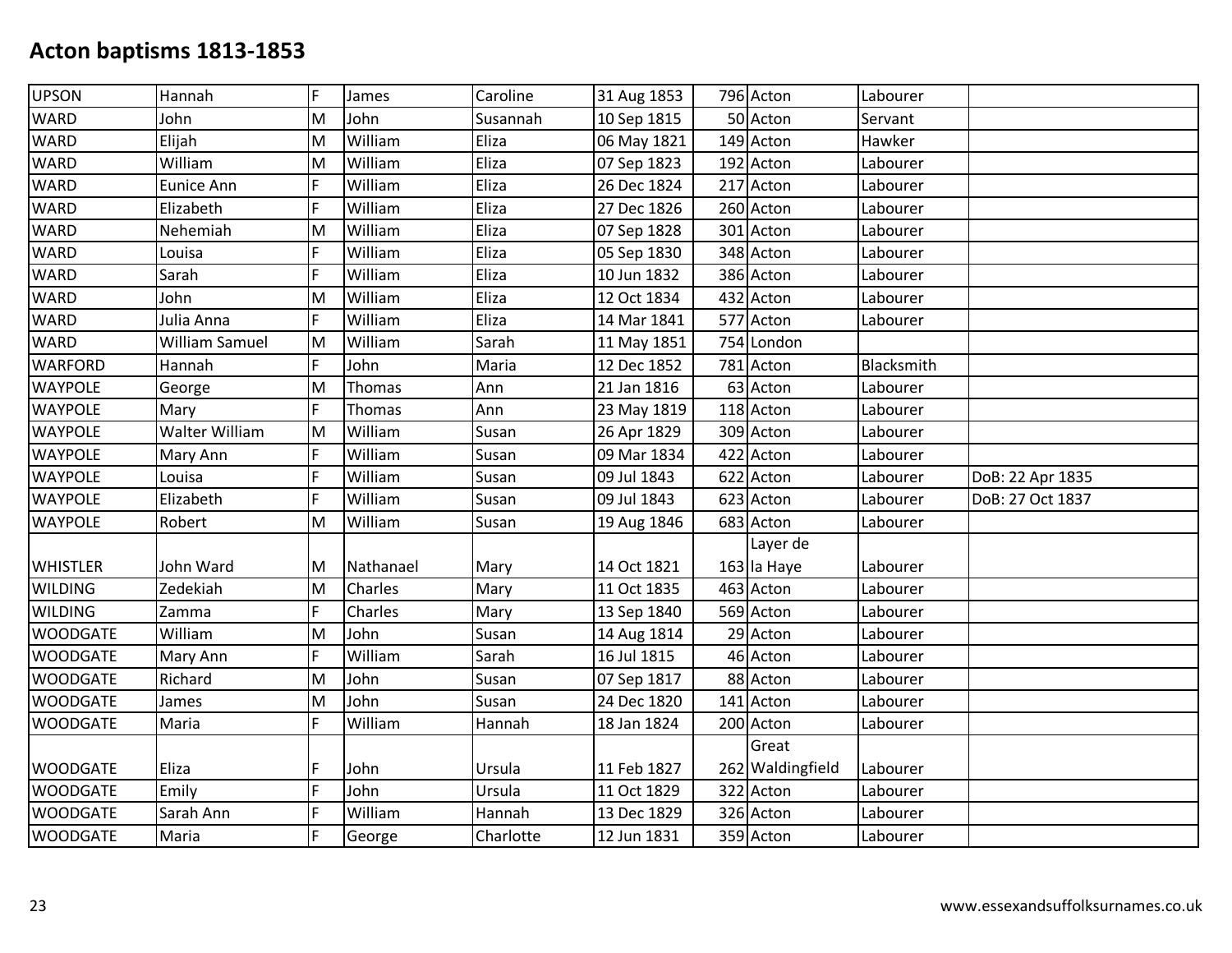| <b>WOODGATE</b>             | <b>Charles</b>       | M           | George  | Charlotte | 09 Jun 1833 | 406 Acton        | Labourer |  |
|-----------------------------|----------------------|-------------|---------|-----------|-------------|------------------|----------|--|
| <b>WOODGATE</b>             | John                 | M           | William | Maria     | 09 Mar 1834 | 424 Acton        | Labourer |  |
| <b>WOODGATE</b>             | Ann                  | F           | William | Frances   | 08 Feb 1835 | 439 Acton        | Labourer |  |
| <b>WOODGATE</b>             | George               | M           | Charles | Susan     | 28 Mar 1835 | 444 Acton        | Labourer |  |
| <b>WOODGATE</b>             | George               | M           | George  | Charlotte | 09 Aug 1835 | 456 Acton        | Labourer |  |
| <b>WOODGATE</b>             | Emma                 | F           | William | Maria     | 13 Dec 1835 | 468 Acton        | Labourer |  |
| <b>WOODGATE</b>             | Charles              | M           | Charles | Susan     | 13 Nov 1836 | 487 Acton        | Labourer |  |
| <b>WOODGATE</b>             | Robert               | M           | Samuel  | Lydia     | 09 Jul 1837 | 497 Lavenham Rd  | Labourer |  |
|                             |                      |             |         |           |             | Newman's         |          |  |
| <b>WOODGATE</b>             | Charlotte            | $\mathsf F$ | George  | Charlotte | 13 Aug 1837 | 501 Green        | Labourer |  |
| <b>WOODGATE</b>             | Maria                | F           | William | Maria     | 08 Jul 1838 | 517 Acton, High? | Labourer |  |
| <b>WOODGATE</b>             | Edward               | M           | William | Frances   | 10 Nov 1839 | 544 Acton        | Labourer |  |
| <b>WOODGATE</b>             | Richard              | M           | Richard | Hannah    | 12 Jan 1840 | 548 Acton        | Labourer |  |
| <b>WOODGATE</b>             | Johnson William      | M           | William | Maria     | 08 Mar 1840 | 555 Acton        | Labourer |  |
| <b>WOODGATE</b>             | Henry                | M           | George  | Charlotte | 09 Aug 1840 | 567 Acton        | Labourer |  |
| <b>WOODGATE</b>             | Susannah             | F           | Samuel  | Lydia     | 14 Mar 1841 | 579 Acton        | Labourer |  |
| <b>WOODGATE</b>             | Harriet              | F           | William | Maria     | 13 Mar 1842 | 598 Acton        | Labourer |  |
| <b>WOODGATE</b>             | James                | M           | George  | Charlotte | 13 Nov 1842 | 613 Acton        | Labourer |  |
| <b>WOODGATE</b>             | Susannah             | F           | Richard | Hannah    | 08 Jan 1843 | 618 Acton        | Labourer |  |
| <b>WOODGATE</b>             | Richard              | M           | William | Frances   | 10 Mar 1844 | 641 Acton        | Labourer |  |
| <b>WOODGATE</b>             | Emma                 | F           | Richard | Hannah    | 12 Jan 1845 | 656 Acton        | Labourer |  |
| <b>WOODGATE</b>             | Marianne             | F           | James   | Mary      | 14 Jun 1846 | 681 Acton        | Labourer |  |
| <b>WOODGATE</b>             | Elizabeth            | F           | Richard | Hannah    | 07 Feb 1847 | 688 Acton        | Labourer |  |
| <b>WOODGATE</b>             | John                 | M           | James   | Mary      | 09 Apr 1848 | 703 Acton        | Labourer |  |
| <b>WOODGATE</b>             | Laura Hannah         | F           | Richard | Hannah    | 01 Oct 1848 | 710 Acton        | Labourer |  |
| <b>WOODGATE</b>             | James                | M           | William | Maria     | 24 Jan 1849 | 714 Acton        | Labourer |  |
| <b>WOODGATE</b>             | James                | M           | James   | Mary      | 09 Jun 1850 | 736 Acton        | Labourer |  |
| <b>WOODGATE</b>             | William              | M           | Richard | Hannah    | 12 Jan 1851 | 750 Acton N. G.  | Labourer |  |
| <b>WOODGATE</b>             | Henry                | M           | William | Frances   | 12 Oct 1851 | 761 Acton        | Labourer |  |
| <b>WOODGATE</b>             | Emma                 | F           | James   | Sarah     | 08 Feb 1852 | 767 Acton        | Labourer |  |
| <b>WOODGATE</b>             | <b>Edmund George</b> | M           | Richard | Anna      | 13 Mar 1853 | 786 Acton        | Labourer |  |
| <b>WOODGATE</b>             | Agnes                | F           | William | Sarah     | 10 Apr 1853 | 787 Acton        | Labourer |  |
| <b>WRIGHT</b>               | John                 | M           | William | Mary      | 23 Nov 1828 | 303 Acton        | Labourer |  |
| <b>WRIGHT CURTIS George</b> |                      | M           | Edward  | Jane      | 09 Jan 1853 | 782 Acton        | Labourer |  |
|                             |                      |             |         |           |             |                  |          |  |